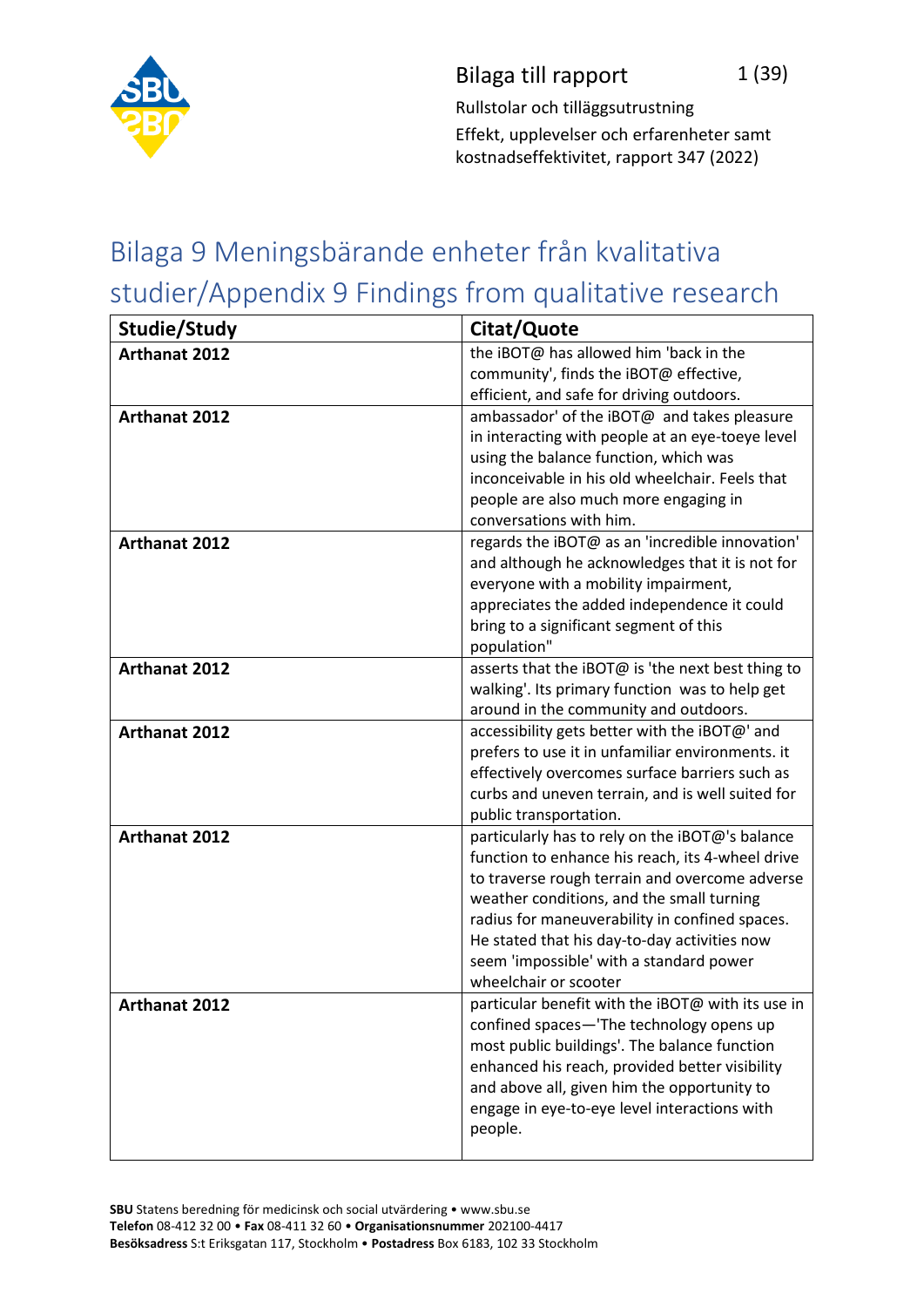| Studie/Study            | Citat/Quote                                                                                                                                                                                                                                                                                                            |
|-------------------------|------------------------------------------------------------------------------------------------------------------------------------------------------------------------------------------------------------------------------------------------------------------------------------------------------------------------|
| <b>Arthanat 2012</b>    | visit unfamiliar environments where the iBOT@<br>is effective. Still finds the need to use his old<br>power wheelchair because he can<br>independently transfer and strap on his seatbelt<br>unlike with the iBOT@.                                                                                                    |
| Arthanat 2012           | the iBOT@ has strengthened quality of life by<br>promoting an active lifestyle, involvement in<br>meaningful social interactions, and a way to<br>sustain his employment.                                                                                                                                              |
| <b>Arthanat 2012</b>    | noted the iBOT@ to be useful in public places<br>for extending her visibility and reach and being<br>able to communicate with people from an eye-<br>to-eye level. finds the four-wheel function to<br>be effective for driving on rough terrain and<br>snow.                                                          |
| <b>Arthanat 2012</b>    | The iBOT@'s seating feels 'ergonomic' and<br>secure . very comfortable with all basic<br>functions of iBOT@ including driving and<br>control. still hesitant to use the advanced<br>features such as stair climbing and balance<br>function.                                                                           |
| <b>Arthanat 2012</b>    | home is well suited for use of the iBOT@ except<br>in the bathroom. trouble using it in confined<br>spaces and doorways due to its broader<br>dimensions and the protruding lights and<br>footrest.                                                                                                                    |
| Arthanat 2012           | One of the major concerns with iBOT@ has<br>been its stair climbing feature. the feature too<br>complex to operate and coordinate with an<br>assistant. unable to use the feature as<br>expected in unfamiliar environments due to the<br>wide ranging variations in staircases (height,<br>depth, angle and landing). |
| <b>Arthanat 2012</b>    | going to restaurants, shopping and plays, and<br>finds the balance function extremely helpful for<br>maneuvering and eye-to-eye communication<br>with iBOT@                                                                                                                                                            |
| <b>Arthanat 2012</b>    | with iBOT@, appreciates the balance function<br>in enhancing his reach and the seating comfort<br>that allows him to spend the whole day in the<br>wheelchair without having to transfer to an<br>office chair.                                                                                                        |
| <b>Barbareschi 2020</b> | Wheelchair users complained about the<br>absence of wheel locks, which poses significant<br>challenges and increases the danger of these<br>transfers.                                                                                                                                                                 |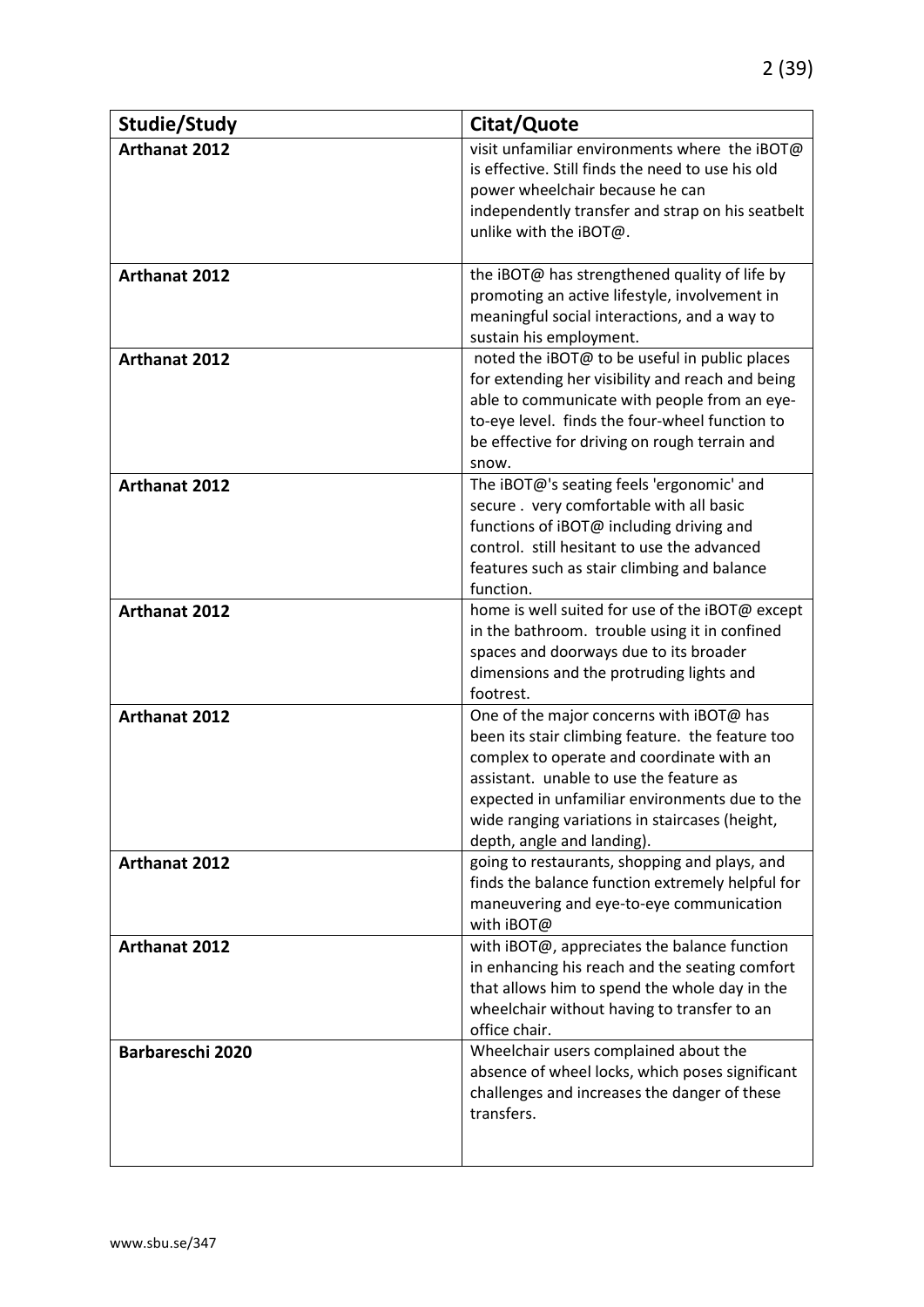| Studie/Study                                | Citat/Quote                                                                                                                                                                                                                                                                                                |
|---------------------------------------------|------------------------------------------------------------------------------------------------------------------------------------------------------------------------------------------------------------------------------------------------------------------------------------------------------------|
| <b>Barbareschi 2020</b>                     | Participants who performed standing transfers<br>complained about the current design of<br>wheelchair footplates, as they can be difficult to<br>move and can prevent the individuals from<br>placing their feet appropriately when<br>transferring.                                                       |
| <b>Barbareschi 2020</b><br>Barbareschi 2020 | suggestions concerned wheelchair<br>modifications such as retractable footplates<br>that would not get in the way, or extendable<br>armrests that could offer support when the<br>person is standing up to transfer<br>low tech solutions such as telescopic or                                            |
|                                             | collapsible transfer boards that could be easily<br>carried around and function as a portable tray<br>when needed.                                                                                                                                                                                         |
| Barbareschi 2020                            | a more complex board that could deal with<br>greater height gaps, such as a transfer board<br>with steps or transfer boards with an<br>embedded sliding seat that could lock in place<br>allowing the user to break the transfer into<br>smaller motions.                                                  |
| Barbareschi 2020                            | a motorized transfer board featuring a conveyor<br>belt mechanism that could safely carry<br>wheelchair users with more limited mobility.                                                                                                                                                                  |
| <b>Barbareschi 2020</b>                     | a device that could be used to level all transfers<br>by raising the height of the lower surface, a<br>system that could keep the shoulders in a stable<br>and safe position during transfers or a glove<br>that could be used to increase the grip when<br>relying on slippery supports during transfers. |
| Barbareschi 2020                            | need for resources which could help people<br>learn how to transfer by providing suggestions,<br>guidelines and tips for safe and efficient<br>technique regardless of the medical condition<br>of the individual.                                                                                         |
| <b>Blach Rossen 2012</b>                    | Battery limited the users' occupation in relation<br>to the wheelchair, because the battery was big<br>and heavy, thereby influencing the weight of<br>the wheelchair.                                                                                                                                     |
| <b>Blach Rossen 2012</b>                    | the capacity of the battery was too small. This<br>meant that the wheelchair had to recharge for<br>several hours every day and the user of the<br>wheelchair had to adapt to this and be<br>immobile during these hours every day.                                                                        |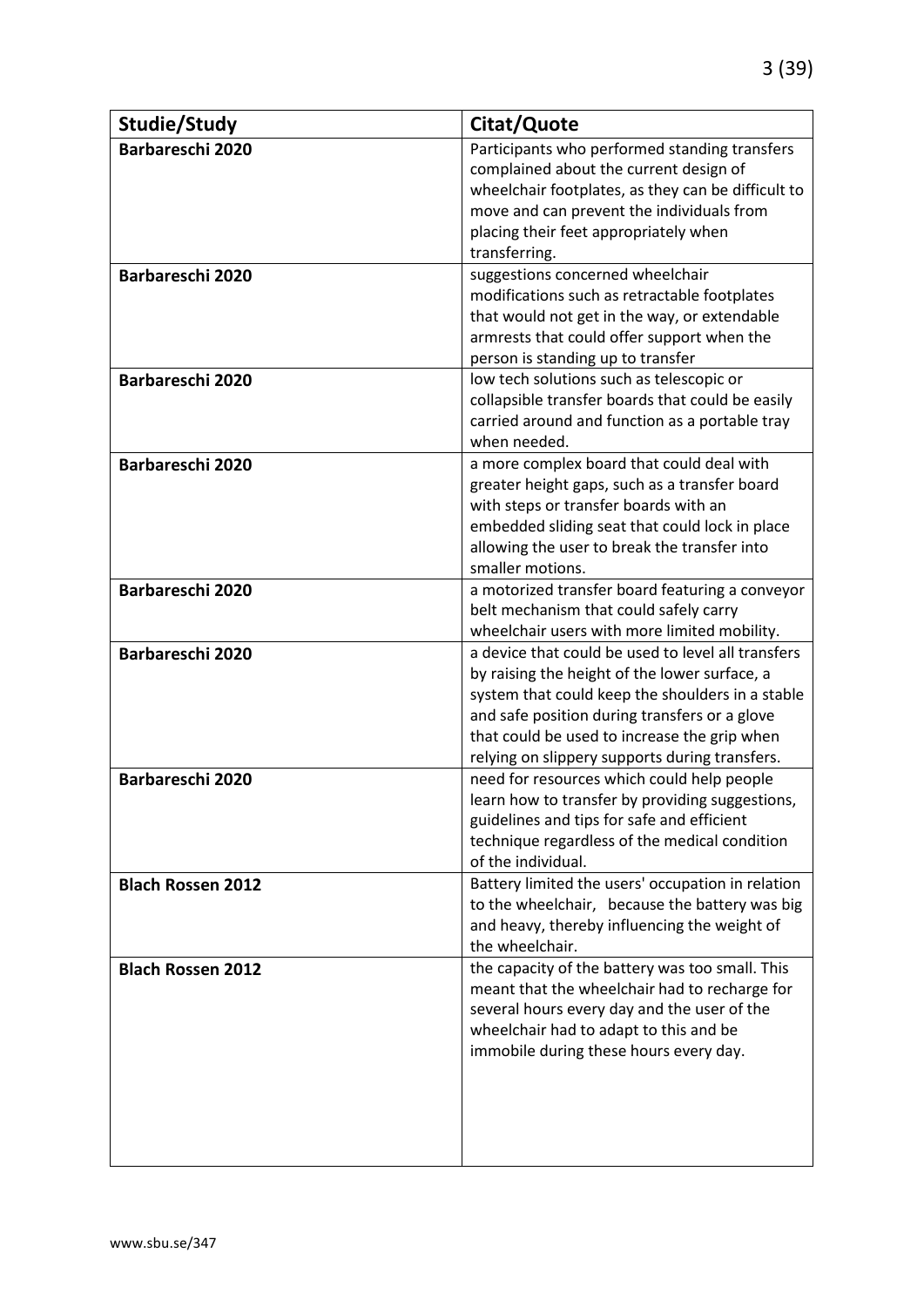| Studie/Study             | Citat/Quote                                                                                                                                         |
|--------------------------|-----------------------------------------------------------------------------------------------------------------------------------------------------|
| <b>Blach Rossen 2012</b> | "Some of the participants were very active and<br>needed a battery that could go as far as 40 km<br>on a full charge depending on the weight of the |
|                          | user, the terrain, the age of the battery, etc.                                                                                                     |
|                          | Some participants were less active, but for                                                                                                         |
|                          | them battery capacity was still an issue,                                                                                                           |
|                          | because the uncertainty about when the                                                                                                              |
|                          | battery would run out, prevented them from                                                                                                          |
|                          | going far alone.                                                                                                                                    |
| <b>Blach Rossen 2012</b> | as the battery only had a limited capacity, it<br>limited the participants' aspirations and plans                                                   |
|                          | for daily occupation in accordance with their                                                                                                       |
|                          | wishes and what gives value.                                                                                                                        |
| <b>Blach Rossen 2012</b> | The participants described being in a dilemma                                                                                                       |
|                          | between the need of a wheelchair to do                                                                                                              |
|                          | occupation outside, and one to manage                                                                                                               |
|                          | occupation indoor. Choose a Class B wheelchair,                                                                                                     |
|                          | because it made it possible for them to manage                                                                                                      |
|                          | both indoor and outdoor. This could be a<br>problem, since a Class B wheelchair often was                                                           |
|                          | not fit for such activities as sport, gardening or                                                                                                  |
|                          | managing hindrances.                                                                                                                                |
| <b>Blach Rossen 2012</b> | outdoor activities made the wheelchair break                                                                                                        |
|                          | down as a consequence of these activities. First                                                                                                    |
|                          | the user had to take into consideration that the                                                                                                    |
|                          | wheelchair was not robust enough, which might                                                                                                       |
|                          | put a limit on those activities that they were                                                                                                      |
|                          | taking part in. Second, when the wheelchair                                                                                                         |
|                          | was broken the user had to wait for a long time<br>for the wheelchair to be repaired                                                                |
| <b>Borisoff 2018</b>     | barriers  were inaccessible public                                                                                                                  |
|                          | environments                                                                                                                                        |
| <b>Borisoff 2018</b>     | supports  related to availability of private                                                                                                        |
|                          | accessible vehicles.                                                                                                                                |
| <b>Borisoff 2018</b>     | those who discussed public transportation                                                                                                           |
|                          | viewed it as both a support  and a barrier                                                                                                          |
| <b>Bowers 2020</b>       | The first theme focused on how participants<br>understood the clinical benefits (e.g., reducing                                                     |
|                          | curvature of the spine) of their prescription and                                                                                                   |
|                          | the emphasis placed on this compared to                                                                                                             |
|                          | functional benefits (e.g., being able to sit and                                                                                                    |
|                          | watch television effectively                                                                                                                        |
| <b>Bowers 2020</b>       | Participants identified that as well as their own                                                                                                   |
|                          | expectations, understanding, and priorities,                                                                                                        |
|                          | other people could impact their decisions.                                                                                                          |
|                          |                                                                                                                                                     |
| <b>Bowers 2020</b>       | For those with visible disabilities, especially                                                                                                     |
|                          | powered wheelchair users, bodies are the                                                                                                            |
|                          | obvious source of an individual's disability;                                                                                                       |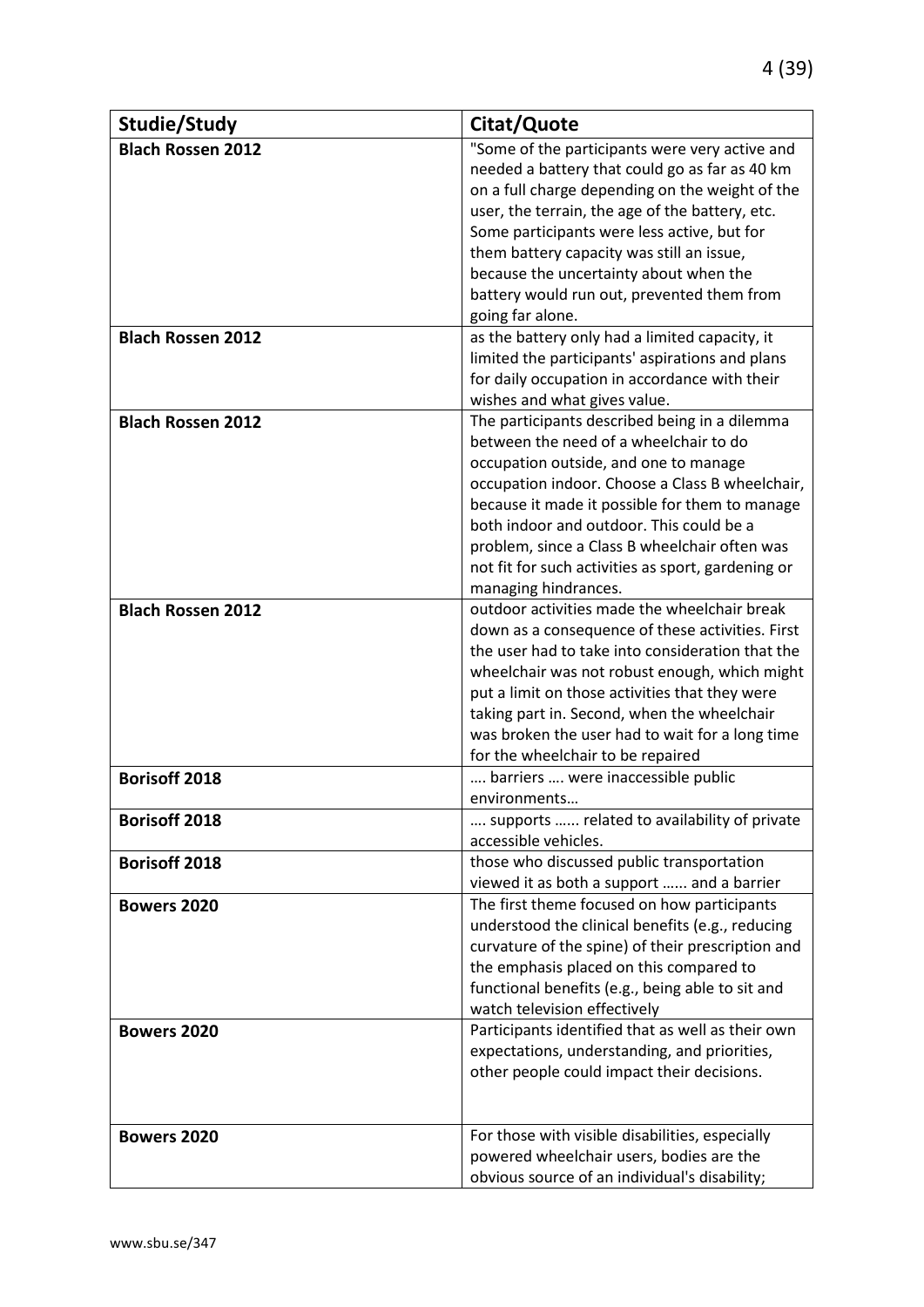| Studie/Study       | Citat/Quote                                                                                 |
|--------------------|---------------------------------------------------------------------------------------------|
|                    | often being associated with incapability and                                                |
|                    | limitations                                                                                 |
|                    |                                                                                             |
| <b>Bowers 2020</b> | An example of individuals not identifying as                                                |
|                    | disabled was found in swimmers with various                                                 |
|                    | disabilities who noted a strong athletic identity                                           |
|                    | and reported sport as being important to them                                               |
| <b>Bowers 2020</b> | participants did not see "wheelchair user" as a                                             |
|                    | distinct group. Participants instead seemed to                                              |
|                    | prefer to define ways in which they affiliated to                                           |
|                    | other groups, had other interests or hobbies, or                                            |
|                    | were "more" than their any sort of support like,                                            |
|                    | no I'm not affiliated with any of that at the<br>moment.                                    |
| <b>Bowers 2020</b> | some participants highlighted that the reality of                                           |
|                    | using clinically prescribed features in a                                                   |
|                    | nonclinicalway could raise issues.                                                          |
| <b>Bowers 2020</b> | These quotes would suggest that the functional                                              |
|                    | reasons were enhancing participants' daily                                                  |
|                    | living and could again be aligned to the TAM's                                              |
|                    | perceived utility component in the experiences                                              |
|                    | of power chair users. Whilst functional reasons                                             |
|                    | would be a key component of clinical                                                        |
|                    | prescription and is positive for users, this alone                                          |
|                    | may not produce clinical benefits.                                                          |
| <b>Bowers 2020</b> | While the participants do not express                                                       |
|                    | "dissatisfaction" per se, the difference between                                            |
|                    | expectations and reality could be classified as a                                           |
|                    | barrier as discussed in the HBM                                                             |
| <b>Bowers 2020</b> | This theme included several aspects of a                                                    |
|                    | participant's experience, all centered around<br>what the person's expectations were of the |
|                    | equipment and how these compared to the                                                     |
|                    | reality of usage                                                                            |
| <b>Bowers 2020</b> | This fitted with other participant experiences                                              |
|                    | which suggested some did not fully understand                                               |
|                    | the clinical benefits of the features. For                                                  |
|                    | Participant M, E, and J, this was associated with                                           |
|                    | some confusion as to why the assistive                                                      |
|                    | technology was prescribed and how to best                                                   |
|                    | engage with the feature.                                                                    |
| Fomiatti 2014      | To explore the lived experience of individuals                                              |
|                    | who used a scooter to compensate for limited                                                |
|                    | mobility, a deductive approach and the ICF [14]                                             |
|                    | were used as a framework to sort the data into                                              |
|                    | the categories of participation, activities,                                                |
|                    | personal factors and environmental factors.                                                 |
|                    | Three main themes emerged, namely,<br>knowledge, engagement and challenges.                 |
|                    |                                                                                             |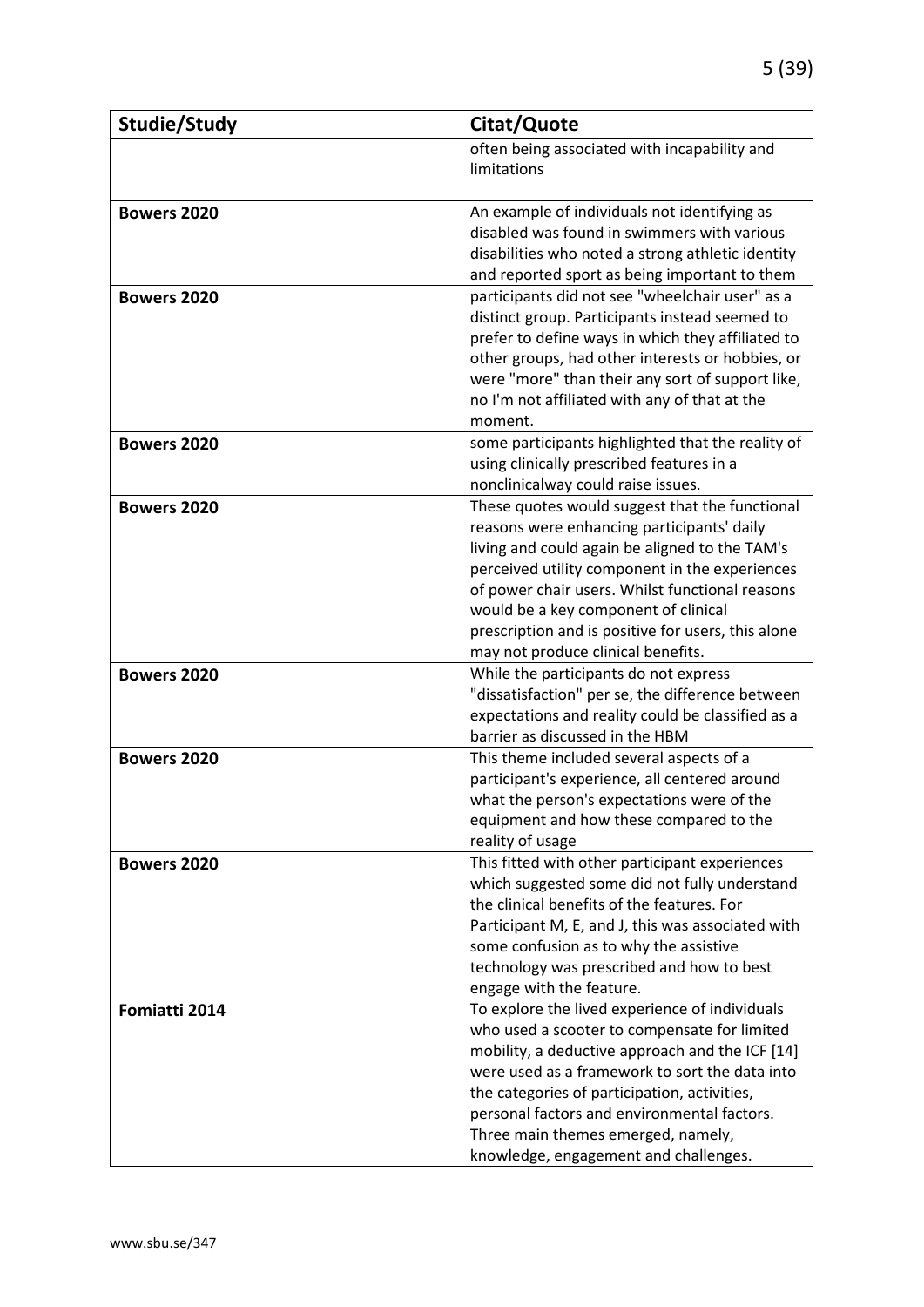| Studie/Study  | Citat/Quote                                             |
|---------------|---------------------------------------------------------|
| Fomiatti 2014 | When considering purchase of a scooter,                 |
|               | individuals rarely sought information from more         |
|               | than one supplier, with only one individual             |
|               | receiving advice and referral from a health             |
|               | professional. Often purchases seemed                    |
|               | impulsive with few participants trialling more          |
|               | than one scooter or seeking comparisons.                |
|               | Retailers provided no formalised training and           |
|               | most participants were given only limited               |
|               | information regarding the basic operational             |
|               | instructions of the device such as, starting,           |
|               | accelerating and reversing. This resulted in            |
|               | many uninformed purchases of scooters,                  |
|               | people often basing decisions on comfort                |
|               | alone. I had seen a couple of people with them,         |
|               | but that was just all. I just decided I needed one      |
|               | and we bought it                                        |
| Fomiatti 2014 | The lack of formal training and trialling, coupled      |
|               | with limited information resulted in some               |
|               | participants being dissatisfied with their              |
|               | purchase due to issues including resultant pain         |
|               | while driving, lack of adjustability of the seat        |
|               | and driving controls. This overall deficit in           |
|               | information resulted in two individuals being in        |
|               | potentially harmful situations, including being         |
|               | thrown from the scooter due to the sudden               |
|               | stopping and being knocked over after stepping          |
|               | off the scooter and leaving the key in the<br>ignition. |
| Fomiatti 2014 | Most participants were unaware of battery life          |
|               | or the correct charging procedures for                  |
|               | batteries. Each participant indicated that the          |
|               | way they charged their batteries was what was           |
|               | recommended to them or, in the absence of               |
|               | information, what they thought was the                  |
|               | appropriate care. People's practices ranged             |
|               | from constantly charging the batteries when             |
|               | not using the scooter to charging after a certain       |
|               | number of uses, or when battery life indicated          |
|               | low levels of power.                                    |
| Fomiatti 2014 | Participants were uncertain how far their               |
|               | scooter should travel on a full battery charge.         |
|               | Fear of running out of power and being                  |
|               | stranded was a concern even when given an               |
|               | estimated travelling range. A lack of knowledge         |
|               | surrounding battery performance and range of            |
|               | distance was a common concern, with many                |
|               | participants stating they did not travel any            |
|               | further than they had to. Well we know it can           |
|               | go quite a way, but I'm frightened of going to          |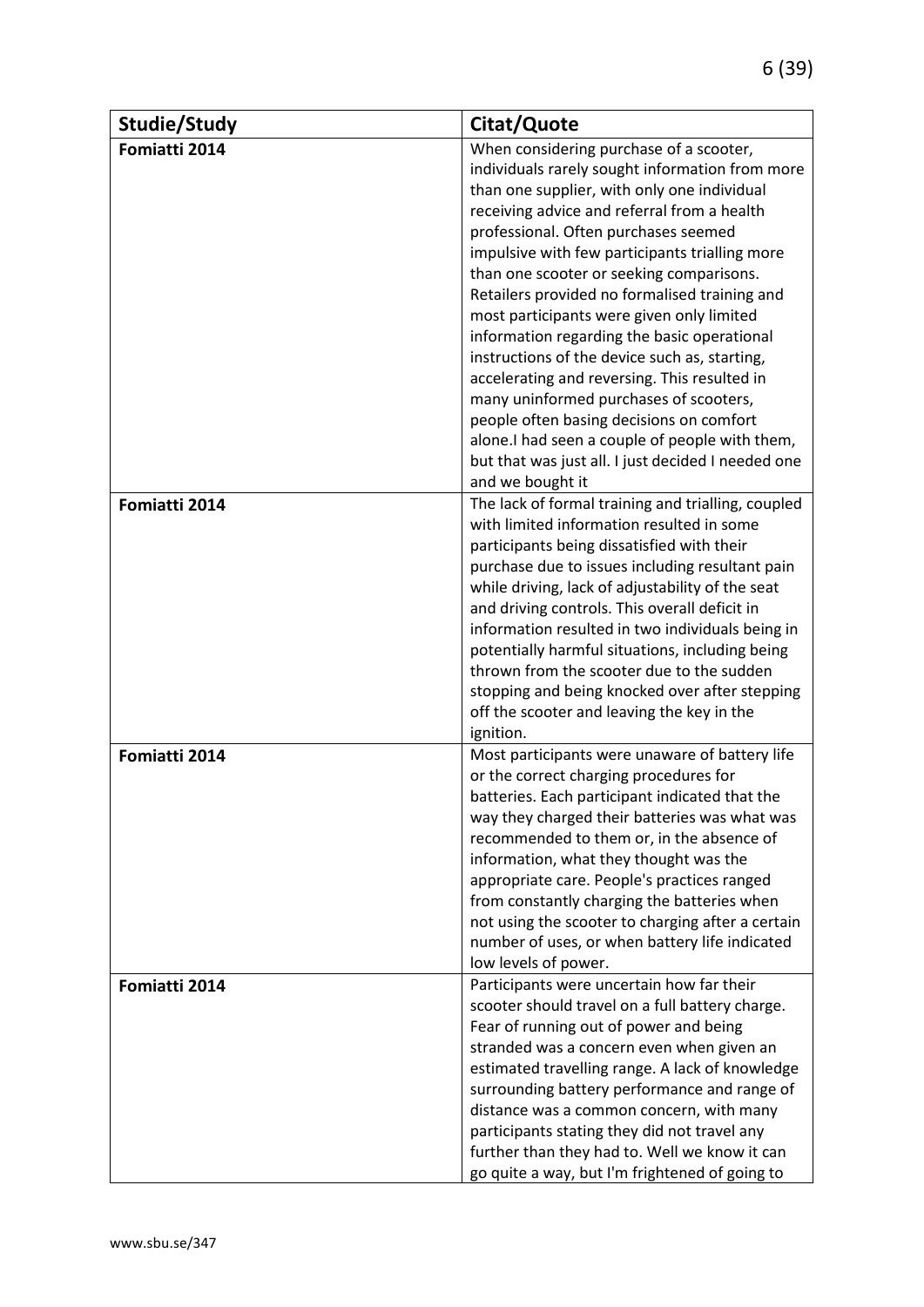| Studie/Study  | Citat/Quote                                        |
|---------------|----------------------------------------------------|
|               | the shops and getting stuck and running out of     |
|               | battery I don't get very far because, I really     |
|               | don't know how far the battery of the scooter      |
|               | will allow me to go and get back again, after all  |
|               | you have got to get back                           |
| Fomiatti 2014 | The limited knowledge about scooter batteries      |
|               | severely affected the way in which participants    |
|               | used their scooter. Many participants restricted   |
|               | their use to the immediate surroundings of         |
|               | their residence and local community. Prior to      |
|               | purchasing a scooter participants displayed        |
|               | minimal consideration regarding how their          |
|               | current level of function would influence their    |
|               | skills and abilities to safely handle the scooter. |
|               | There was a strong perception that prior skills    |
|               | attainted through vehicle driving directly         |
|               | transferred over to current scooter driving        |
|               | ability. Reasons for ceasing driving were          |
|               | generally in regards to loss of licence due to     |
|               | accidents, near accidents or decline in skills.    |
|               | Participants failed to acknowledge a possible      |
|               | link between the decline in driving ability and    |
|               | risks to personal safety when driving the          |
|               | scooter.                                           |
| Fomiatti 2014 | Visible battery life indicator, speedometer and    |
|               | the scooter's lack of adjustability were poor      |
|               | design issues raised by drivers. Only one scooter  |
|               | had a visible battery life indicator and no        |
|               | indicator of travelling speed. Within the current  |
|               | scooters owned by the participants there was       |
|               | no adjustability for seats and control systems to  |
|               | cater for varying levels of need and skill.        |
|               | Adjustable armrests, seat height, steering         |
|               | column height and distance from person are all     |
|               | features mentioned by participants that would      |
|               | potentially improve comfort when driving.          |
| Fomiatti 2014 | Acceleration methods varied from using just the    |
|               | thumb, or using a whole hand grasp: one            |
|               | participant experienced pain and discomfort        |
|               | using the thumb control. These problems were       |
|               | only recognised by participants post purchase      |
|               | of the scooter.                                    |
| Fomiatti 2014 | The second theme that emerged was                  |
|               | engagement, including two sub-categories of        |
|               | participation in activity and social interaction.  |
|               | Increased choice and independence in               |
|               | participation was a key outcome from using the     |
|               | scooter.                                           |
| Fomiatti 2014 | The scooter was primarily used for shopping,       |
|               | and to support engagement in a variety of other    |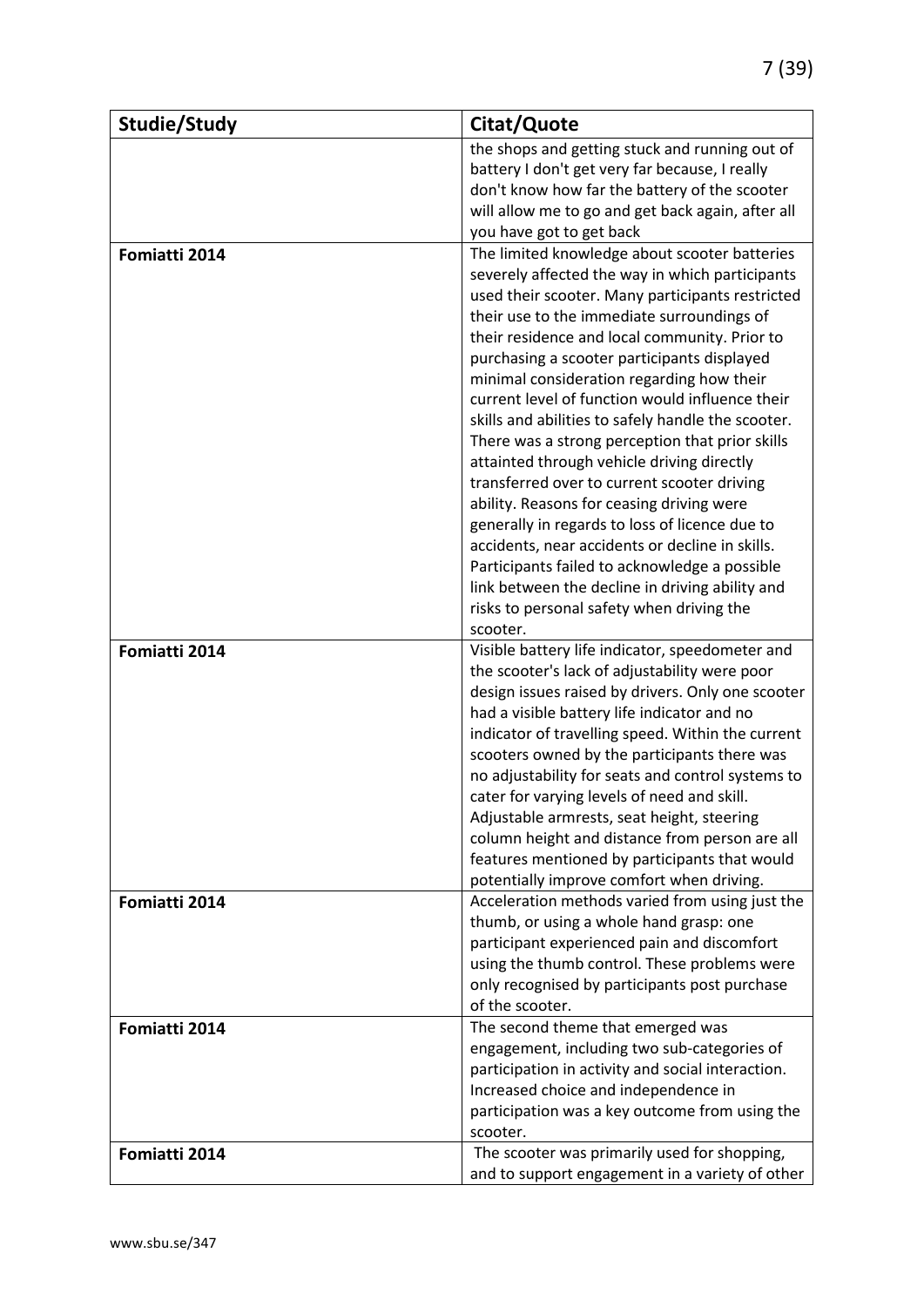| Studie/Study  | Citat/Quote                                         |
|---------------|-----------------------------------------------------|
|               | activities including attending appointments,        |
|               | church, health care (doctor, chemist,               |
|               | physiotherapist), attending educational             |
|               | institutions, going for a ride, engaging in         |
|               | hobbies, going to the cinema, walking the dog,      |
|               | collecting mail and visiting family and friends.    |
|               | Well I go to the pictures at the other end of the   |
|               | shopping centre; I have been going with my          |
|               | scooter right into the theatre itself.              |
| Fomiatti 2014 | Use of the scooter was further attributed to        |
|               | maintaining community participation and             |
|               | engagement including being independent in           |
|               | their shopping, able to visit friend and engage in  |
|               | a range of leisure and social pursuits. Well I did, |
|               | I used to use it to go down to our church; I used   |
|               | to do that only to go to craft I didn't go to       |
|               | church because they had a bus, and then I used      |
|               | to go shopping.                                     |
| Fomiatti 2014 | Participants all expressed improvements to          |
|               | their quality of life through enhancements to       |
|               | independence, mobility, autonomy, freedom,          |
|               | choice or convenience. Motorised mobility           |
|               | scooter user 185 Well it has given me               |
|               | independence and freedom to still keep me           |
|               | being a person, not just a part of this             |
|               | establishment. Well I can do things which I got     |
|               | past that stage of doing in mobility. Well          |
|               | sometimes I suppose the purpose is just to be       |
|               | out in the sunshine and take in the scenery.        |
| Fomiatti 2014 | Some participants considered the scooter a          |
|               | more convenient way to travel compared to           |
|               | using a car. There were fewer barriers to           |
|               | parking and less effort getting in and out of the   |
|               | scooter.                                            |
| Fomiatti 2014 | Participants who had previously driven              |
|               | reflected on the liberated feeling associated       |
|               | with transitioning to scooter use, which further    |
|               | led to comments about obtaining and using a         |
|               | scooter before the onset and subsequent             |
|               | decline in health from age and disability.          |
| Fomiatti 2014 | Participants revealed how the scooter allowed       |
|               | for completion of a variety of tasks throughout     |
|               | each day, including shopping, attending             |
|               | appointments, and socialising which prior to the    |
|               | scooter would have been difficult.                  |
| Fomiatti 2014 | It can be inferred from this that the scooter       |
|               | further provided a means for energy                 |
|               | conservation.                                       |
| Fomiatti 2014 | Interacting in the community was associated         |
|               | with maintaining and facilitating social            |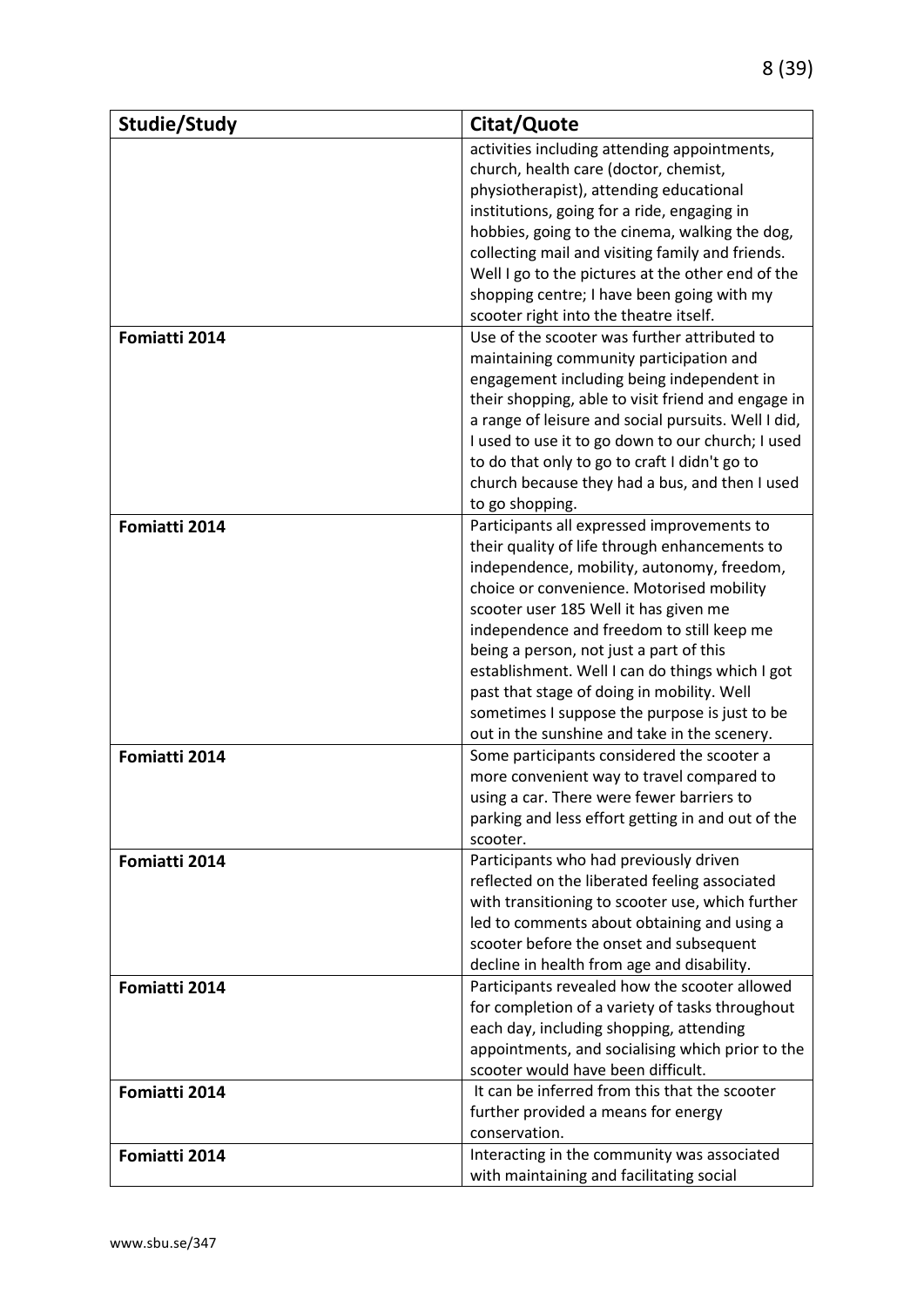| Studie/Study  | Citat/Quote                                                                                |
|---------------|--------------------------------------------------------------------------------------------|
|               | interactions. Participants considered that the                                             |
|               | scooter provided a catalyst for social                                                     |
|               | engagement among people and provided a                                                     |
|               | means to visit friends and family. People tell me                                          |
|               | how happy I am driving it down there and you                                               |
|               | make conversations, it opens a lot of                                                      |
|               | conversations. You can just jump on it and go                                              |
|               | for a ride around the village you always find                                              |
|               | somebody to talk to.                                                                       |
| Fomiatti 2014 | Emerging from the data was the final theme of                                              |
|               | environments which can be divided into the                                                 |
|               | sub-themes of environment barriers of the built                                            |
|               | environment, natural environment and                                                       |
|               | attitudes of people.                                                                       |
| Fomiatti 2014 | Built environmental barriers were barriers to                                              |
|               | community mobility when using the scooter.                                                 |
|               | Difficulties were experienced with limited                                                 |
|               | available space to manoeuvre in shopping                                                   |
|               | aisles, checkouts, lifts and on public transport.                                          |
|               | Attention was required to ensure safe transit                                              |
|               | and to avoid knocking into objects and walls. T                                            |
| Fomiatti 2014 | o combat this, participants frequented locations                                           |
|               | they knew provided adequate space and                                                      |
|               | avoided peak times of the day for shopping and                                             |
|               | public transport use. Supermarket one I think is                                           |
|               | the one that is more awkward but supermarket                                               |
|               | two has a very nice wide checkout that I always                                            |
|               | go through and I take my scooter out the front                                             |
|               | and come back and pay because it helps with<br>other people, it's not a hindrance to other |
|               | people.                                                                                    |
| Fomiatti 2014 | Additionally physical barriers such as uneven                                              |
|               | footpaths, joins in pathways, and lack of ramps                                            |
|               | between pathways and roads all influenced the                                              |
|               | driving experience.                                                                        |
| Fomiatti 2014 | Space was often an issue in retirement or                                                  |
|               | residential aged care facilities; residents were                                           |
|               | faced with a lack of appropriate space for                                                 |
|               | storage and charging. One location for storing                                             |
|               | the scooter was on the opposite side of the                                                |
|               | facility in a room which housed two other                                                  |
|               | scooters, underneath a wall mounted air                                                    |
|               | conditioning unit. When charging her scooter                                               |
|               | the participant bumped her head and had                                                    |
|               | difficulty reaching the power socket.                                                      |
|               | Manoeuvring out of the room was also difficult.                                            |
| Fomiatti 2014 | Discrimination in the form of the built                                                    |
|               | environment was also found in building design.                                             |
|               | One participant who resided in a retirement                                                |
|               | village commented about the frustration felt                                               |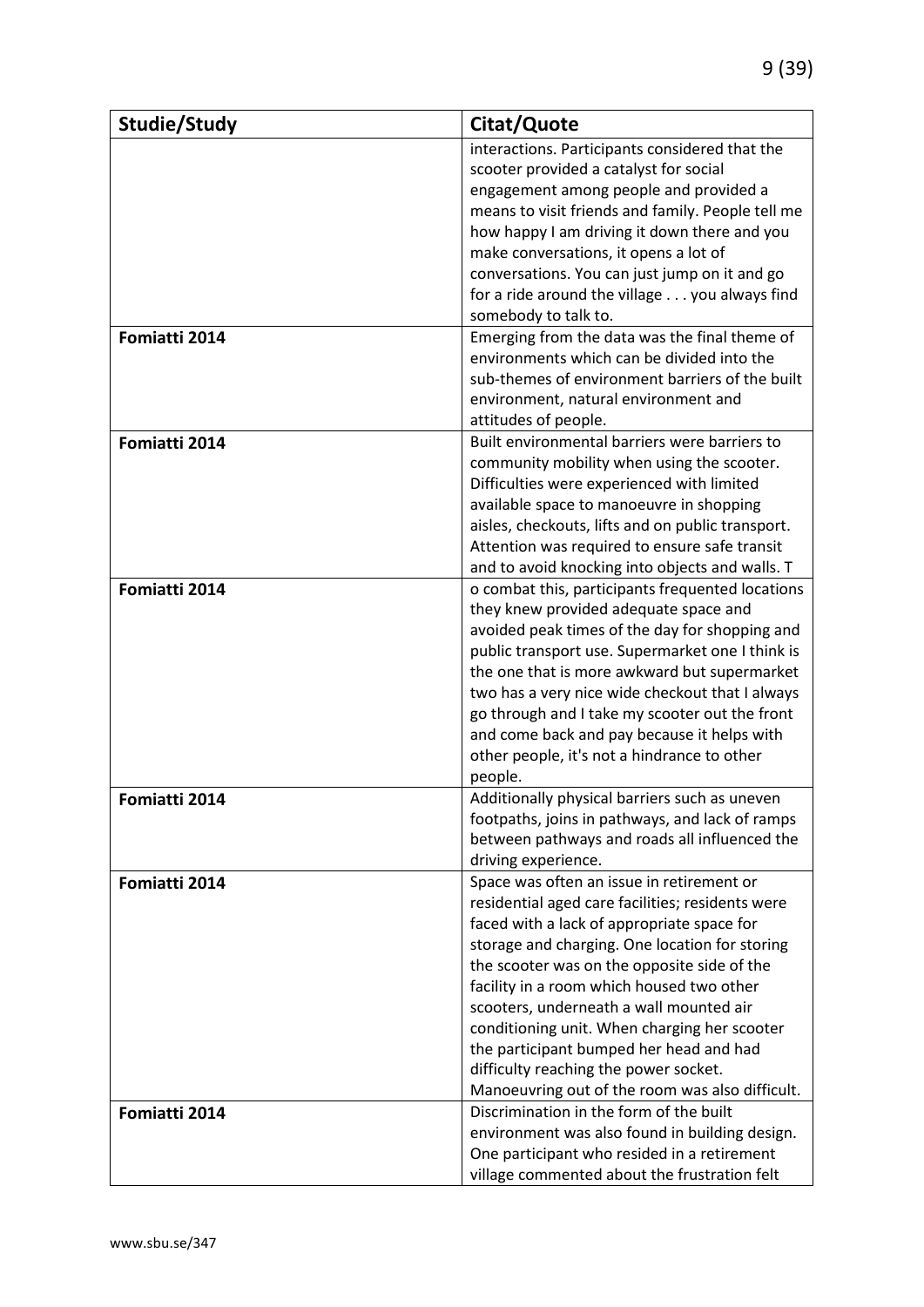| Studie/Study<br>Citat/Quote                                                                     |  |
|-------------------------------------------------------------------------------------------------|--|
| from the village design and the restrictions put                                                |  |
| in place for scooter users. When riding over the                                                |  |
| curbing in the village pain was felt in the limbs,                                              |  |
| due to the height of curbs and subsequent                                                       |  |
| impact related to changing height levels.                                                       |  |
| Within the same village the participant was not<br>Fomiatti 2014                                |  |
| allowed to take the scooter into indoor spaces                                                  |  |
| such as the mail boxes, library or the pool area,                                               |  |
| the participant was required to park the scooter                                                |  |
| outside and walk in. Limitations of space were                                                  |  |
| cited as the reason. This resulted in pain,                                                     |  |
| difficulty and a feeling of being restricted in the                                             |  |
| village. In this particular incident it was noted                                               |  |
| by the participant that using the scooter outside                                               |  |
| the residential village in the wider community                                                  |  |
| resulted in less difficulty and pain, due to less                                               |  |
| height variations in the community pathways,                                                    |  |
| joins and curbs.                                                                                |  |
| Fomiatti 2014<br>The natural environment posed barriers,                                        |  |
| including inclement weather, steep gradients                                                    |  |
| and overgrown grass.                                                                            |  |
| People were also an environmental barrier.<br>Fomiatti 2014                                     |  |
| When using the scooter in busy locations such                                                   |  |
| as shopping centres and public transport there                                                  |  |
| is an increased need to be vigilant and aware of                                                |  |
| the people around them. The public they don't                                                   |  |
| take much notice besides what they are going                                                    |  |
| to do and where they are going to go, so you                                                    |  |
| have to watch; they will step out in front of you,                                              |  |
| walk backwards into you, do all sorts of things.                                                |  |
| So you have got to be very vigilant.                                                            |  |
| Children created a further need for vigilance as<br>Fomiatti 2014                               |  |
| they were difficult to notice, often unaware of                                                 |  |
| their surroundings and some parents or                                                          |  |
| guardians did not control the child's behaviour                                                 |  |
| or movements. A lot of mothers let the children                                                 |  |
| run wild in the shopping centres.                                                               |  |
| The themes that emerged from the interview<br><b>Frank 2012</b>                                 |  |
| data were pain in relation to sitting, the critical                                             |  |
| nature of the support structures of the chair,<br>posture and seating, pain and discomfort when |  |
| out and about in the EPIOC and pain relating to                                                 |  |
| the underlying medical condition.                                                               |  |
| <b>Frank 2012</b><br>In response to the questions posed, 55 (86%)                               |  |
| users reported experiencing pain or having                                                      |  |
| strategies for pain relief relating to sitting in                                               |  |
| past or present wheelchairs. Forty-three (67%)                                                  |  |
| experienced pain using their current EPIOC.                                                     |  |
| Eleven (17%) described their pain as severe, five                                               |  |
| (8%) described their pain as moderate to                                                        |  |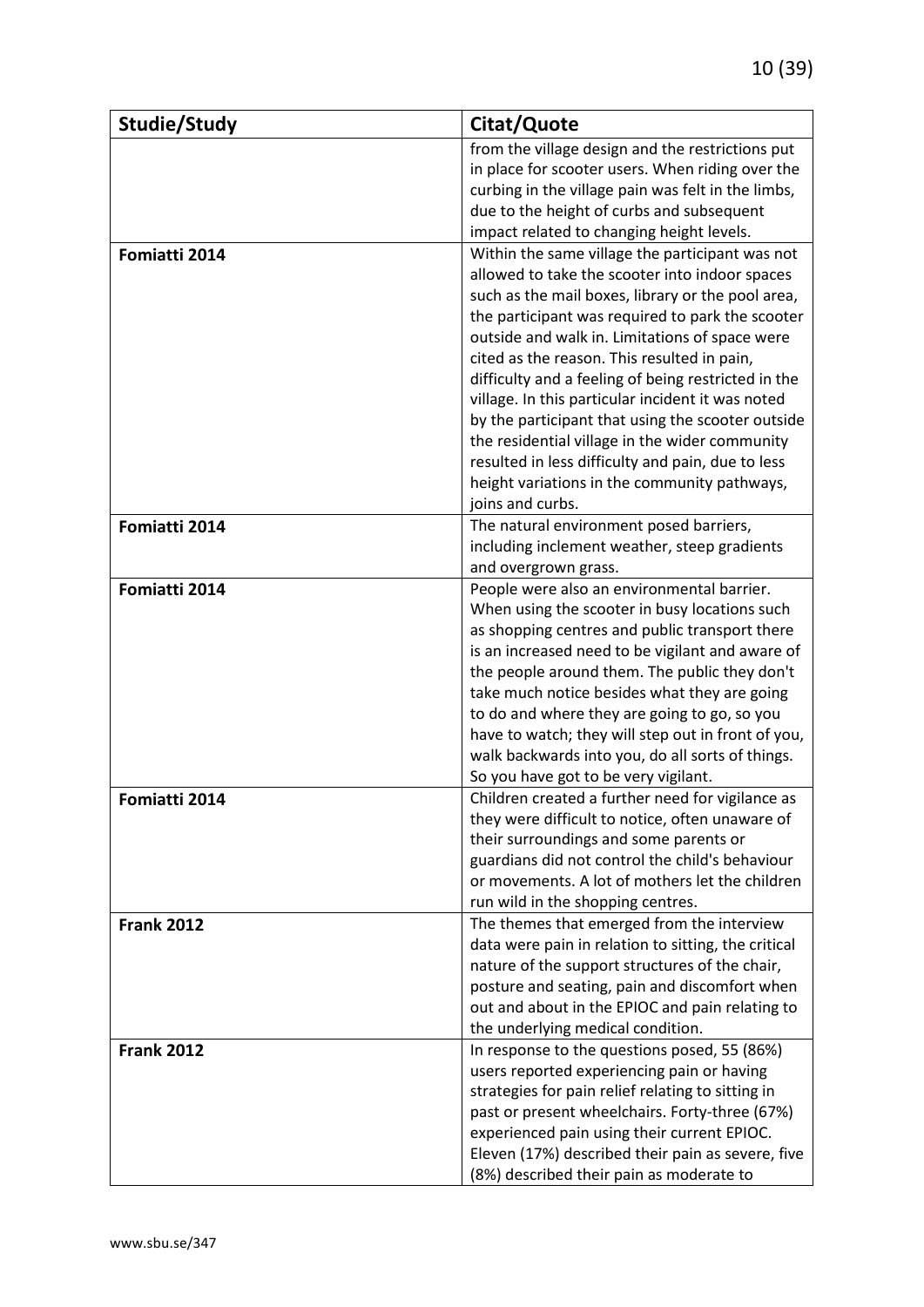| Studie/Study      | Citat/Quote                                                                                 |
|-------------------|---------------------------------------------------------------------------------------------|
|                   | severe, 27 (42%) experienced moderate pain                                                  |
|                   | and 21 (33%) reported experiencing no pain.                                                 |
|                   | There was an indication that the severity of pain                                           |
|                   | increased with age with those without pain                                                  |
|                   | being, on average, 34 (range $11-77$ , SD 22)                                               |
|                   | years; those with moderate pain being 40                                                    |
|                   | (range 10-76, SD 22) years; those with pain                                                 |
|                   | between moderate to extreme being 65 (range                                                 |
|                   | 41-81, SD 15) years and those with extreme                                                  |
|                   | pain being 50 (range 29-71, SD 12) years. Only                                              |
|                   | one user without pain ( $n = 21$ ) had a                                                    |
|                   | musculoskeletal diagnosis while three with                                                  |
|                   | severe pain ( $n = 11$ ) had such a diagnosis. Those                                        |
|                   | reporting no pain had 12 users with congenital                                              |
|                   | impairments or a muscular dystrophy compared                                                |
|                   | to only two with severe pain.                                                               |
| <b>Frank 2012</b> | Analysis of the "in-depth" interviews indicated                                             |
|                   | that 38 (59%) users described ways in which                                                 |
|                   | they felt their pain was influenced by their                                                |
|                   | EPIOC and 19 (30%) reported pain or discomfort                                              |
|                   | aggravated by sitting.                                                                      |
| <b>Frank 2012</b> | An important emerging theme focused on pain                                                 |
|                   | in relation to the duration of sitting: "When                                               |
|                   | sitting for long periods, the pain gets                                                     |
|                   | progressively worse" [User 4, cerebral palsy,                                               |
|                   | aged 12 years].                                                                             |
| <b>Frank 2012</b> | For some users, the problem was attributed to                                               |
|                   | the seating system: "Gets discomfort if sits in it                                          |
|                   | for more than 2 hours I don't think it can be                                               |
|                   | helped. With anyone, if you're sitting in the                                               |
|                   | same position, you just get up, don't you, but<br>he can't, so we just move him" [User 54*, |
|                   | acquired neurological disorder, aged 61 years].                                             |
| <b>Frank 2012</b> | Other users reported pain relief following                                                  |
|                   | adjustments to the EPIOC: "The back. Gets                                                   |
|                   | backache. This is because of his posture, leaning                                           |
|                   | forward. Has had a special back rest made. [Did                                             |
|                   | that help?] Yes and no. He thinks that it can be                                            |
|                   | improved upon" [User 27*, cerebral palsy, aged                                              |
|                   | 18 years].                                                                                  |
| <b>Frank 2012</b> | Several users described the critical nature of                                              |
|                   | the support structures within the EPIOC: "I have                                            |
|                   | a back support which helps. It does because                                                 |
|                   | it's higher than the last one I had and it                                                  |
|                   | supports my shoulders a bit more" [User 66,                                                 |
|                   | cerebrovascular disease, aged 47 years]. "I've                                              |
|                   | got a contoured back and a jelly seat, they do                                              |
|                   | help a little bit" [User 19, lower limb amputee,                                            |
|                   | aged 50 years].                                                                             |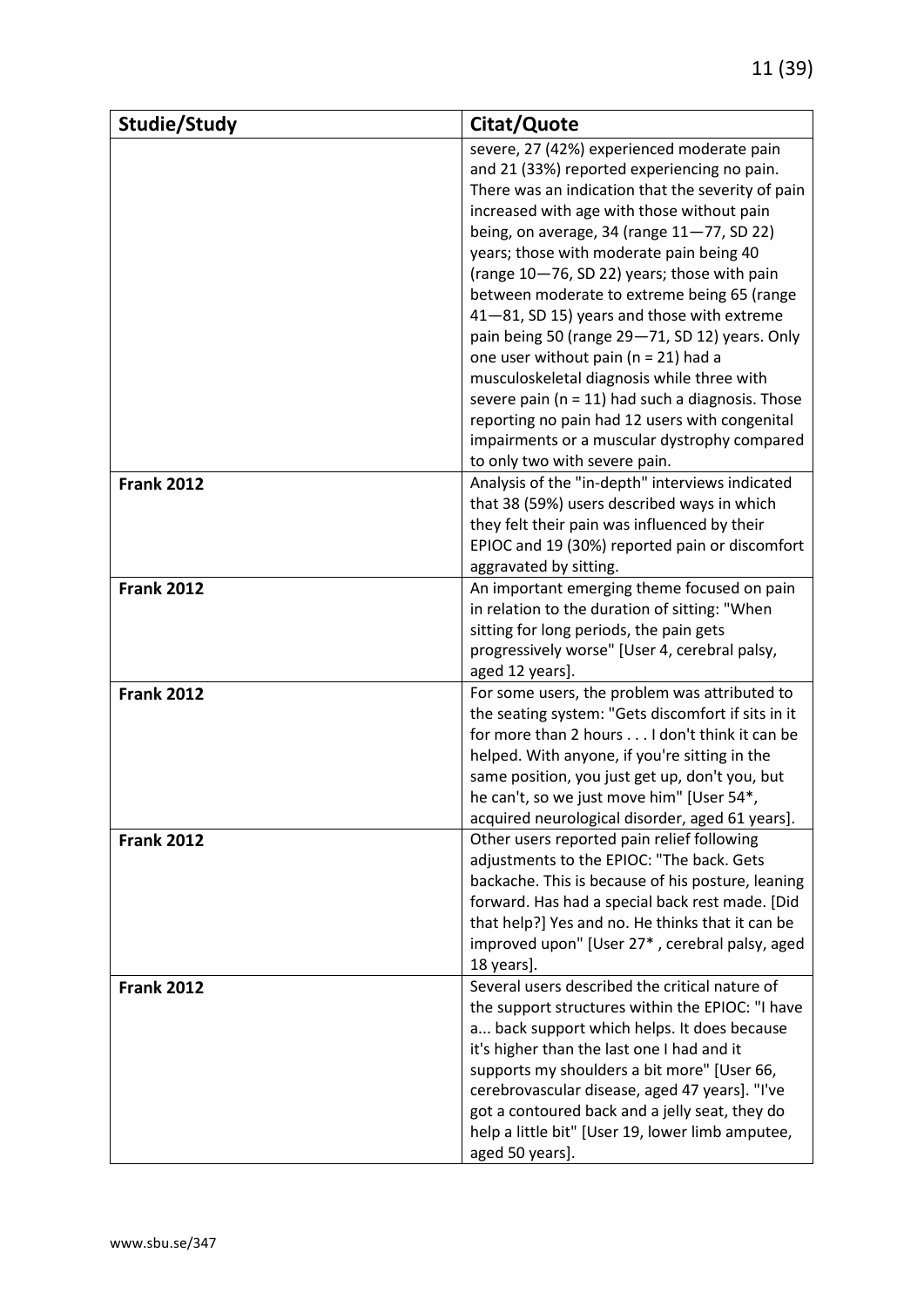| Studie/Study      | Citat/Quote                                                                                        |
|-------------------|----------------------------------------------------------------------------------------------------|
| <b>Frank 2012</b> | However, there were some reports of                                                                |
|                   | difficulties in obtaining a resolution with                                                        |
|                   | wheelchair adaptations: "That's why I'm getting                                                    |
|                   | a new one. They're changing the seating for                                                        |
|                   | me" [User 57, cerebral palsy, aged 18 years].                                                      |
| <b>Frank 2012</b> | In some cases, particularly for younger EPIOC<br>users, these difficulties were attributed to poor |
|                   | posture: "Her posture is very bad. She almost                                                      |
|                   | sits at between 45 and 60 degrees. So she's                                                        |
|                   | uncomfortable and she's got aches and pains                                                        |
|                   | Because of her posture, she's not sitting that                                                     |
|                   | well. In her lower back she's got more pain                                                        |
|                   | because she's sitting so far forward. they                                                         |
|                   | ordered a different kind of tray for more                                                          |
|                   | support for her arms" [User 48*, muscular                                                          |
|                   | dystrophy, aged 14 years].                                                                         |
| <b>Frank 2012</b> | Despite the diffculties, 16 (25%) users                                                            |
|                   | commented on reduced pain and discomfort                                                           |
|                   | with EPIOC use. "Ihese users appeared very                                                         |
|                   | satisfied with both their EPIOC and the service<br>provided: "With this new chair, I have no pain. |
|                   | This latest chair is really great because it's                                                     |
|                   | padded and it's very comfortable I don't get                                                       |
|                   | bruised, sore and my back doesn't hurt so                                                          |
|                   | much I can sit up better. Of course I'm                                                            |
|                   | deteriorating all the time. I just wish I had this                                                 |
|                   | chair years and years ago. I could have done an                                                    |
|                   | awful lot more". [User 3(), multiple sclerosis,                                                    |
|                   | aged 69 years].                                                                                    |
| <b>Frank 2012</b> | Several users described how seemingly trivial                                                      |
|                   | changes in wheelchair adaptations affected                                                         |
|                   | their pain experience: "The foot rests do need                                                     |
|                   | careful positioning if everything's going to be                                                    |
|                   | reasonably comfortable. It has been adjusted"<br>[User 73, cerebrovascular disease, aged 81        |
|                   | years].                                                                                            |
| <b>Frank 2012</b> | Seventeen (27%) commented on the use of                                                            |
|                   | cushions, padding and gel seats, many                                                              |
|                   | commenting on the difficulty in finding the right                                                  |
|                   | cushion for them: "For a long, long while I was                                                    |
|                   | very uncomfortable because they couldn't get                                                       |
|                   | the right cushion for me. They tried every                                                         |
|                   | cushion going. But now they've found one"                                                          |
|                   | [User 39, acquired neurological condition, aged                                                    |
|                   | 39 years].                                                                                         |
| <b>Frank 2012</b> | For others, finding the most comfortable                                                           |
|                   | solution for their wheelchair comfort involved                                                     |
|                   | more complex cushion adaptations: "I've got a<br>cushion because I'm bony. Gets sore after a       |
|                   | while sitting on it  . I've got a tendency to lean                                                 |
|                   |                                                                                                    |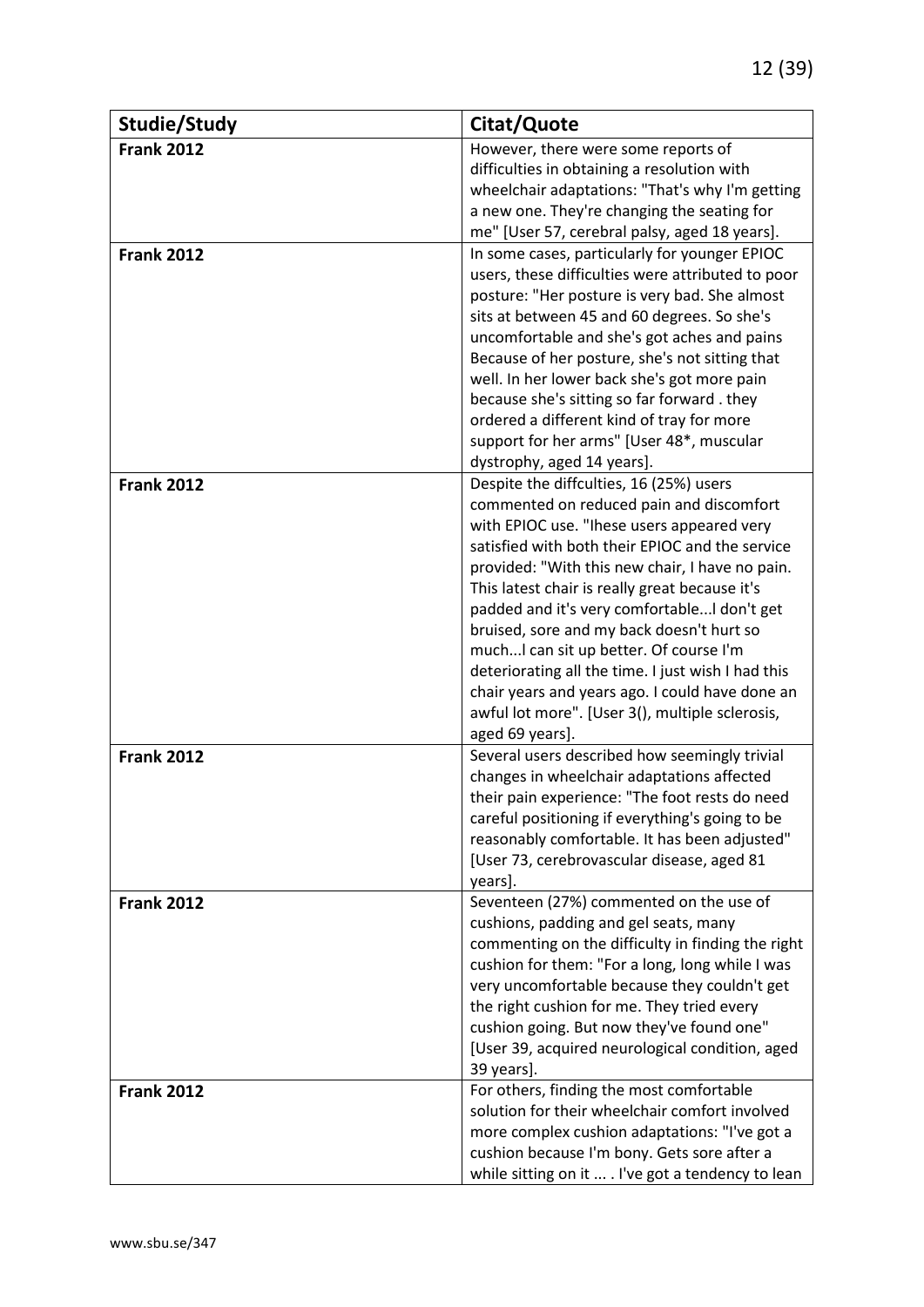| Studie/Study      | Citat/Quote                                                                                      |
|-------------------|--------------------------------------------------------------------------------------------------|
|                   | on my left side, the weak side. I lean on the                                                    |
|                   | elbow, so I've had the arm rest cushioned to                                                     |
|                   | help with this" [User 26, multiple sclerosis, aged                                               |
|                   | 42 years].                                                                                       |
| <b>Frank 2012</b> | For a small number of users, obtaining the                                                       |
|                   | correct cushion was vital in the prevention of                                                   |
|                   | pressure sores. "I've got one of those I call                                                    |
|                   | them cushions with the tea bag in because                                                        |
|                   | that's what they look like. They build me up,                                                    |
|                   | one side. It does help and it stops you getting                                                  |
|                   | sores as well" [User 53, multiple sclerosis, aged                                                |
|                   | 63 years].                                                                                       |
| <b>Frank 2012</b> | The final emergent theme was that of pain and                                                    |
|                   | discomfort caused by users being out and about                                                   |
|                   | in the EPIOCs and dealing with environmental                                                     |
|                   | hazards: "It jolts me around. It makes it worse.                                                 |
|                   | Environment outside, it's a bit uncomfortable -                                                  |
|                   | suspension wise. Because I've got the                                                            |
|                   | osteoarthritis" [User 33, multiple sclerosis, aged                                               |
|                   | 44 years].                                                                                       |
| <b>Frank 2012</b> | The jolting associated with kerbs and pavement<br>potholes was not helped by the earlier designs |
|                   | of EPIOCs: "There's no suspension on them. It's                                                  |
|                   | just a solid frame 'boomp' and you're down"                                                      |
|                   | [User 19, lower limb amputee, aged 50 years].                                                    |
| <b>Frank 2012</b> | One user gave a graphic account of his                                                           |
|                   | experience: "Sometimes I get more pain when                                                      |
|                   | I'm going up kerbs. Especially if I jolt or if there's                                           |
|                   | a bumpy pavement and there's a lot of those                                                      |
|                   | and I just get a jolting through my back because                                                 |
|                   | there's no suspension on a wheelchair so it just                                                 |
|                   | travels straight up my back" [User 17,                                                           |
|                   | cerebrovascular disease, aged 64 years].                                                         |
| <b>Frank 2012</b> | Pain relating to the underlying medical                                                          |
|                   | condition                                                                                        |
| <b>Frank 2012</b> | Fifteen users made miscellaneous comments                                                        |
|                   | relating to their pain, of which five users                                                      |
|                   | specifically commented that the pain related to                                                  |
|                   | their underlying illness rather than                                                             |
|                   | wheelchairrelated issues, although one of the                                                    |
|                   | five was not certain, and two users also                                                         |
|                   | specifically commented on aggravation of their                                                   |
|                   | pain in cold or damp weather: "It actually gives                                                 |
|                   | me more freedom because my disease itself,                                                       |
|                   | rheumatoid arthritis, that stops me doing                                                        |
|                   | everything near enough. I don't even like being                                                  |
|                   | parted from it in hospital" [User 70, rheumatoid                                                 |
|                   | arthritis, aged 54 years]. "The weather is                                                       |
|                   | another factor. If it's cold, I have more pain"                                                  |
|                   | [User 33, multiple sclerosis, aged 44 years]).                                                   |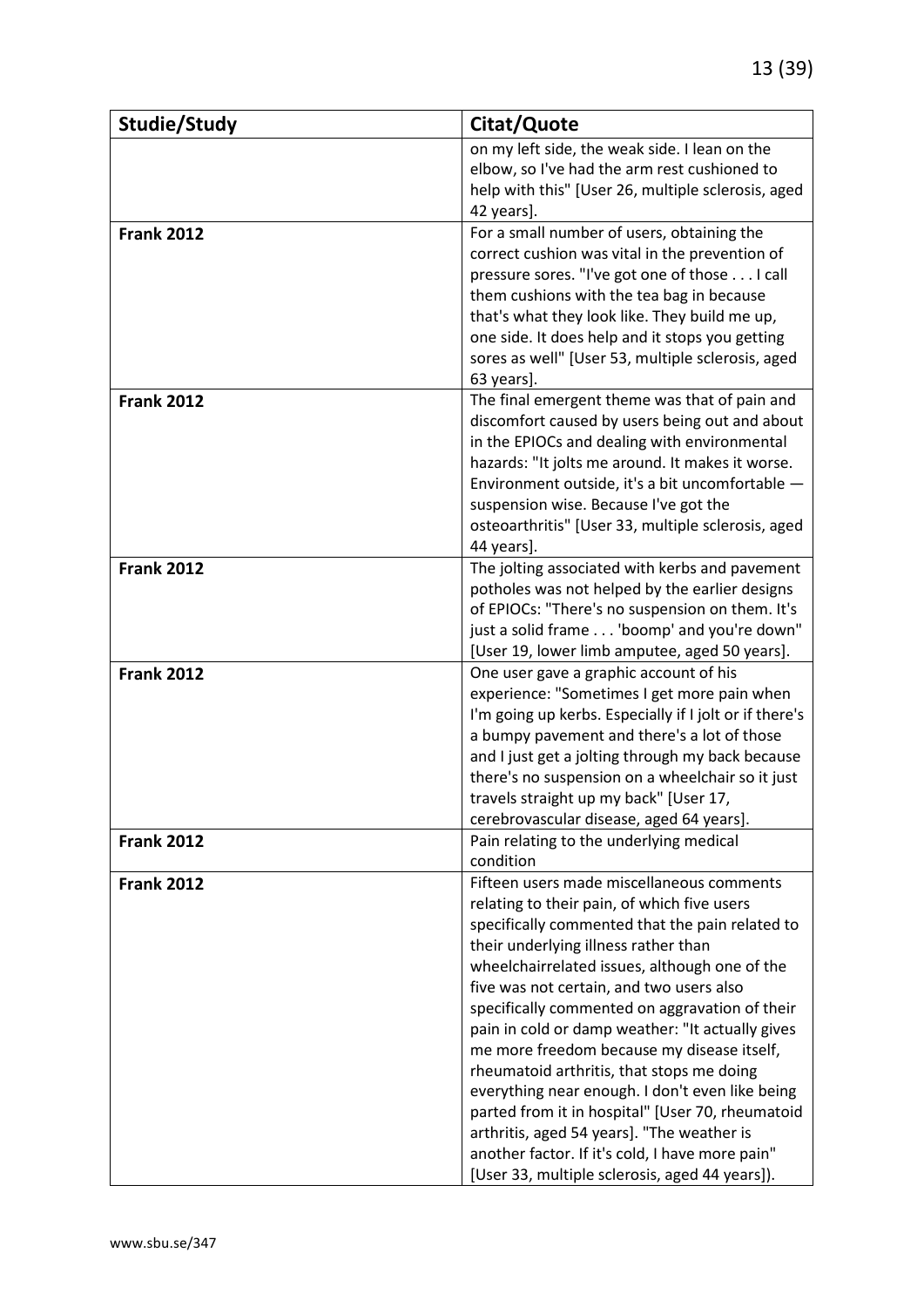| Studie/Study      | Citat/Quote                                                                                      |
|-------------------|--------------------------------------------------------------------------------------------------|
| <b>Frank 2012</b> | Strategies for pain relief                                                                       |
| <b>Frank 2012</b> | In response to queries, 45 (70%) users reported                                                  |
|                   | a strategy for pain relief. The strategies used                                                  |
|                   | comprised two main categories: first, strategies                                                 |
|                   | that involved the wheelchair user carrying out                                                   |
|                   | actions of their own volition that ameliorated                                                   |
|                   | their pain and discomfort and                                                                    |
| <b>Frank 2012</b> | second, strategies related to the need for                                                       |
|                   | adjustments to the wheelchair or its constituent                                                 |
|                   | parts which were the responsibility of the<br>wheelchair service.                                |
| <b>Frank 2012</b> | The most frequently used self-help strategy was                                                  |
|                   | use ofanalgesia, which was reported by 30                                                        |
|                   | (47%) users. Most of the users taking analgesics                                                 |
|                   | did not specify the nature of the analgesics,                                                    |
|                   | although four were taking codeine preparations                                                   |
|                   | and one user took Tramadol. Some users                                                           |
|                   | reported taking muscle relaxants and                                                             |
|                   | antispasticity medication. A minority took two                                                   |
|                   | or three different preparations.                                                                 |
| <b>Frank 2012</b> | Other self-help strategies included changing                                                     |
|                   | position in their chair [User 54], getting out                                                   |
|                   | ofthe chair [User 3] and doing exercise and/or                                                   |
|                   | physiotherapy which were each reported by 8                                                      |
|                   | (13%). Some typical quotes are as follows:                                                       |
|                   | "Takes a paracetamol. Does stretching exercises<br>at school [User 25*, muscular dystrophy, aged |
|                   | 14 years].                                                                                       |
| <b>Frank 2012</b> | I have to keep on the move, changing positions                                                   |
|                   | and that sort of thing. Not that the chair is                                                    |
|                   | uncomfortable, it's just me. I like to keep                                                      |
|                   | moving all the time [User 53, multiple sclerosis,                                                |
|                   | aged 63 years].                                                                                  |
| Geisbreicht 2011  | Participants were open to exploring alternatives                                                 |
|                   | to their existing wheelchairs                                                                    |
| Geisbreicht 2011  | Most indicated a sense of excitement or                                                          |
|                   | curiosity about exploring a new option for                                                       |
|                   | mobility and what impact it might have on                                                        |
| Geisbreicht 2011  | occupational engagement in their community:<br>" the PPW [pushrim-activated power-assisted       |
|                   | wheelchair]provided a more enjoyable                                                             |
|                   | experience than their power wheelchair,                                                          |
|                   | articulating it was more than just a form of                                                     |
|                   | transportation from one point to another; it                                                     |
|                   | allowed them to interact with their world to a                                                   |
|                   | greater degree."                                                                                 |
| Geisbreicht 2011  | "it [PPW] allowed them to interact with their                                                    |
|                   | world to a greater degree."                                                                      |
| Geisbreicht 2011  | the PPW provided a sense of accomplishment in                                                    |
|                   | performing occupations- that they were                                                           |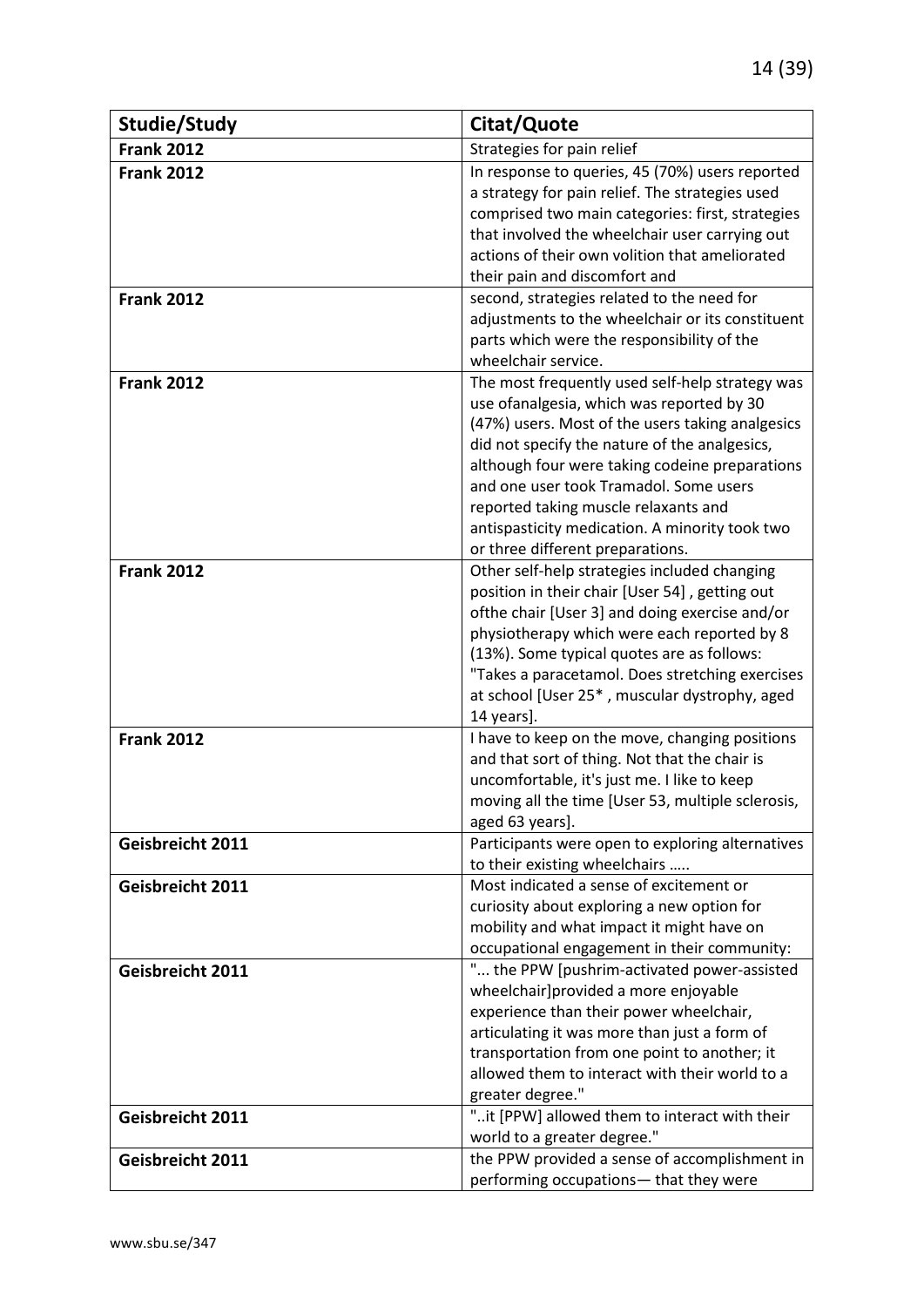| Studie/Study     | Citat/Quote                                                                                    |
|------------------|------------------------------------------------------------------------------------------------|
|                  | contributing to the experience, even if it was                                                 |
|                  | not as expedient as using the power chair.                                                     |
| Geisbreicht 2011 | the PPW might reduce or eliminate this need                                                    |
|                  | for assistance.                                                                                |
| Geisbreicht 2011 | The potential capacity for increased autonomy                                                  |
|                  |                                                                                                |
| Geisbreicht 2011 | the PPW was much easier to push than their                                                     |
|                  | manual chairs, allowing them to go faster and                                                  |
|                  | further.                                                                                       |
| Geisbreicht 2011 | able to propel the PPW at a sufficient speed to                                                |
|                  | keep up with colleagues and friends who were                                                   |
|                  | walking                                                                                        |
| Geisbreicht 2011 | " increase their level of community mobility                                                   |
|                  | and access new environments compared with                                                      |
|                  | using their manual chair                                                                       |
| Geisbreicht 2011 | " managing inclines/ramps was identified as<br>an important achievement, as well as propelling |
|                  | over softer surfaces, such as grass and carpet."                                               |
| Geisbreicht 2011 | " the PPW still required some degree of upper                                                  |
|                  | extremity strength to operate and could prove                                                  |
|                  | fatiguing "                                                                                    |
| Geisbreicht 2011 | "they identified difficulty coordinating pushes                                                |
|                  | of equal force on each wheel, which resulted in                                                |
|                  | the PPW turning or moving erratically."                                                        |
| Geisbreicht 2011 | during braking and when negotiating a                                                          |
|                  | decline, and raised concerns about safety in a                                                 |
|                  | community setting                                                                              |
| Geisbreicht 2011 | " concerned about the length of battery                                                        |
|                  | charge"                                                                                        |
| Geisbreicht 2011 | "difficulty managing some features of the                                                      |
|                  | PPW, such as inserting/removing batteries"                                                     |
| Gudgeon 2015     | Three overarching themes were present in all                                                   |
|                  | nine interviews, and the first theme was                                                       |
|                  | "working to achieve an adequate fit between                                                    |
|                  | the self, the EPIOC and the environment"                                                       |
| Gudgeon 2015     | and this had two subthemes - "integrating the                                                  |
|                  | self and the EPIOC"                                                                            |
| Gudgeon 2015     | "working to achieve an adequate fit between                                                    |
|                  | the integrated self/EPIOC and the<br>environment".                                             |
|                  | From the children's accounts it appeared that                                                  |
| Gudgeon 2015     | using an EPIOC was an experience which                                                         |
|                  | required active involvement from themselves                                                    |
| Gudgeon 2015     | as they worked to balance, or achieve an                                                       |
|                  | adequate fit, between their own abilities,                                                     |
|                  | desires and needs; those of their parents and                                                  |
|                  | friends                                                                                        |
| Gudgeon 2015     | the demands of the environment and the                                                         |
|                  | capabilities and limitations of the EPIOC itself.                                              |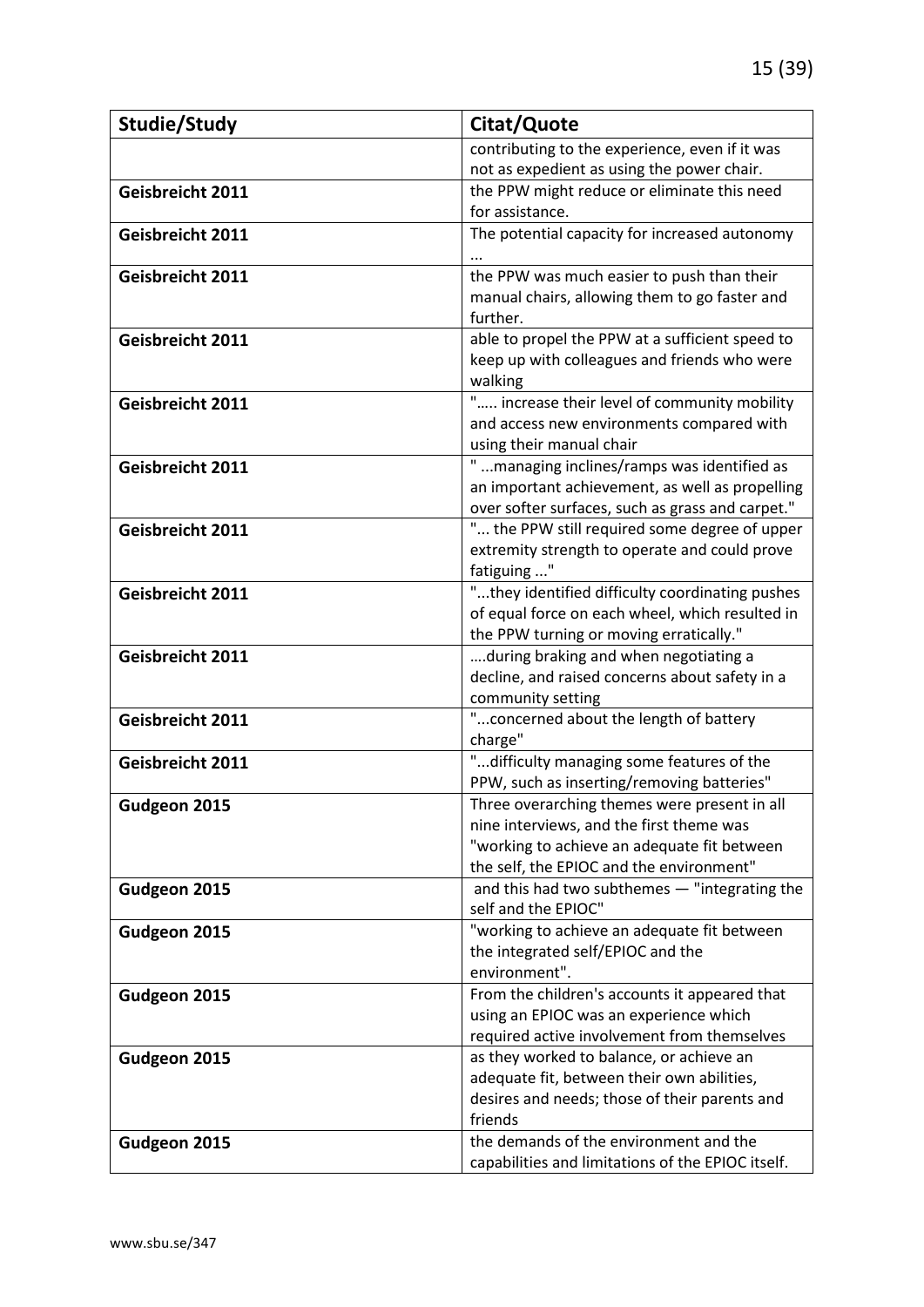| Studie/Study | Citat/Quote                                         |
|--------------|-----------------------------------------------------|
| Gudgeon 2015 | When this was achieved the experience of            |
|              | being an EPIOC user was positive. This              |
|              | experience is reflected in the second               |
|              | overarching theme "experiencing positive            |
|              | consequences of being an EPIOC user".               |
| Gudgeon 2015 | However when there was a mismatch the               |
|              | experience became negative resulting in the         |
|              | third overarching theme "experiencing negative      |
|              | consequences of being an EPIOC user".               |
| Gudgeon 2015 | For most children there was a continual, and        |
|              | individual, interplay between the elements          |
|              | resulting in them experiencing a fluid mix of the   |
|              | positive and negative consequences of using an      |
|              | EPIOC.                                              |
| Gudgeon 2015 | Working to achieve an adequate fit between          |
|              | the self, the EPIOC and the environment             |
| Gudgeon 2015 | The children perceived that the "self" that         |
|              | existed before they had an EPIOC did not            |
|              | adequately fit the environment, and hence they      |
|              | were prevented from fulfilling their needs and      |
|              | desires.                                            |
| Gudgeon 2015 | In contrast using an EPIOC was seen as allowing     |
|              | a new self to emerge, one that integrated their     |
|              | body and EPIOC.                                     |
| Gudgeon 2015 | This was particularly illustrated by the way        |
|              | some of the children used verbs commonly            |
|              | used to describe ambulatory movement to             |
|              | describe their movement in the EPIOC. They          |
|              | described how they went for "walks", or             |
|              | "stood" around in their chair.                      |
| Gudgeon 2015 | Rosie demonstrated how she viewed the EPIOC         |
|              | as being integrated with her body in her use of     |
|              | the pronoun "I" as she explained how she            |
|              | negotiated her home environment:                    |
| Gudgeon 2015 | However, for this integration to be achieved the    |
|              | children emphasised a requirement for the           |
|              | EPIOC to fit their individual needs in relation to  |
|              | speed, comfort and appearance.                      |
| Gudgeon 2015 | Gaining adequate control of their EPIOC also        |
|              | appeared to be a vitally important element of       |
|              | achieving an integrated self/EPIOC.                 |
| Gudgeon 2015 | The children demonstrated the active element        |
|              | of the experience by describing how they            |
|              | personally learnt to control the EPIOC as Farrah    |
|              | explained: You've got to do it yourself. it's       |
|              | like you've got to let them get used to it [pause]  |
|              | cos as soon as you're used to it it's fine but      |
|              | [pause] it's just like otherwise you're just either |
|              | zooming forward and then you can't stop it          |
|              | [pause] but you can't really write down how to      |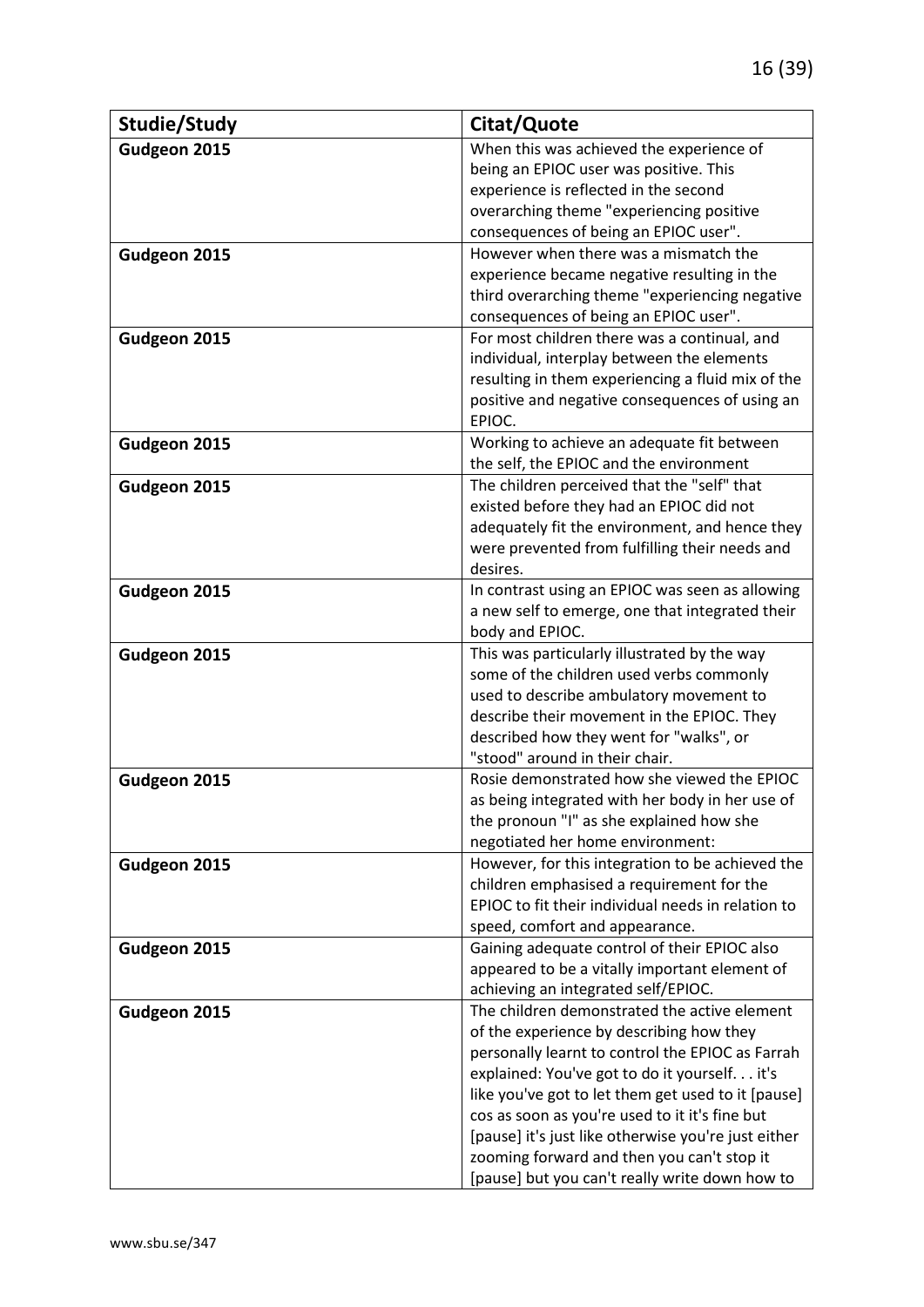| do it because [pause] you've just gotta [pause]<br>It depends on yourself.<br>The children were not only involved in an active<br>Gudgeon 2015<br>process of integrating self and the EPIOC they<br>also had to actively work to manage this new<br>integrated self within the physical and social<br>environments in which they found themselves.<br>Negotiating the physical environment was a<br>particularly important part of the children's<br>experiences.<br>It appeared that the experience of achieving an<br>Gudgeon 2015<br>adequate fit between the integrated self/EPIOC<br>and environment was continual and decisions<br>were made based on how they perceived the<br>integrated self/EPIOC best fitted the available<br>space. Matthew explained how: It depends, say<br>err if it's like a test and there's a massive space<br>I'll probably go in it [stay in the EPIOC] but<br>usually like there's big classrooms and small<br>classrooms but say it's a small one I'll just<br>maybe like drive into the doorway and leave it<br>there.<br>Many of the children's accounts revealed that<br>Gudgeon 2015<br>they felt safe and secure in environments<br>where they were able to manage the EPIOC<br>well. This was frequently in buildings such as<br>schools, colleges or large shopping centres<br>which were characterised as being adapted<br>buildings with relatively large open spaces<br>inhabited by supportive others.<br>However, in other environments the children<br>Gudgeon 2015<br>had very different experiences to the extent<br>that some children appeared to find themselves<br>facing a transformed physical world where<br>features previously accessible to them were<br>now problematic as Matthew described: cos<br>there's like buses that come up ere [] like<br>they've got a bar on them and they're right in<br>the middle of the door so you can get on them,<br>like you can get on them with a manual chair,<br>but you can't get on them in an electric one cos<br>its a lot, a lot wider.<br>The difficulties which arose were not simply<br>Gudgeon 2015<br>barriers in the physical environment but | Studie/Study | Citat/Quote |
|------------------------------------------------------------------------------------------------------------------------------------------------------------------------------------------------------------------------------------------------------------------------------------------------------------------------------------------------------------------------------------------------------------------------------------------------------------------------------------------------------------------------------------------------------------------------------------------------------------------------------------------------------------------------------------------------------------------------------------------------------------------------------------------------------------------------------------------------------------------------------------------------------------------------------------------------------------------------------------------------------------------------------------------------------------------------------------------------------------------------------------------------------------------------------------------------------------------------------------------------------------------------------------------------------------------------------------------------------------------------------------------------------------------------------------------------------------------------------------------------------------------------------------------------------------------------------------------------------------------------------------------------------------------------------------------------------------------------------------------------------------------------------------------------------------------------------------------------------------------------------------------------------------------------------------------------------------------------------------------------------------------------------------------------------------------------------------------------------------------------------------------------------------------|--------------|-------------|
|                                                                                                                                                                                                                                                                                                                                                                                                                                                                                                                                                                                                                                                                                                                                                                                                                                                                                                                                                                                                                                                                                                                                                                                                                                                                                                                                                                                                                                                                                                                                                                                                                                                                                                                                                                                                                                                                                                                                                                                                                                                                                                                                                                  |              |             |
|                                                                                                                                                                                                                                                                                                                                                                                                                                                                                                                                                                                                                                                                                                                                                                                                                                                                                                                                                                                                                                                                                                                                                                                                                                                                                                                                                                                                                                                                                                                                                                                                                                                                                                                                                                                                                                                                                                                                                                                                                                                                                                                                                                  |              |             |
|                                                                                                                                                                                                                                                                                                                                                                                                                                                                                                                                                                                                                                                                                                                                                                                                                                                                                                                                                                                                                                                                                                                                                                                                                                                                                                                                                                                                                                                                                                                                                                                                                                                                                                                                                                                                                                                                                                                                                                                                                                                                                                                                                                  |              |             |
|                                                                                                                                                                                                                                                                                                                                                                                                                                                                                                                                                                                                                                                                                                                                                                                                                                                                                                                                                                                                                                                                                                                                                                                                                                                                                                                                                                                                                                                                                                                                                                                                                                                                                                                                                                                                                                                                                                                                                                                                                                                                                                                                                                  |              |             |
|                                                                                                                                                                                                                                                                                                                                                                                                                                                                                                                                                                                                                                                                                                                                                                                                                                                                                                                                                                                                                                                                                                                                                                                                                                                                                                                                                                                                                                                                                                                                                                                                                                                                                                                                                                                                                                                                                                                                                                                                                                                                                                                                                                  |              |             |
|                                                                                                                                                                                                                                                                                                                                                                                                                                                                                                                                                                                                                                                                                                                                                                                                                                                                                                                                                                                                                                                                                                                                                                                                                                                                                                                                                                                                                                                                                                                                                                                                                                                                                                                                                                                                                                                                                                                                                                                                                                                                                                                                                                  |              |             |
|                                                                                                                                                                                                                                                                                                                                                                                                                                                                                                                                                                                                                                                                                                                                                                                                                                                                                                                                                                                                                                                                                                                                                                                                                                                                                                                                                                                                                                                                                                                                                                                                                                                                                                                                                                                                                                                                                                                                                                                                                                                                                                                                                                  |              |             |
|                                                                                                                                                                                                                                                                                                                                                                                                                                                                                                                                                                                                                                                                                                                                                                                                                                                                                                                                                                                                                                                                                                                                                                                                                                                                                                                                                                                                                                                                                                                                                                                                                                                                                                                                                                                                                                                                                                                                                                                                                                                                                                                                                                  |              |             |
|                                                                                                                                                                                                                                                                                                                                                                                                                                                                                                                                                                                                                                                                                                                                                                                                                                                                                                                                                                                                                                                                                                                                                                                                                                                                                                                                                                                                                                                                                                                                                                                                                                                                                                                                                                                                                                                                                                                                                                                                                                                                                                                                                                  |              |             |
|                                                                                                                                                                                                                                                                                                                                                                                                                                                                                                                                                                                                                                                                                                                                                                                                                                                                                                                                                                                                                                                                                                                                                                                                                                                                                                                                                                                                                                                                                                                                                                                                                                                                                                                                                                                                                                                                                                                                                                                                                                                                                                                                                                  |              |             |
|                                                                                                                                                                                                                                                                                                                                                                                                                                                                                                                                                                                                                                                                                                                                                                                                                                                                                                                                                                                                                                                                                                                                                                                                                                                                                                                                                                                                                                                                                                                                                                                                                                                                                                                                                                                                                                                                                                                                                                                                                                                                                                                                                                  |              |             |
|                                                                                                                                                                                                                                                                                                                                                                                                                                                                                                                                                                                                                                                                                                                                                                                                                                                                                                                                                                                                                                                                                                                                                                                                                                                                                                                                                                                                                                                                                                                                                                                                                                                                                                                                                                                                                                                                                                                                                                                                                                                                                                                                                                  |              |             |
|                                                                                                                                                                                                                                                                                                                                                                                                                                                                                                                                                                                                                                                                                                                                                                                                                                                                                                                                                                                                                                                                                                                                                                                                                                                                                                                                                                                                                                                                                                                                                                                                                                                                                                                                                                                                                                                                                                                                                                                                                                                                                                                                                                  |              |             |
|                                                                                                                                                                                                                                                                                                                                                                                                                                                                                                                                                                                                                                                                                                                                                                                                                                                                                                                                                                                                                                                                                                                                                                                                                                                                                                                                                                                                                                                                                                                                                                                                                                                                                                                                                                                                                                                                                                                                                                                                                                                                                                                                                                  |              |             |
|                                                                                                                                                                                                                                                                                                                                                                                                                                                                                                                                                                                                                                                                                                                                                                                                                                                                                                                                                                                                                                                                                                                                                                                                                                                                                                                                                                                                                                                                                                                                                                                                                                                                                                                                                                                                                                                                                                                                                                                                                                                                                                                                                                  |              |             |
|                                                                                                                                                                                                                                                                                                                                                                                                                                                                                                                                                                                                                                                                                                                                                                                                                                                                                                                                                                                                                                                                                                                                                                                                                                                                                                                                                                                                                                                                                                                                                                                                                                                                                                                                                                                                                                                                                                                                                                                                                                                                                                                                                                  |              |             |
|                                                                                                                                                                                                                                                                                                                                                                                                                                                                                                                                                                                                                                                                                                                                                                                                                                                                                                                                                                                                                                                                                                                                                                                                                                                                                                                                                                                                                                                                                                                                                                                                                                                                                                                                                                                                                                                                                                                                                                                                                                                                                                                                                                  |              |             |
|                                                                                                                                                                                                                                                                                                                                                                                                                                                                                                                                                                                                                                                                                                                                                                                                                                                                                                                                                                                                                                                                                                                                                                                                                                                                                                                                                                                                                                                                                                                                                                                                                                                                                                                                                                                                                                                                                                                                                                                                                                                                                                                                                                  |              |             |
|                                                                                                                                                                                                                                                                                                                                                                                                                                                                                                                                                                                                                                                                                                                                                                                                                                                                                                                                                                                                                                                                                                                                                                                                                                                                                                                                                                                                                                                                                                                                                                                                                                                                                                                                                                                                                                                                                                                                                                                                                                                                                                                                                                  |              |             |
|                                                                                                                                                                                                                                                                                                                                                                                                                                                                                                                                                                                                                                                                                                                                                                                                                                                                                                                                                                                                                                                                                                                                                                                                                                                                                                                                                                                                                                                                                                                                                                                                                                                                                                                                                                                                                                                                                                                                                                                                                                                                                                                                                                  |              |             |
|                                                                                                                                                                                                                                                                                                                                                                                                                                                                                                                                                                                                                                                                                                                                                                                                                                                                                                                                                                                                                                                                                                                                                                                                                                                                                                                                                                                                                                                                                                                                                                                                                                                                                                                                                                                                                                                                                                                                                                                                                                                                                                                                                                  |              |             |
|                                                                                                                                                                                                                                                                                                                                                                                                                                                                                                                                                                                                                                                                                                                                                                                                                                                                                                                                                                                                                                                                                                                                                                                                                                                                                                                                                                                                                                                                                                                                                                                                                                                                                                                                                                                                                                                                                                                                                                                                                                                                                                                                                                  |              |             |
|                                                                                                                                                                                                                                                                                                                                                                                                                                                                                                                                                                                                                                                                                                                                                                                                                                                                                                                                                                                                                                                                                                                                                                                                                                                                                                                                                                                                                                                                                                                                                                                                                                                                                                                                                                                                                                                                                                                                                                                                                                                                                                                                                                  |              |             |
|                                                                                                                                                                                                                                                                                                                                                                                                                                                                                                                                                                                                                                                                                                                                                                                                                                                                                                                                                                                                                                                                                                                                                                                                                                                                                                                                                                                                                                                                                                                                                                                                                                                                                                                                                                                                                                                                                                                                                                                                                                                                                                                                                                  |              |             |
|                                                                                                                                                                                                                                                                                                                                                                                                                                                                                                                                                                                                                                                                                                                                                                                                                                                                                                                                                                                                                                                                                                                                                                                                                                                                                                                                                                                                                                                                                                                                                                                                                                                                                                                                                                                                                                                                                                                                                                                                                                                                                                                                                                  |              |             |
|                                                                                                                                                                                                                                                                                                                                                                                                                                                                                                                                                                                                                                                                                                                                                                                                                                                                                                                                                                                                                                                                                                                                                                                                                                                                                                                                                                                                                                                                                                                                                                                                                                                                                                                                                                                                                                                                                                                                                                                                                                                                                                                                                                  |              |             |
|                                                                                                                                                                                                                                                                                                                                                                                                                                                                                                                                                                                                                                                                                                                                                                                                                                                                                                                                                                                                                                                                                                                                                                                                                                                                                                                                                                                                                                                                                                                                                                                                                                                                                                                                                                                                                                                                                                                                                                                                                                                                                                                                                                  |              |             |
|                                                                                                                                                                                                                                                                                                                                                                                                                                                                                                                                                                                                                                                                                                                                                                                                                                                                                                                                                                                                                                                                                                                                                                                                                                                                                                                                                                                                                                                                                                                                                                                                                                                                                                                                                                                                                                                                                                                                                                                                                                                                                                                                                                  |              |             |
|                                                                                                                                                                                                                                                                                                                                                                                                                                                                                                                                                                                                                                                                                                                                                                                                                                                                                                                                                                                                                                                                                                                                                                                                                                                                                                                                                                                                                                                                                                                                                                                                                                                                                                                                                                                                                                                                                                                                                                                                                                                                                                                                                                  |              |             |
|                                                                                                                                                                                                                                                                                                                                                                                                                                                                                                                                                                                                                                                                                                                                                                                                                                                                                                                                                                                                                                                                                                                                                                                                                                                                                                                                                                                                                                                                                                                                                                                                                                                                                                                                                                                                                                                                                                                                                                                                                                                                                                                                                                  |              |             |
|                                                                                                                                                                                                                                                                                                                                                                                                                                                                                                                                                                                                                                                                                                                                                                                                                                                                                                                                                                                                                                                                                                                                                                                                                                                                                                                                                                                                                                                                                                                                                                                                                                                                                                                                                                                                                                                                                                                                                                                                                                                                                                                                                                  |              |             |
|                                                                                                                                                                                                                                                                                                                                                                                                                                                                                                                                                                                                                                                                                                                                                                                                                                                                                                                                                                                                                                                                                                                                                                                                                                                                                                                                                                                                                                                                                                                                                                                                                                                                                                                                                                                                                                                                                                                                                                                                                                                                                                                                                                  |              |             |
|                                                                                                                                                                                                                                                                                                                                                                                                                                                                                                                                                                                                                                                                                                                                                                                                                                                                                                                                                                                                                                                                                                                                                                                                                                                                                                                                                                                                                                                                                                                                                                                                                                                                                                                                                                                                                                                                                                                                                                                                                                                                                                                                                                  |              |             |
|                                                                                                                                                                                                                                                                                                                                                                                                                                                                                                                                                                                                                                                                                                                                                                                                                                                                                                                                                                                                                                                                                                                                                                                                                                                                                                                                                                                                                                                                                                                                                                                                                                                                                                                                                                                                                                                                                                                                                                                                                                                                                                                                                                  |              |             |
|                                                                                                                                                                                                                                                                                                                                                                                                                                                                                                                                                                                                                                                                                                                                                                                                                                                                                                                                                                                                                                                                                                                                                                                                                                                                                                                                                                                                                                                                                                                                                                                                                                                                                                                                                                                                                                                                                                                                                                                                                                                                                                                                                                  |              |             |
|                                                                                                                                                                                                                                                                                                                                                                                                                                                                                                                                                                                                                                                                                                                                                                                                                                                                                                                                                                                                                                                                                                                                                                                                                                                                                                                                                                                                                                                                                                                                                                                                                                                                                                                                                                                                                                                                                                                                                                                                                                                                                                                                                                  |              |             |
|                                                                                                                                                                                                                                                                                                                                                                                                                                                                                                                                                                                                                                                                                                                                                                                                                                                                                                                                                                                                                                                                                                                                                                                                                                                                                                                                                                                                                                                                                                                                                                                                                                                                                                                                                                                                                                                                                                                                                                                                                                                                                                                                                                  |              |             |
|                                                                                                                                                                                                                                                                                                                                                                                                                                                                                                                                                                                                                                                                                                                                                                                                                                                                                                                                                                                                                                                                                                                                                                                                                                                                                                                                                                                                                                                                                                                                                                                                                                                                                                                                                                                                                                                                                                                                                                                                                                                                                                                                                                  |              |             |
|                                                                                                                                                                                                                                                                                                                                                                                                                                                                                                                                                                                                                                                                                                                                                                                                                                                                                                                                                                                                                                                                                                                                                                                                                                                                                                                                                                                                                                                                                                                                                                                                                                                                                                                                                                                                                                                                                                                                                                                                                                                                                                                                                                  |              |             |
|                                                                                                                                                                                                                                                                                                                                                                                                                                                                                                                                                                                                                                                                                                                                                                                                                                                                                                                                                                                                                                                                                                                                                                                                                                                                                                                                                                                                                                                                                                                                                                                                                                                                                                                                                                                                                                                                                                                                                                                                                                                                                                                                                                  |              |             |
|                                                                                                                                                                                                                                                                                                                                                                                                                                                                                                                                                                                                                                                                                                                                                                                                                                                                                                                                                                                                                                                                                                                                                                                                                                                                                                                                                                                                                                                                                                                                                                                                                                                                                                                                                                                                                                                                                                                                                                                                                                                                                                                                                                  |              |             |
|                                                                                                                                                                                                                                                                                                                                                                                                                                                                                                                                                                                                                                                                                                                                                                                                                                                                                                                                                                                                                                                                                                                                                                                                                                                                                                                                                                                                                                                                                                                                                                                                                                                                                                                                                                                                                                                                                                                                                                                                                                                                                                                                                                  |              |             |
|                                                                                                                                                                                                                                                                                                                                                                                                                                                                                                                                                                                                                                                                                                                                                                                                                                                                                                                                                                                                                                                                                                                                                                                                                                                                                                                                                                                                                                                                                                                                                                                                                                                                                                                                                                                                                                                                                                                                                                                                                                                                                                                                                                  |              |             |
| problems of fit between the individual child, the                                                                                                                                                                                                                                                                                                                                                                                                                                                                                                                                                                                                                                                                                                                                                                                                                                                                                                                                                                                                                                                                                                                                                                                                                                                                                                                                                                                                                                                                                                                                                                                                                                                                                                                                                                                                                                                                                                                                                                                                                                                                                                                |              |             |
| EPIOC and the environment. For example, for<br>some children kerbs were barriers but for                                                                                                                                                                                                                                                                                                                                                                                                                                                                                                                                                                                                                                                                                                                                                                                                                                                                                                                                                                                                                                                                                                                                                                                                                                                                                                                                                                                                                                                                                                                                                                                                                                                                                                                                                                                                                                                                                                                                                                                                                                                                         |              |             |
| others they were not seen as being problematic                                                                                                                                                                                                                                                                                                                                                                                                                                                                                                                                                                                                                                                                                                                                                                                                                                                                                                                                                                                                                                                                                                                                                                                                                                                                                                                                                                                                                                                                                                                                                                                                                                                                                                                                                                                                                                                                                                                                                                                                                                                                                                                   |              |             |
| and characteristics such as gender or age did                                                                                                                                                                                                                                                                                                                                                                                                                                                                                                                                                                                                                                                                                                                                                                                                                                                                                                                                                                                                                                                                                                                                                                                                                                                                                                                                                                                                                                                                                                                                                                                                                                                                                                                                                                                                                                                                                                                                                                                                                                                                                                                    |              |             |
| not appear to influence these perceptions.                                                                                                                                                                                                                                                                                                                                                                                                                                                                                                                                                                                                                                                                                                                                                                                                                                                                                                                                                                                                                                                                                                                                                                                                                                                                                                                                                                                                                                                                                                                                                                                                                                                                                                                                                                                                                                                                                                                                                                                                                                                                                                                       |              |             |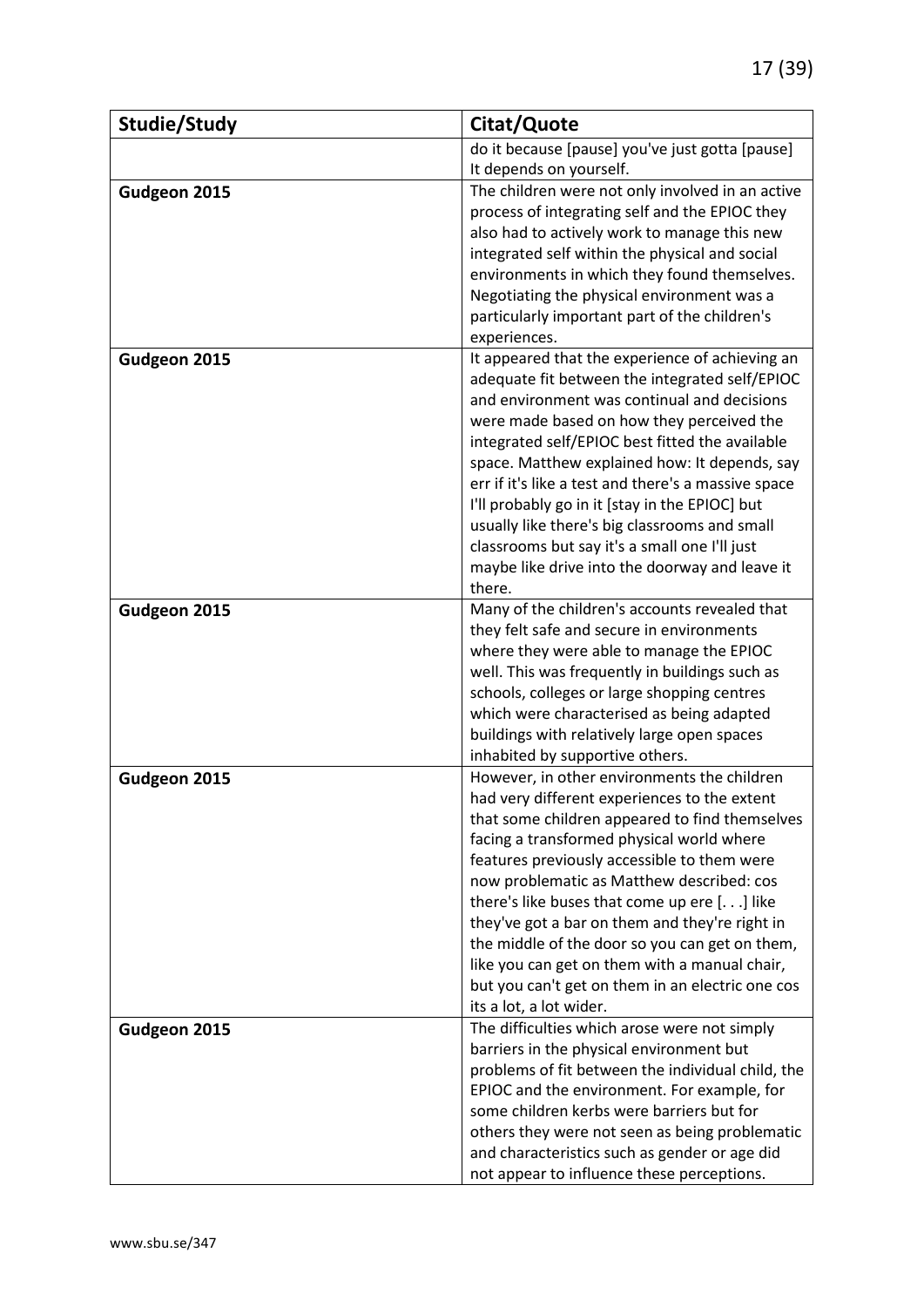| Studie/Study | Citat/Quote                                                                                                                                                                                                                                                                                                                                                                                                                                                                                                                                               |
|--------------|-----------------------------------------------------------------------------------------------------------------------------------------------------------------------------------------------------------------------------------------------------------------------------------------------------------------------------------------------------------------------------------------------------------------------------------------------------------------------------------------------------------------------------------------------------------|
| Gudgeon 2015 | Actively achieving an adequate fit between the<br>integrated self/EPIOC and the environment<br>involved careful planning of the routes they<br>could take which also needed to take account<br>of the battery range, which is limited by speed<br>and distance travelled, as Matthew explained:<br>You gotta judge it, you know what I mean like<br>go, what speed I've gotta go but like I gotta<br>think of the time as well                                                                                                                            |
| Gudgeon 2015 | A common strategy employed by the young<br>people to obtain a good fit was one of<br>avoidance of using the EPIOC in certain<br>environments as explained by Farrah: I don't<br>choose to go in it when I go outside like on<br>kerbs and stuff in case of it skidding                                                                                                                                                                                                                                                                                    |
| Gudgeon 2015 | The children's accounts revealed how they<br>found managing the fit between the self/EPIOC<br>and other people within the environment<br>especially difficult to manage. Indeed other<br>people could act as barriers, Liam described<br>how one train conductor repeatedly refused to<br>allow him to board a train in his EPIOC and<br>Rocky explained how another child had caused<br>a crash: Sometimes people touch it cos there<br>was somebody called Oscar and he drove my<br>chair once he made me go head first into<br>the wall, head forwards |
| Gudgeon 2015 | While several of the children explained how<br>they actively tried to avoid other people they<br>were frequently unable to do so which Farrah<br>highlighted: I know I was trying to be careful<br>but it just, I just every time I ran over their foot<br>they'd say 'Be careful!' I tried to but I really<br>didn't think anything of it because they said it to<br>me that many times I already knew.                                                                                                                                                  |
| Gudgeon 2015 | These experiences were distressing with some<br>children describing incidents where they felt<br>that people had tried to deliberately harm them<br>despite their attempts to safely negotiate the<br>environment by following social rules such as<br>using pedestrian crossings. David described his<br>experience: I was trying to cross at the lights<br>once and someone tried to run me over.                                                                                                                                                       |
| Gudgeon 2015 | Conversely others could be supportive and this<br>was particularly true of family, friends and<br>teachers who encouraged the children, opened<br>doors, accompanied and assisted them in<br>negotiating roads and transport. Some children<br>did describe going out completely alone at                                                                                                                                                                                                                                                                 |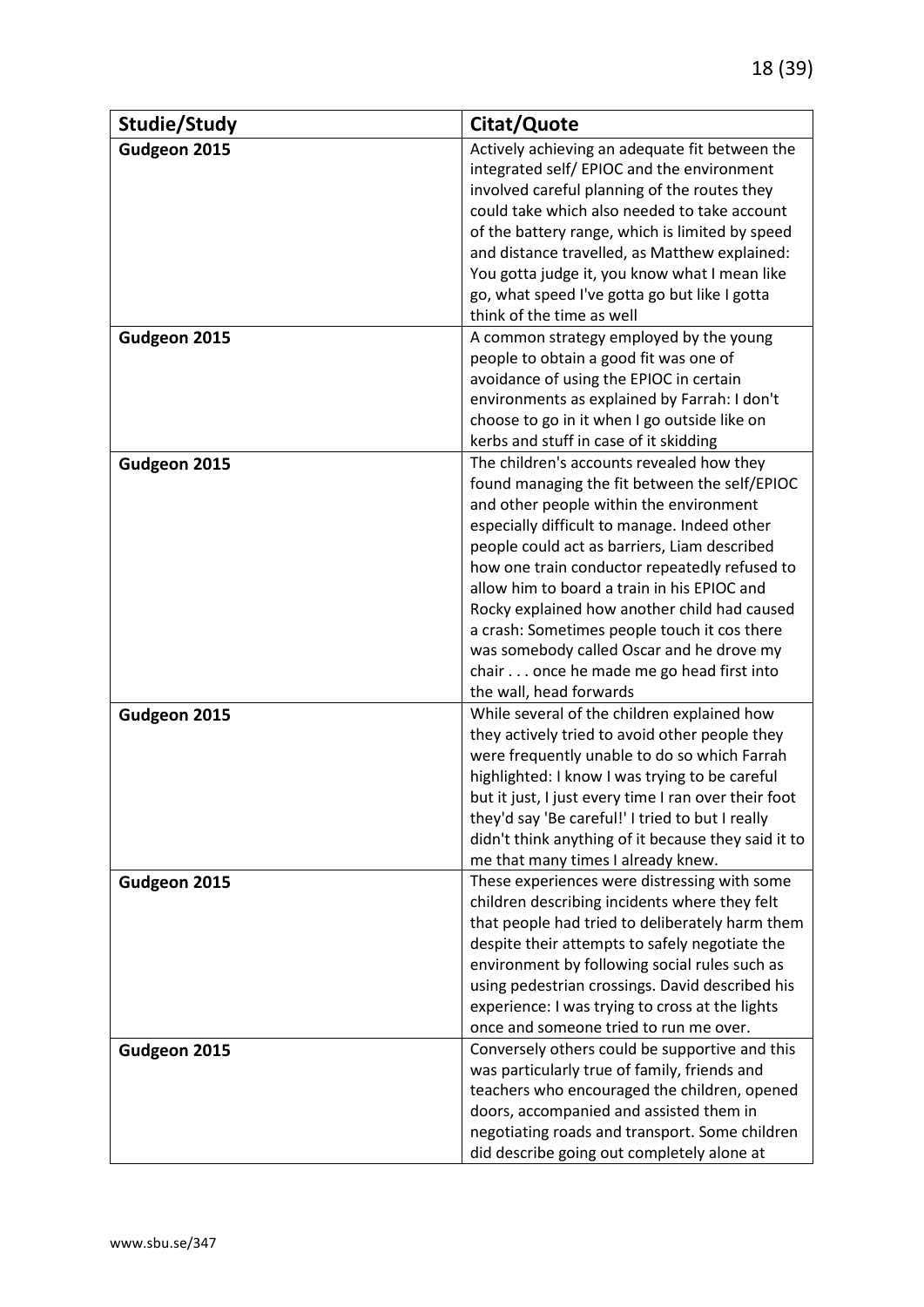| Studie/Study | Citat/Quote                                                                                     |
|--------------|-------------------------------------------------------------------------------------------------|
|              | times but many required continual support                                                       |
|              | from adults or peers.                                                                           |
| Gudgeon 2015 | Experiencing positive consequences of being an                                                  |
|              | <b>EPIOC</b> user                                                                               |
| Gudgeon 2015 | For many of the children the most important                                                     |
|              | consequence of them achieving a good fit                                                        |
|              | between themselves, their EPIOC and their                                                       |
|              | environment was improved social participation.                                                  |
|              | The children used their chairs in everyday life at                                              |
|              | school, to go shopping, to go out with friends                                                  |
|              | and to take part in games and sports. Optimus                                                   |
|              | described how he participated in games of tag                                                   |
|              | with friends: I stop and then I reverse back so<br>they go forward and then, so I can go behind |
|              | then and, errm, cheat.                                                                          |
| Gudgeon 2015 | Hector described how the EPIOC itself became                                                    |
|              | the focus of pleasurable experiences with                                                       |
|              | others, such as an occasion when one of his                                                     |
|              | teaching assistants ' 'hitched" a ride on the                                                   |
|              | back. Farrah recalled stories of how she and a                                                  |
|              | friend had enjoyed races in their EPIOCs.                                                       |
|              | Several of the children recounted stories of                                                    |
|              | enjoying occasions when other members of the                                                    |
|              | family had tried their EPIOC and discovered the                                                 |
|              | difficulties in controlling it. This gave the                                                   |
|              | children a feeling of superiority enhancing their                                               |
|              | self-esteem.                                                                                    |
| Gudgeon 2015 | One recurrent phrase the children used was                                                      |
|              | "keeping up". Although they meant this literally,                                               |
|              | it was also evident that using an EPIOC enabled                                                 |
|              | a psychological "keeping up" by allowing them                                                   |
|              | to participate more fully in their social group                                                 |
|              | which was valued. Related to this was a gain in<br>independence. For Matthew a gain in          |
|              | independence was highly valued as it meant he                                                   |
|              | was able to be with his peers rather than adults:                                               |
|              | if I wanna go like town with my mates Mam can                                                   |
|              | just go and sit and have a cuppa somewhere [                                                    |
|              | .] and I can wander off for like half an hour or                                                |
|              | <b>SO</b>                                                                                       |
| Gudgeon 2015 | Even small gains in independence were valued                                                    |
|              | as Farrah described: I can get like paper and                                                   |
|              | stuff from like the tables and get pencils and I                                                |
|              | can (pause) I don't know how to put it, it's like I                                             |
|              | don't have to like wait for them and I can get                                                  |
|              | there at my own speed                                                                           |
| Gudgeon 2015 | The children also perceived that these gains in                                                 |
|              | independence were beneficial in reducing the                                                    |
|              | need for others to help them. In fact Farrah                                                    |
|              | indicated that this was her main reason for                                                     |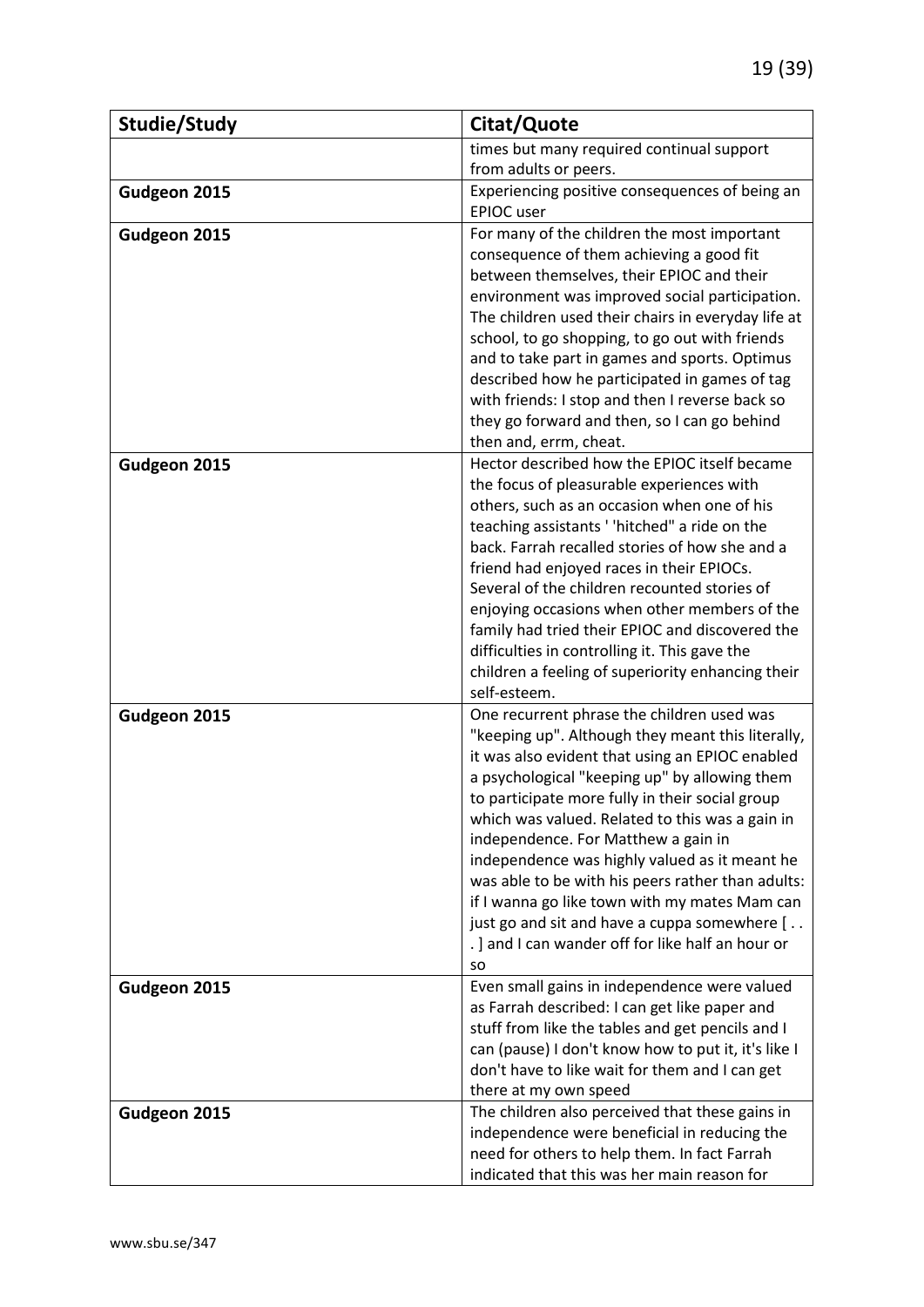| Studie/Study | Citat/Quote                                                                                     |
|--------------|-------------------------------------------------------------------------------------------------|
|              | using her EPIOC: It's a lot easier for other                                                    |
|              | people, that when I'm at college that I stay in                                                 |
|              | my electric chair so I can like go places.                                                      |
| Gudgeon 2015 | Enjoying movement for its own sake was also                                                     |
|              | important, particularly for some of the boys                                                    |
|              | who both described and demonstrated their                                                       |
|              | enjoyment of the sensation of movement and                                                      |
|              | speed. Glen was typical in constantly moving                                                    |
|              | around when in his chair and saying he would                                                    |
|              | recommend an EPIOC to a friend as: They would                                                   |
|              | like the speed [and] moving it around                                                           |
| Gudgeon 2015 | Experiencing negative consequences of being                                                     |
|              | an EPIOC user                                                                                   |
| Gudgeon 2015 | When children perceived there was an                                                            |
|              | unsatisfactory fit between them, the EPIOC and                                                  |
|              | the environment they all described                                                              |
|              | experiencing negative consequences. While an                                                    |
|              | EPIOC could enable participation it could                                                       |
|              | conversely block participation, limit choices and                                               |
|              | cause separation. Farrah explained how her                                                      |
|              | EPIOC's size made it difficult for her to join a                                                |
|              | queue in a cafeteria so her friend would order                                                  |
|              | and collect the food for her instead: it's because                                              |
|              | I'd just be, I'd just take ages and plus because                                                |
|              | I'm in my wheelchair it's like bigger and then                                                  |
|              | people have to squeeze past me and stuff                                                        |
|              | [pause] so it's just easier if my friend does it for<br>me and so and people can still get past |
|              | The lack of fit between the EPIOC and the                                                       |
| Gudgeon 2015 | physical environment also limited their spatial                                                 |
|              | choices with the result that some children lived                                                |
|              | in a fairly narrow geographical space. Whilst                                                   |
|              | having an EPIOC enabled Matthew to                                                              |
|              | participate in shopping with his mother, his                                                    |
|              | choice of shops was limited as he explained: We                                                 |
|              | had to go like Debenhams nearly every day                                                       |
|              | [during the holidays] cos that was like the only                                                |
|              | spot where you could get in                                                                     |
| Gudgeon 2015 | These limitations were exacerbated by poor                                                      |
|              | access to transport which the children felt                                                     |
|              | unable to actively overcome. Even transport                                                     |
|              | designed to accommodate wheelchairs could be                                                    |
|              | inadequate and two of the boys described                                                        |
|              | having their options of attending after-school                                                  |
|              | clubs limited by the inflexibility of suitable                                                  |
|              | transport which they felt was out of their                                                      |
|              | control.                                                                                        |
| Gudgeon 2015 | For many of the children a significant                                                          |
|              | consequence of a poor fit between themselves,                                                   |
|              | the EPIOC and the environment was the                                                           |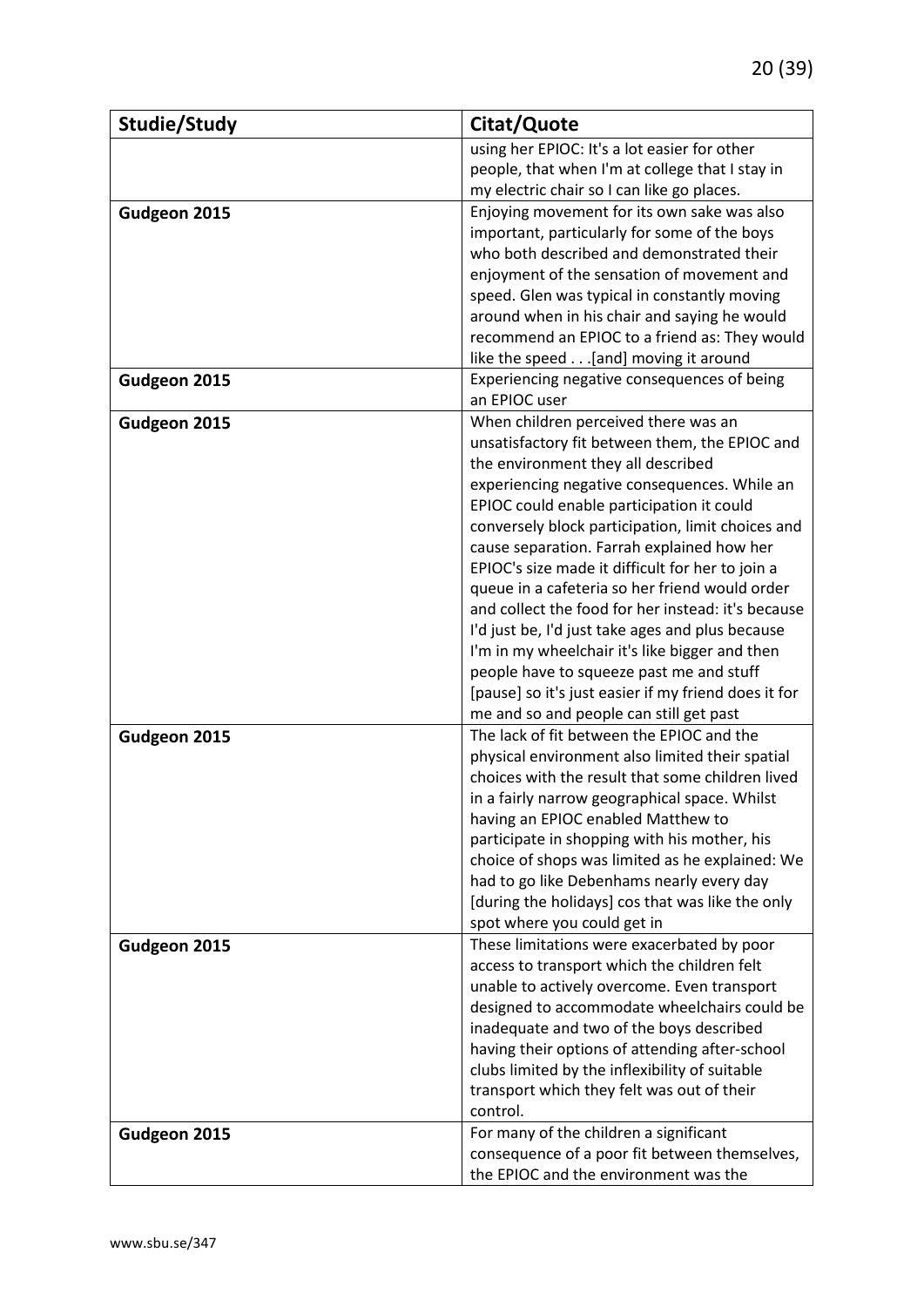| Studie/Study | Citat/Quote                                                             |
|--------------|-------------------------------------------------------------------------|
|              | potential of physical harm. Some described                              |
|              | injuring themselves and damaging the                                    |
|              | environment (for example, hitting a doorframe                           |
|              | or wall while negotiating a confined space).                            |
|              | Others described more serious harm. In this                             |
|              | extract, Optimus explains harm was caused due                           |
|              | to a problem in the integration of the self and                         |
|              | EPIOC: Erm I crushed Oliver and Elliot at school                        |
|              | once because my arm got stuck and then I flied                          |
|              | forward into them.                                                      |
| Gudgeon 2015 | Some children described experiencing fear and                           |
|              | anxiety when attempting to negotiate physical                           |
|              | obstacles which Rosie demonstrates here in her                          |
|              | description of getting into the car: then dad                           |
|              | presses this button and it winches me up, and it                        |
|              | is so, it can be very scary.                                            |
| Gudgeon 2015 | he fear was so great for Farrah that she was                            |
|              | only able to use her EPIOC outside when she                             |
|              | had the support of friends to help her: I just                          |
|              | said 'I'm not doing this on me own' because if it                       |
|              | skids I'm gonna be really scared                                        |
| Gudgeon 2015 | The actions of other people could also lead to                          |
|              | feelings of anger and frustration due to their                          |
|              | inconsiderate or deliberate actions: Matthew:                           |
|              | 'you feel quite frustrated you're just sitting                          |
|              | there and next minute this person walks right in                        |
|              | front of you [. like 'Did you not see me sat                            |
|              | there?' you know what I mean, it's frustrating'                         |
| Gudgeon 2015 | Liam was particularly frustrated and upset at                           |
|              | the time of the interview as he had been unable                         |
|              | to go on the bus to swimming with his                                   |
|              | classmates as his EPIOC could not be                                    |
|              | transported and he described the whole                                  |
|              | experience as "crap". This was a young person                           |
|              | with a deteriorating condition and for him it                           |
|              | appeared that his EPIOC had become a symbol                             |
|              | of his disability.                                                      |
| Hughes 2019  | " wheelchair as an aid to better QoL and pain                           |
|              | management.                                                             |
| Hughes 2019  | it enabled independence and mobility that                               |
|              | distracted her from pain.                                               |
| Hughes 2019  | wheelchair as a force that repelled others,<br>causing her further pain |
|              | The wheelchair in these instances was viewed a                          |
| Hughes 2019  | barrier to a good QoL by denying                                        |
|              |                                                                         |
|              | independence,                                                           |
| Hughes 2019  | Complaints regarding wheelchairs included                               |
|              | problems navigating home environments,                                  |
|              | sleeping in separate rooms from partners and                            |
|              | difficulties with basic personal care. These were                       |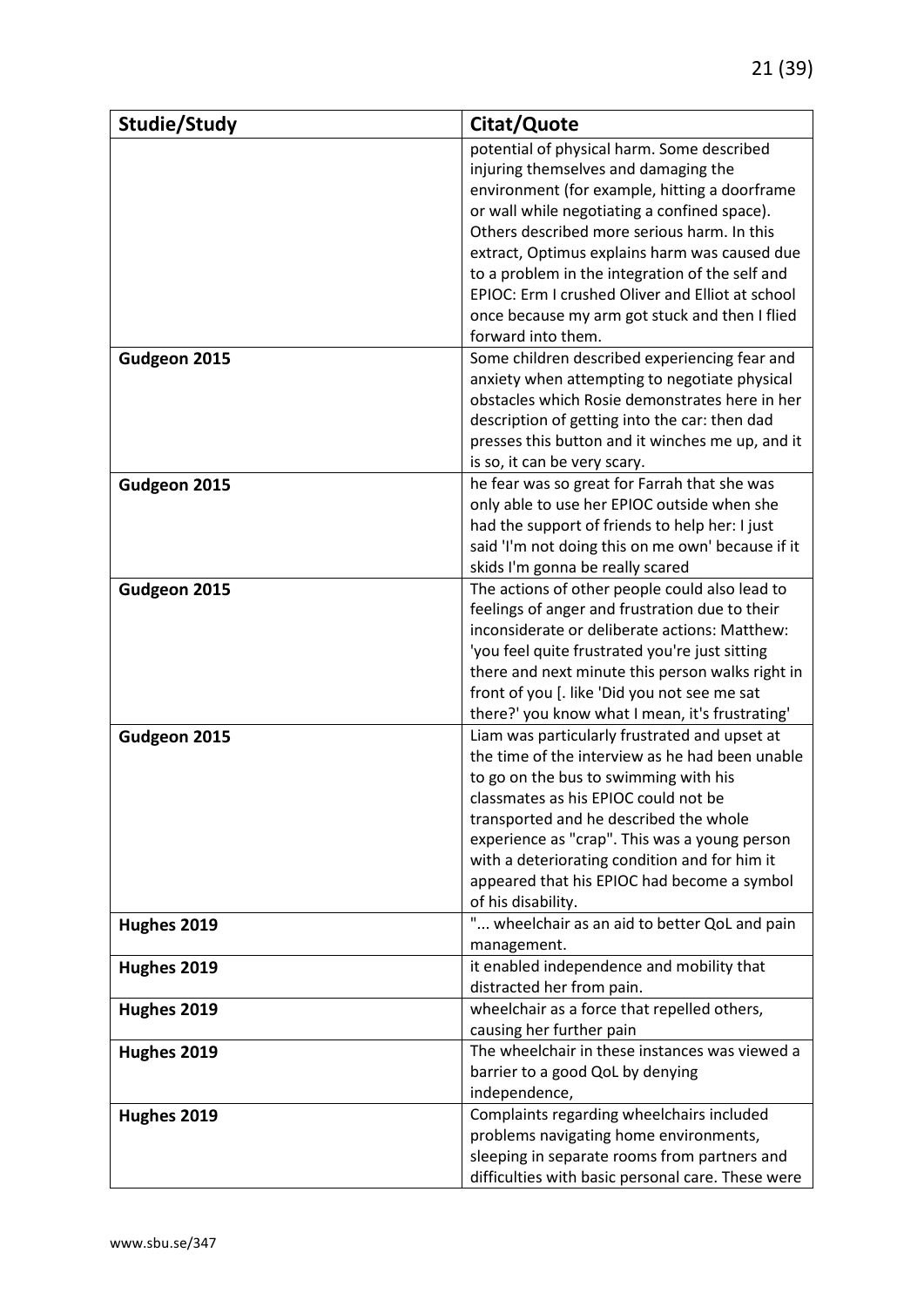| Studie/Study | Citat/Quote                                                   |
|--------------|---------------------------------------------------------------|
|              | all a source of frustration, pain and sometimes               |
|              | embarrassment                                                 |
| Hughes 2019  | The participants saw the use of wheelchairs as                |
|              | contributing to the experience of their pain as               |
|              | much as its management                                        |
| Krants 2017  | "somewhere in the city there is always a                      |
|              | hindrance"                                                    |
| Krants 2017  | "At home I never think of it"                                 |
| Krants 2017  | The environment affects the experience as a                   |
|              | reminder of differentness.                                    |
| Krants 2017  | a will to not live their lives based on lacking               |
|              | accessibility.                                                |
| Krants 2017  | the environment renders certain activities less               |
|              | prioritised due to an excluding construction.                 |
| Krants 2017  | using one's energy in activities perceived as                 |
|              | more important.                                               |
| Krants 2017  | a fight in order to learn to do anything                      |
| Krants 2017  | a process of learning not to care; even though                |
|              | you, deep down, recognise that you do                         |
| Krants 2017  | find a spouse                                                 |
| Krants 2017  | "it is difficult to compete fully" (om att träffa             |
|              | partner)                                                      |
| Krants 2017  | "everyone looks at you, like 'nice to have                    |
|              | people like you here'. " (tex i en bar)                       |
| Krants 2017  | "everything takes more energy" (om att åldras)                |
| Krants 2017  | Getting older implies a need of preserving one's              |
|              | energy                                                        |
| Krants 2017  | The electric wheelchair implied passivity and a               |
| Krants 2017  | physical capitulation,<br>a process of choosing one's battles |
|              |                                                               |
| Krants 2017  | An electric wheelchair can be a rational choice               |
| Krants 2017  | choice between a manual and an electric                       |
|              | wheelchair can be based on physical and social<br>factors     |
| Krants 2017  | Personal attitudes towards electric wheelchairs               |
|              | can also be quite emotional                                   |
| Krants 2017  | the assistive device a mere means of the                      |
|              | activity.                                                     |
| Krants 2017  | wheelchair power" is used in the dual sense of                |
|              | both personal agency and being one's own                      |
|              | source of power                                               |
| Krants 2017  | I need to preserve my shoulders and arms for                  |
|              | the rest of my life" (                                        |
| Krants 2017  | dissonance emerges between the user's agency                  |
|              | and the ability ascribed by normates, in turn                 |
|              | increasing stigmatisation.                                    |
| Krants 2017  | to be offered assistance in just about any                    |
|              | situation or activity.                                        |
| Krants 2017  | "say 'thanks, but no thanks'"                                 |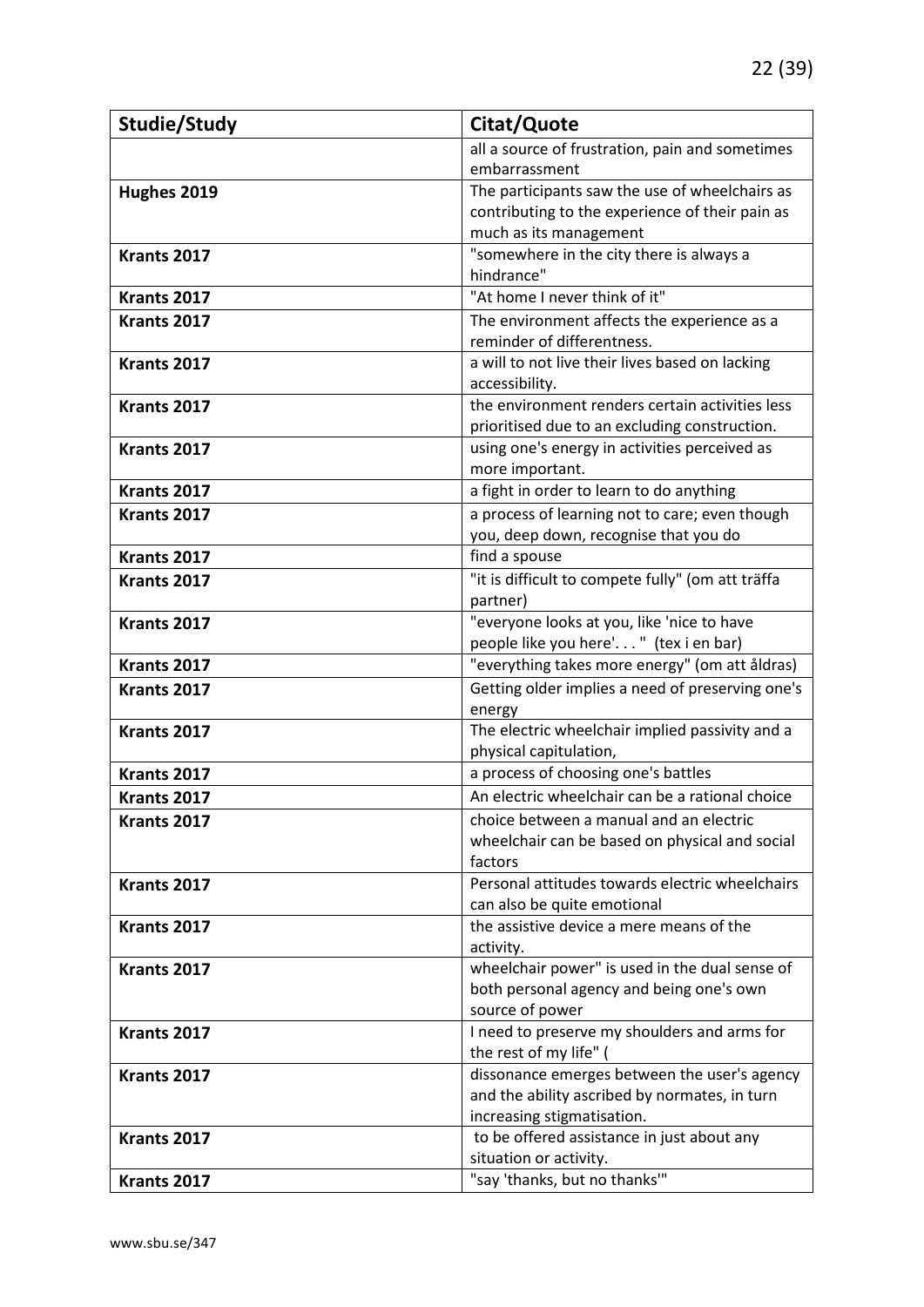| Studie/Study      | Citat/Quote                                               |
|-------------------|-----------------------------------------------------------|
| Krants 2017       | To answer even quite unnecessary questions                |
|                   | with a polite smile is expressed as an obligation         |
| Krants 2017       | being a representative of other persons using             |
|                   | wheelchairs.                                              |
| Krants 2017       | "Every question is a reminder of me being in a            |
|                   | wheelchair, being different"                              |
| Krants 2017       | "I just say that if there is something I actually         |
|                   | need a hand with I will tell you"                         |
| Krants 2017       | role of a teacher                                         |
| Krants 2017       | "I think of those questions like almost lack              |
|                   | of respect"                                               |
| Krants 2017       | others making attempts to anticipate obstacles            |
| Krants 2017       | "over-attentiveness" and occurs when someone              |
|                   | perceives a disabling attribute as significantly          |
|                   | more hindering than is actually the case                  |
| Krants 2017       | 'everybody is staring at us'                              |
| Krants 2017       | , staring may be an obvious reaction among                |
|                   | normates                                                  |
| Krants 2017       | . The person in the wheelchair could "take                |
| Krants 2017       | command"                                                  |
|                   | clarifying that there is no need for special<br>treatment |
| Mandy 2011        | all the users and the carer identified that the           |
|                   | NUW afforded greater independence                         |
| Mandy 2011        | freedom from haviong to wait för someone to               |
|                   | propel them                                               |
| Mandy 2011        | "I am abel to take myself to the bathroom                 |
|                   | when I need"                                              |
| <b>Mandy 2011</b> | "freedom"                                                 |
| Mandy 2011        | ease of use and manouverability                           |
| Mandy 2011        | "a great improvement over standard                        |
|                   | wheelchairs"                                              |
| <b>Mandy 2011</b> | "it is easy and intuitive to drive"                       |
| <b>Mandy 2011</b> | users had underestimated the usefulness and               |
|                   | value of the NUW                                          |
| <b>Mandy 2011</b> | NUW resulted in changes in their daily routines           |
| <b>Mandy 2011</b> | "could take himself to the diningroom and not             |
|                   | be exhausted"                                             |
| <b>Mandy 2011</b> | "I can take part in after lunch activities"               |
| <b>Mandy 2011</b> | All agreed they had been more active and                  |
|                   | enjoyed using the NUW because of its ease of              |
|                   | use                                                       |
| Mattie 2020       | Functional benefits were primarily related to             |
|                   | three main areas: reach, positioning and                  |
|                   | transfers.                                                |
| Mattie 2020       | on-the-fly adjustments extended their reach,              |
|                   | allowing them to independently access high                |
|                   | locations that would otherwise be out of range            |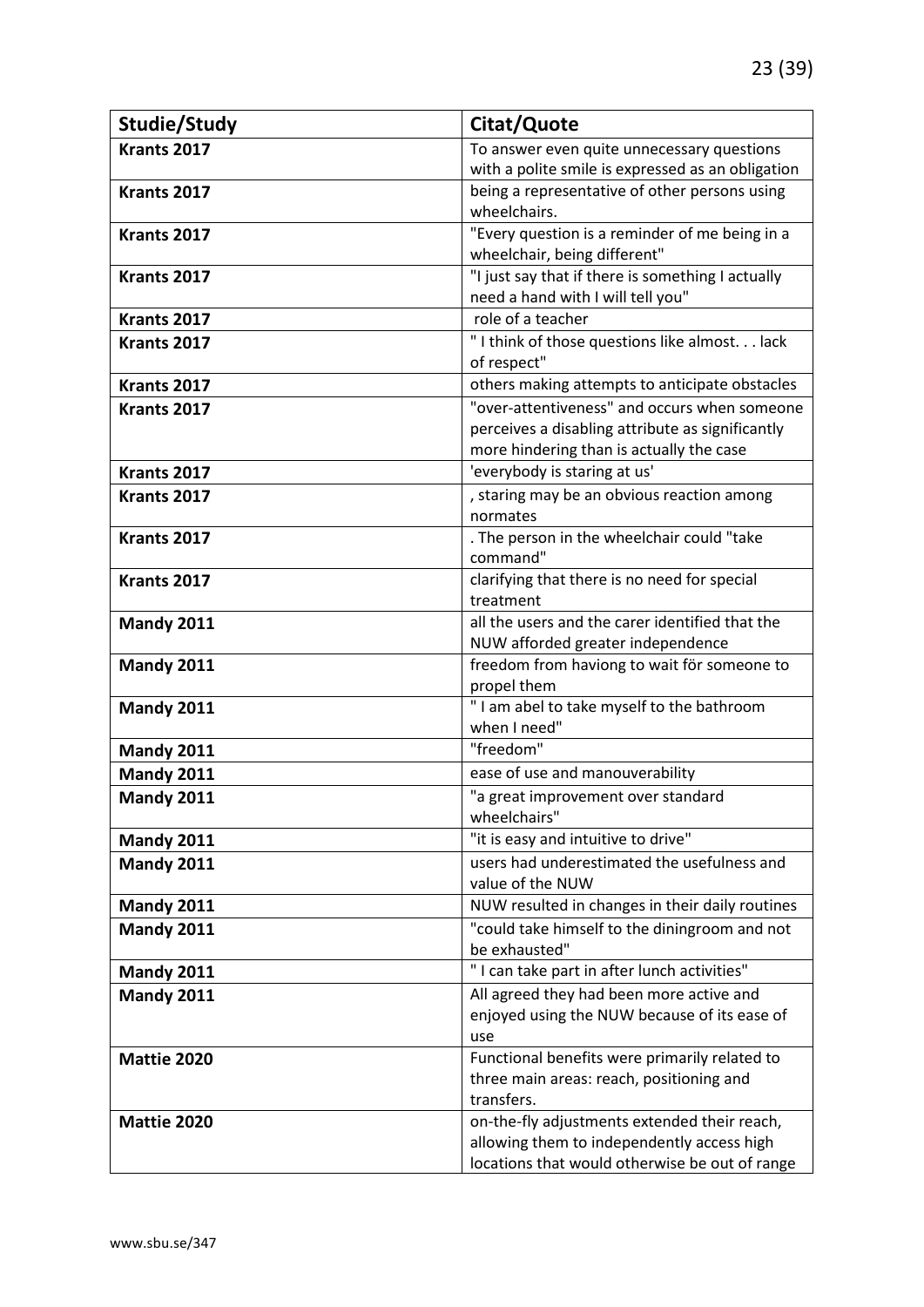| Studie/Study       | Citat/Quote                                                                                                                                                                |
|--------------------|----------------------------------------------------------------------------------------------------------------------------------------------------------------------------|
| Mattie 2020        | putting the wheelchair into dump (i.e.,<br>posterior tilt, with the rear of the seat lower<br>than the front) facilitated picking things up from<br>the ground             |
| Mattie 2020        | adjustment features provided participants with<br>the flexibility to vary their seated position and<br>wheeling posture                                                    |
| Mattie 2020        | the posterior tilt position put them in a more<br>"powerful" wheeling position and positively<br>impacted feelings of safety and stability.                                |
| Mattie 2020        | backrest adjustments to facilitate wheeling on<br>hills                                                                                                                    |
| Mattie 2020        | adjustments facilitated transfers to and from<br>the wheelchair                                                                                                            |
| Mattie 2020        | height adjustment feature to facilitate transfers<br>into a vehicle.                                                                                                       |
| Mattie 2020        | some noted that they preferred the seat to be<br>in neutral (or a little dump) in order to transfer<br>back into the wheelchair.                                           |
| Mattie 2020        | a couple of times he needed assistance to lower<br>the seat height prior to transferring back in                                                                           |
| Mattie 2020        | The functional benefits of reach, positioning<br>and transfers positively impacted how users<br>participated in a range of activities both at<br>home and in the community |
| Mattie 2020        | being able to adjust her seat height gave her<br>flexibility when doing errands,                                                                                           |
| Mattie 2020        | impact of on-the-fly adjustments for a range of<br>leisure activities                                                                                                      |
| <b>Mattie 2020</b> | back rest adjustments allowed them to position<br>themselves to play music (e.g., to hold a guitar                                                                         |
| Mattie 2020        | benefits for sport and fitness activities                                                                                                                                  |
| Mattie 2020        | using the adjustment features to position<br>themselves in more powerful/accurate sporting<br>positions for activities                                                     |
| Mattie 2020        | Benefits of on-the-fly adjustments were also<br>noted in the work place                                                                                                    |
| Mattie 2020        | adjustments to position themselves at different<br>table heights                                                                                                           |
| <b>Mattie 2020</b> | the extra reach gave them greater access to<br>things in the office                                                                                                        |
| Mattie 2020        | comfort, convenience and usability                                                                                                                                         |
| Mattie 2020        | varied their seating position to optimize<br>comfort according to their unique needs and/or<br>different situations                                                        |
| Mattie 2020        | they did not need to remain "stuck" in one<br>position.                                                                                                                    |
| Mattie 2020        | appreciating both the flexibility to change<br>positions for different activities, and the                                                                                 |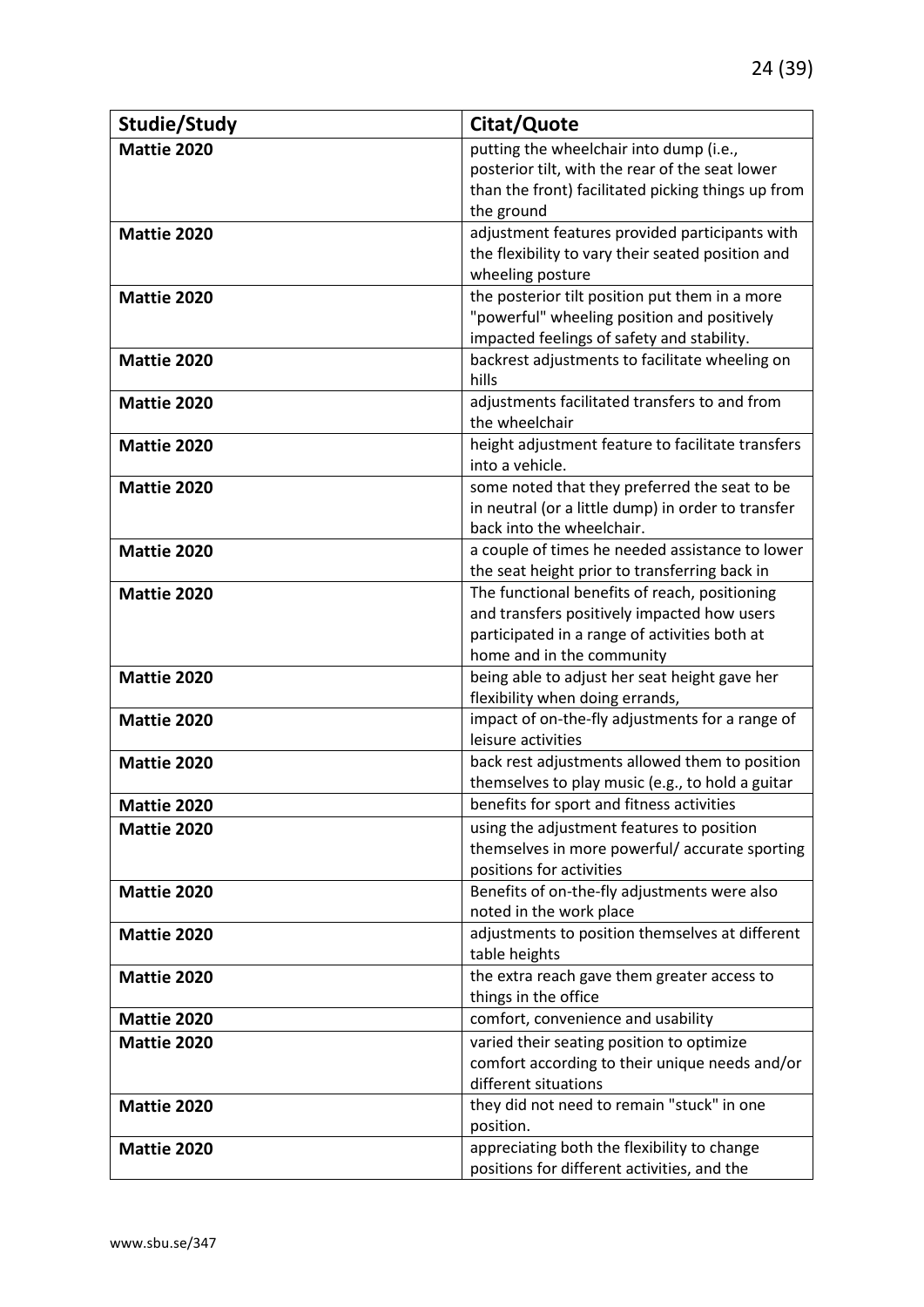| Studie/Study           | Citat/Quote                                                            |
|------------------------|------------------------------------------------------------------------|
|                        | convenience of being able to quickly and easily                        |
|                        | make these adjustments whenever they wanted                            |
| Mattie 2020            | many talked about reclining their backrests                            |
|                        | (e.g., to make it "feel like a lounged                                 |
| <b>Mattie 2020</b>     | described the importance of even small                                 |
|                        | adjustments                                                            |
| <b>Mattie 2020</b>     | sometimes felt unstable in the fully elevated                          |
|                        | position                                                               |
| <b>Mattie 2020</b>     | the MWSUA's adjustment features were easy to                           |
|                        | use                                                                    |
| <b>Mattie 2020</b>     | "quick to learn" and "instinctual."                                    |
| Mattie 2020            | When discussing the frequency of making                                |
|                        | adjustments and the positions they used,                               |
|                        | participant comments were varied                                       |
| Mattie 2020            | "it became a habit"                                                    |
| <b>Mattie 2020</b>     | Participants discussed a number of perceived                           |
|                        | benefits to physical health.                                           |
| Mattie 2020            | positive impact on skin integrity, attributed not                      |
|                        | only to their ability to change position, but also                     |
|                        | to the reduction of perspiration                                       |
| Mattie 2020            | perceived benefits related to managing spasms                          |
|                        | and tone.                                                              |
| Mattie 2020            | "It gave me flexibility and comfort to change my                       |
|                        | positions and help manage my spasms"                                   |
| Mattie 2020            | "Just having that little bit of adjustment to play                     |
|                        | with made a big difference. I didn't go to bed in<br>pain every night" |
| Mattie 2020            | Other perceived benefits included improving                            |
|                        | posture, and counter-acting mobility loss due to                       |
|                        | aging                                                                  |
| Mattie 2020            | Benefits to psychosocial well-being                                    |
| Mattie 2020            | the advantages of being closer to eye level for                        |
|                        | conversations.                                                         |
| Mattie 2020            | the positive impact MWSUA had on                                       |
|                        | communication                                                          |
| Mattie 2020            | reduced neck strain and also allowed them to                           |
|                        | project and hear better                                                |
| Pettersson 2014        | Even though the participants used different                            |
|                        | types ofPMDs they had many experiences in                              |
|                        | common                                                                 |
| Pettersson 2014        | having a PMD was described as something very                           |
|                        | beneficial                                                             |
| <b>Pettersson 2014</b> | the participants struggled for independence                            |
|                        | and tried to overcome accessibility problems.                          |
| <b>Pettersson 2014</b> | described their use of the PMD as a complex                            |
|                        | matter that involved their everyday                                    |
|                        | occupations, themselves as a person, and the                           |
|                        | context where the occupation took place.                               |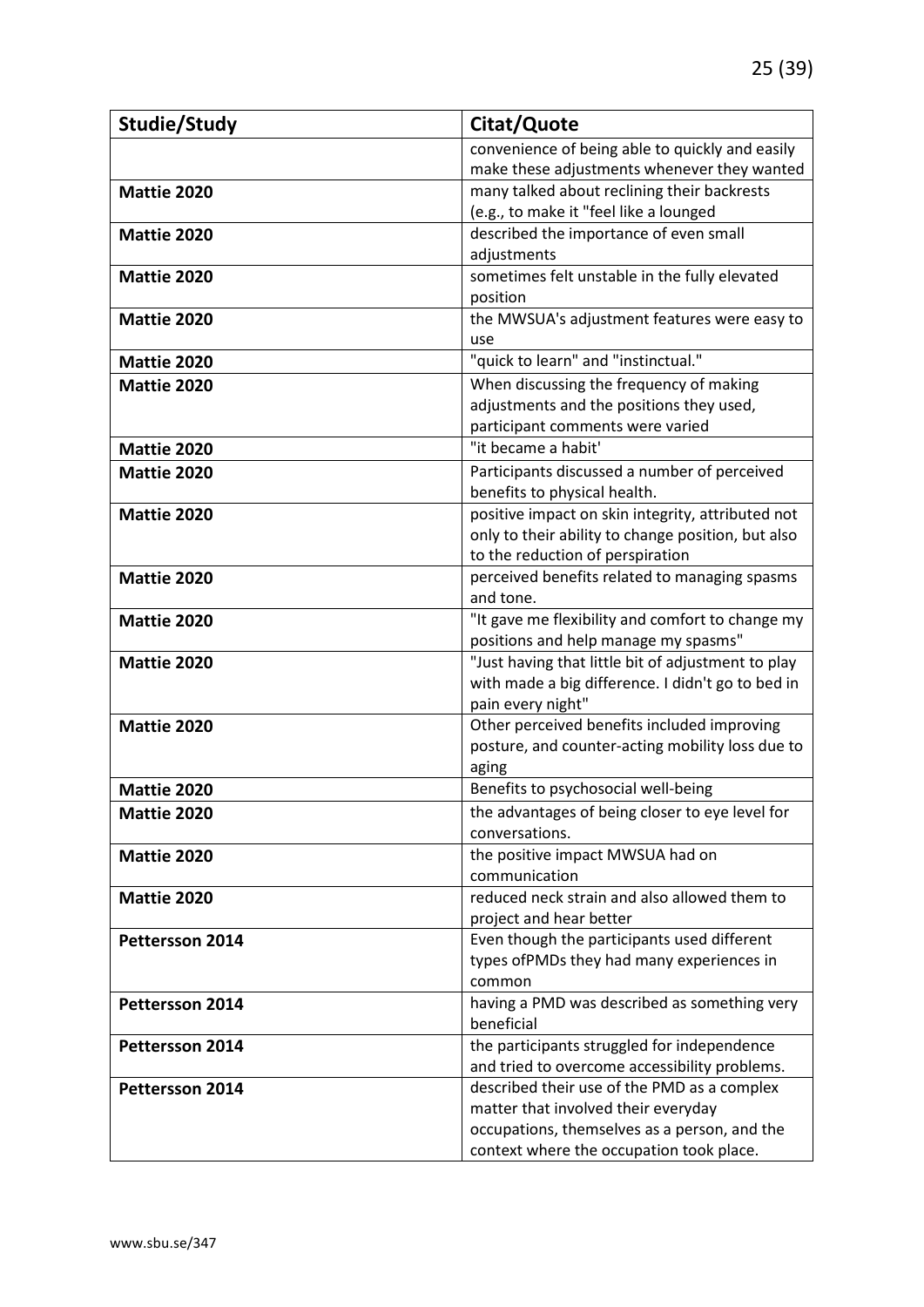| Studie/Study           | Citat/Quote                                                                                   |
|------------------------|-----------------------------------------------------------------------------------------------|
| Pettersson 2014        | struggling to include the PMD as part of                                                      |
|                        | everyday occupations                                                                          |
| Pettersson 2014        | struggling to operate the PMD                                                                 |
| <b>Pettersson 2014</b> | participants discussed the transition from using                                              |
|                        | a manual wheelchair to becoming an                                                            |
|                        | independent PMD user in everyday occupations                                                  |
| <b>Pettersson 2014</b> | described how relations to other people                                                       |
|                        | sometimes were difficult, and how they also                                                   |
|                        | struggled to operate their device.                                                            |
| Pettersson 2014        | The men who used PWS discussed how at first                                                   |
|                        | they did not want to have PWs and leave their                                                 |
|                        | manual wheelchairs, since they saw it as a sign                                               |
|                        | of failure and of decline                                                                     |
| Pettersson 2014        | Their own reflections were that they had been                                                 |
|                        | stubborn and had wanted to manage everyday                                                    |
|                        | occupations without a PW, and how they had                                                    |
|                        | struggled before they had come to realize that                                                |
|                        | they should have had it earlier.                                                              |
| Pettersson 2014        | The women who used PWS did not mention                                                        |
|                        | that they should have had the PW earlier, but                                                 |
|                        | described how they struggled with getting used                                                |
|                        | to using it among other people.                                                               |
| Pettersson 2014        | They felt they were being stared at when they                                                 |
|                        | drove their PW for the first time, and they had                                               |
|                        | to force themselves to go outside using the PW                                                |
| <b>Pettersson 2014</b> | Now, they said their PW had become a part of                                                  |
|                        | them in managing their everyday occupations.                                                  |
| <b>Pettersson 2014</b> | The PW users of both genders expressed how<br>they wished that the occupational therapist had |
|                        | facilitated the process of accepting the device,                                              |
|                        | for example by demonstrating the                                                              |
|                        | opportunities and advantages of using a PW.                                                   |
| Pettersson 2014        | All participants explained that their use of a                                                |
|                        | PMD gave them freedom that enabled them to                                                    |
|                        | be active and independent.                                                                    |
| Pettersson 2014        | All PS users discussed how they appreciated                                                   |
|                        | that they could get out, getting fresh air and                                                |
|                        | having a look around.                                                                         |
| Pettersson 2014        | PW users of both genders described that from                                                  |
|                        | the time they received their PWS they were no                                                 |
|                        | longer in need of home care or relatives, and                                                 |
|                        | were now able to engage in everyday                                                           |
|                        | occupations independently.                                                                    |
| Pettersson 2014        | Using a PW was expressed as a prerequisite for                                                |
|                        | being able to manage everyday occupations                                                     |
| Pettersson 2014        | Receiving help from other people was also                                                     |
|                        | discussed across all focus groups and, in                                                     |
|                        | general, people are kind and help when they                                                   |
|                        | are asked to                                                                                  |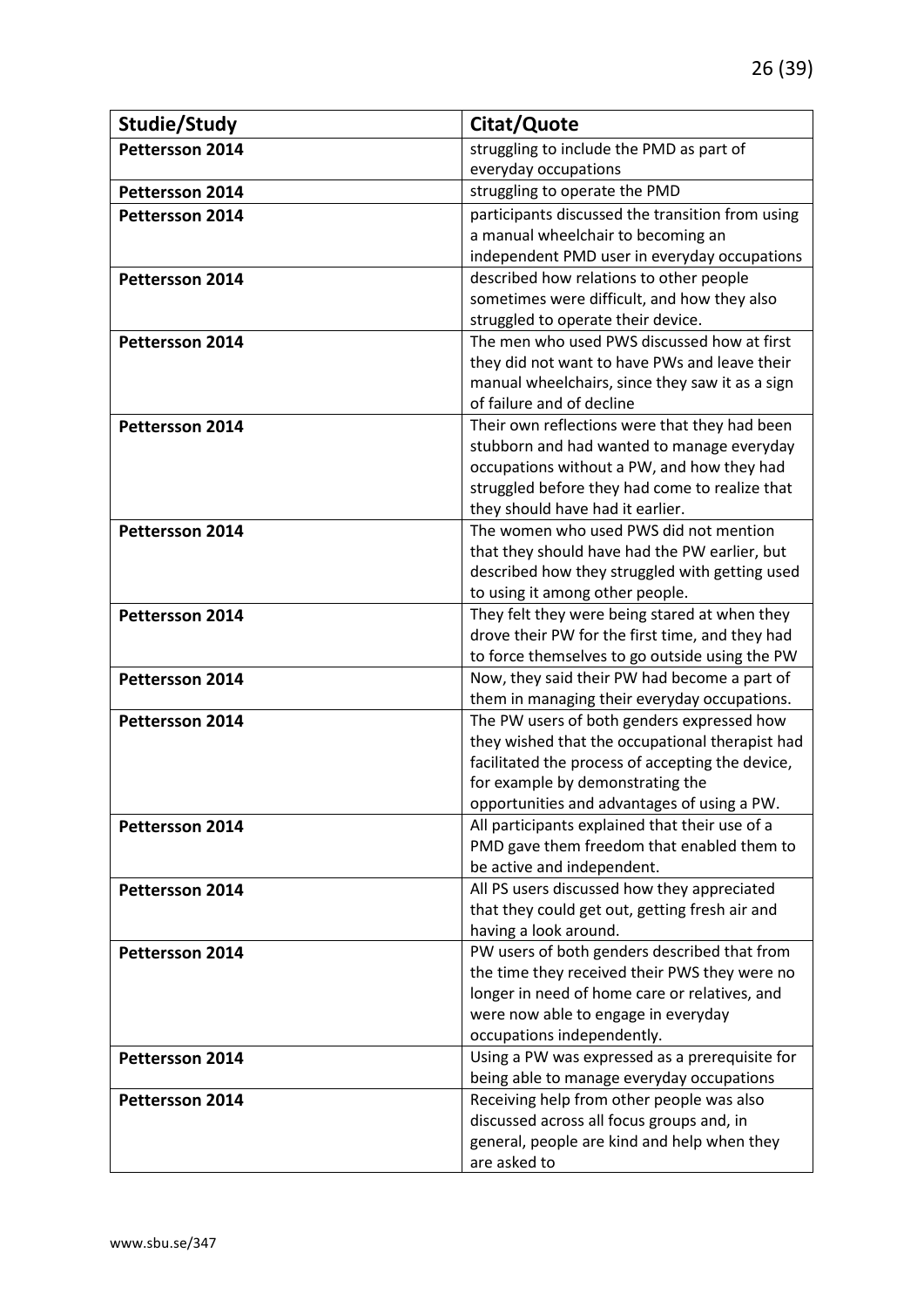| Studie/Study           | Citat/Quote                                                             |
|------------------------|-------------------------------------------------------------------------|
| Pettersson 2014        | the women did not like it when people offered                           |
|                        | help when it was not needed.                                            |
| Pettersson 2014        | participants experienced that other people did                          |
|                        | not speak directly to them, but instead turned                          |
|                        | to the person who accompanied them, who was                             |
|                        | not a PMD user This was particularly                                    |
|                        | emphasized among the women who had only                                 |
|                        | used their PS for a short period                                        |
| <b>Pettersson 2014</b> | participants described how they struggled to                            |
|                        | handle different parts and functions of their                           |
|                        | PMDs.                                                                   |
| <b>Pettersson 2014</b> | They expressed that they often thought about                            |
|                        | how far they could drive                                                |
| Pettersson 2014        | The women who used PSS stressed that they                               |
|                        | got nervous of staring at the meter whereas, in                         |
|                        | contrast, the women who used PWS expressed                              |
|                        | the importance of having a meter.                                       |
| <b>Pettersson 2014</b> | Another issue that was discussed in relation to                         |
|                        | operating the PMD was safety issues                                     |
| <b>Pettersson 2014</b> | The men who used PWS said that they were                                |
|                        | aware of the importance of using turn signals                           |
|                        | and lights on the PWs, but they did not always                          |
|                        | use them                                                                |
| Pettersson 2014        | They found it too complicated, since they had                           |
|                        | to handle several functions at the same time,<br>and with the same hand |
|                        | The importance of being aware of risks and                              |
| Pettersson 2014        | problems when driving PWs among others was                              |
|                        | also emphasized.                                                        |
| Pettersson 2014        | The men who used PSS described how they                                 |
|                        | altered their driving depending on the                                  |
|                        | circumstances in the environment, for example                           |
|                        | by changing their speed.                                                |
| Pettersson 2014        | The women who used PSS described that they                              |
|                        | were aware of the risk of having the PS stolen,                         |
|                        | and therefore they never left them, for example                         |
|                        | outside a shop                                                          |
| <b>Pettersson 2014</b> | The women who used PWS also described their                             |
|                        | strategies for operating their PWs, and gave                            |
|                        | examples of how they avoided crowds and had                             |
|                        | bought reflective vests and flags to ensure that                        |
|                        | they were visible in traffic.                                           |
| <b>Pettersson 2014</b> | having appropriate provision and service                                |
|                        | delivery of PMDs is a necessity                                         |
| <b>Pettersson 2014</b> | having appropriate housing adaptation to                                |
|                        | facilitate PMD use is crucial                                           |
| Pettersson 2014        | participants discussed the provision process and                        |
|                        | their different needs in relation to when the                           |
|                        | PMD was provided                                                        |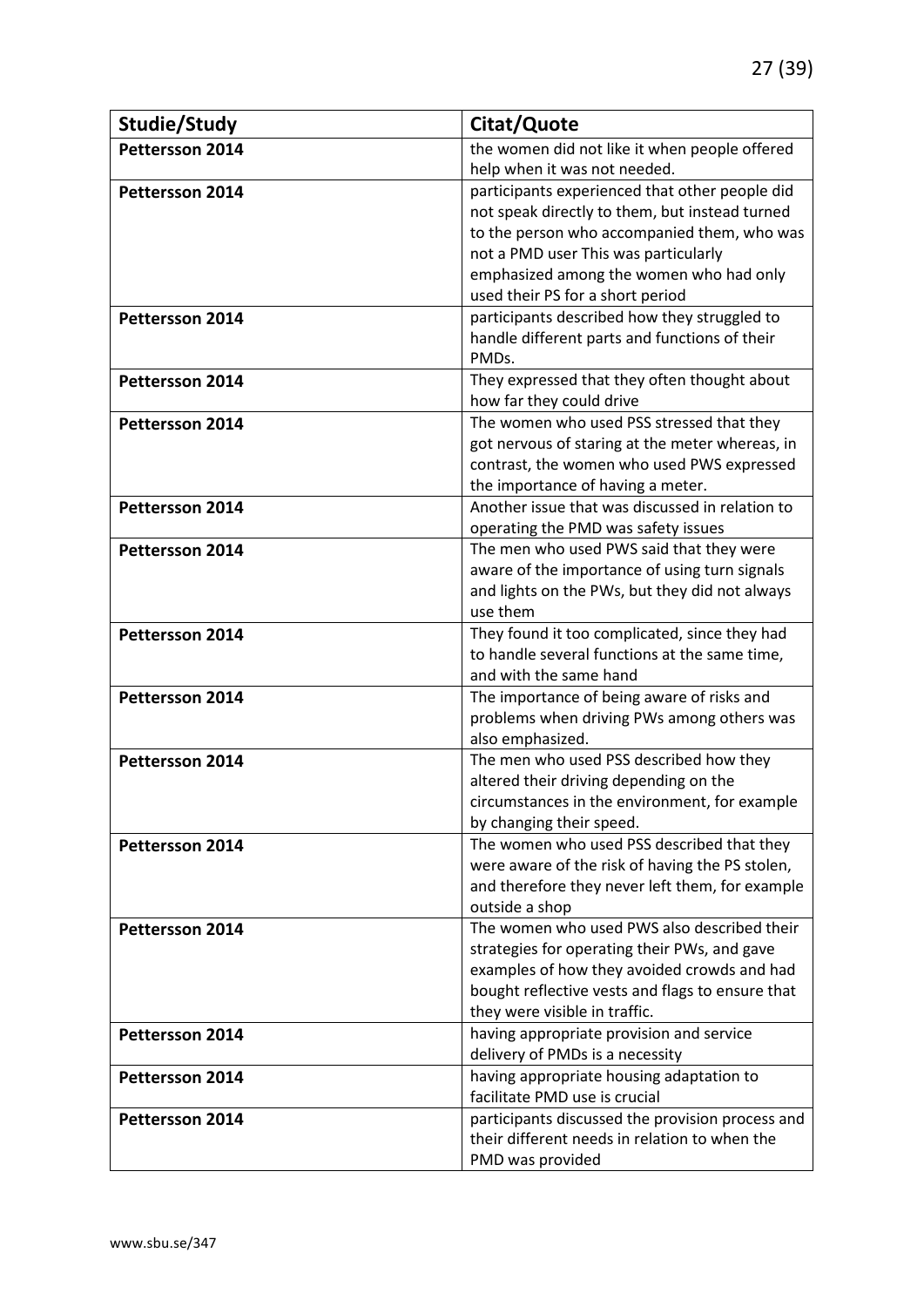| Studie/Study           | Citat/Quote                                                                                                                                                                                                                                                                               |
|------------------------|-------------------------------------------------------------------------------------------------------------------------------------------------------------------------------------------------------------------------------------------------------------------------------------------|
| Pettersson 2014        | shared experiences in relation to the possibility<br>of receiving housing adaptations that<br>corresponded to using a PMD according to<br>individual needs.                                                                                                                               |
| Pettersson 2014        | focus groups discussed the PMD service<br>delivery process (acquisition, training, and<br>maintenance of the device received), and the<br>importance of receiving the correct type of<br>PMD in relation to their individual needs.                                                       |
| Pettersson 2014        | The participants discussed difficulties with<br>driving during cold as well as rainy weather, and<br>as a consequence they used their devices less<br>during the winter.                                                                                                                  |
| Pettersson 2014        | The women who used PWS emphasized the<br>need to have more than one PW to manage<br>everyday occupations.                                                                                                                                                                                 |
| <b>Pettersson 2014</b> | they said they needed one PW for outdoor use,<br>and one smaller device indoors to manage<br>kitchen occupations, but since they were only<br>allowed one device they had choose to<br>prioritize a PW for outdoor use                                                                    |
| <b>Pettersson 2014</b> | Some of the women had managed to receive<br>two devices, whereas others said their struggle<br>to have the occupational therapist understand<br>their needs had been unsuccessful.                                                                                                        |
| Pettersson 2014        | Among the PS users, the discussions were<br>focused on the type of PS models that were<br>available for acquisition, and how it sometimes<br>was difficult to get the appropriate type of PS,<br>for example a device that could manage rough<br>terrain in the forest or at the seaside. |
| <b>Pettersson 2014</b> | Another issue mentioned was the specified<br>driving time demand of 20 hours per year                                                                                                                                                                                                     |
| Pettersson 2014        | discussed among the two focus groups with<br>women, where users of PWS and PSS had<br>different opinions                                                                                                                                                                                  |
| Pettersson 2014        | PS users found it stressful to achieve the<br>required driving time, whereas the PW users<br>felt that this was not a problem at all                                                                                                                                                      |
| Pettersson 2014        | if you do not need a PW, you do not ask for<br>one, and if you really need a PW, then you use<br>it                                                                                                                                                                                       |
| Pettersson 2014        | discussed the training in PMD driving that they<br>received in the service delivery process,<br>especially the men who used PSS                                                                                                                                                           |
| Pettersson 2014        | shared the feeling that they sometimes lacked<br>enough training when they received their PSS,<br>whereas this was not discussed at all among the<br>women                                                                                                                                |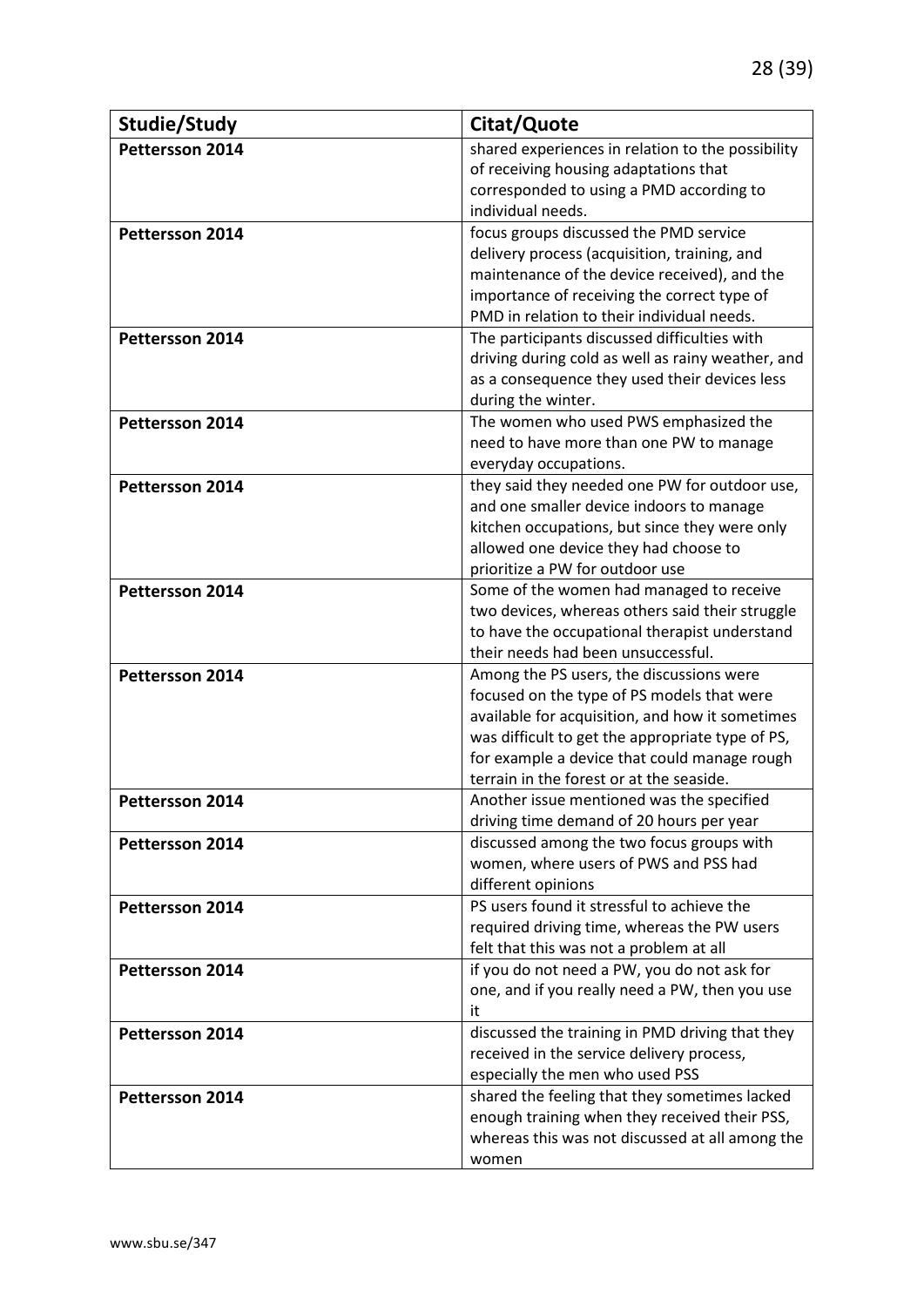| Studie/Study           | Citat/Quote                                            |
|------------------------|--------------------------------------------------------|
| Pettersson 2014        | Another aspect discussed among all the PW              |
|                        | users was repairs                                      |
| Pettersson 2014        | they were satisfied with the repairs they              |
|                        | received but also concerned since repairs were         |
|                        | not available during weekends.                         |
| Pettersson 2014        | they were completely dependent on their PWs,           |
|                        | they were worried they would not be able to            |
|                        | manage their everyday life if no repair services       |
|                        | were available.                                        |
| <b>Pettersson 2014</b> | Having the appropriate housing adaptation to           |
|                        | facilitate PMD use is crucial                          |
| <b>Pettersson 2014</b> | discussed the possibility ofreceiving housing          |
|                        | adaptations that would facilitate PMD use              |
| <b>Pettersson 2014</b> | Among the PW users, some participants had              |
|                        | positive experiences, while others were more           |
|                        | negative                                               |
| Pettersson 2014        | PW users discussed how they had received               |
|                        | housing adaptations mainly indoors in their            |
|                        | dwellings, and that housing adaptations are            |
|                        | pivotal                                                |
| Pettersson 2014        | The women who used PWs emphasized that the             |
|                        | possibility of getting a housing adaptation            |
|                        | differs depending on which municipality you            |
|                        | live in, which they argued was not acceptable.         |
| Pettersson 2014        | the PS users discussed housing adaptations<br>outdoors |
| <b>Pettersson 2014</b> | The men stressed that they should not have the         |
|                        | responsibility to arrange for storage, and             |
|                        | argued that a housing adaptation, paid for by          |
|                        | the municipality, should be a prerequisite when        |
|                        | a PS is provided.                                      |
| <b>Pettersson 2014</b> | The women who used PSS expressed how                   |
|                        | housing adaptations for storage had taken a            |
|                        | long time to process, and consequently they            |
|                        | had to wait to receive their devices.                  |
| <b>Pettersson 2014</b> | They discussed how occupational therapists and         |
|                        | administrators in the municipalities have a            |
|                        | shared responsibility for housing adaptations,         |
|                        | but they did not collaborate very efficiently.         |
| Pettersson 2014        | this process and the collaboration between the         |
|                        | different people involved must be improved             |
| <b>Pettersson 2014</b> | P 11: "the Region [the authorities responsible         |
|                        | for PS acquisition] kept on asking [me] all the        |
|                        | time [about how the housing adaptation was             |
|                        | proceeding] but I just wanted them to contact          |
|                        | the municipality Unfortunately the same                |
|                        | thing happened with the housing adaptation, it         |
|                        | took such a long time, so finally we did it by         |
|                        | ourselves but it is you have the right to have [a      |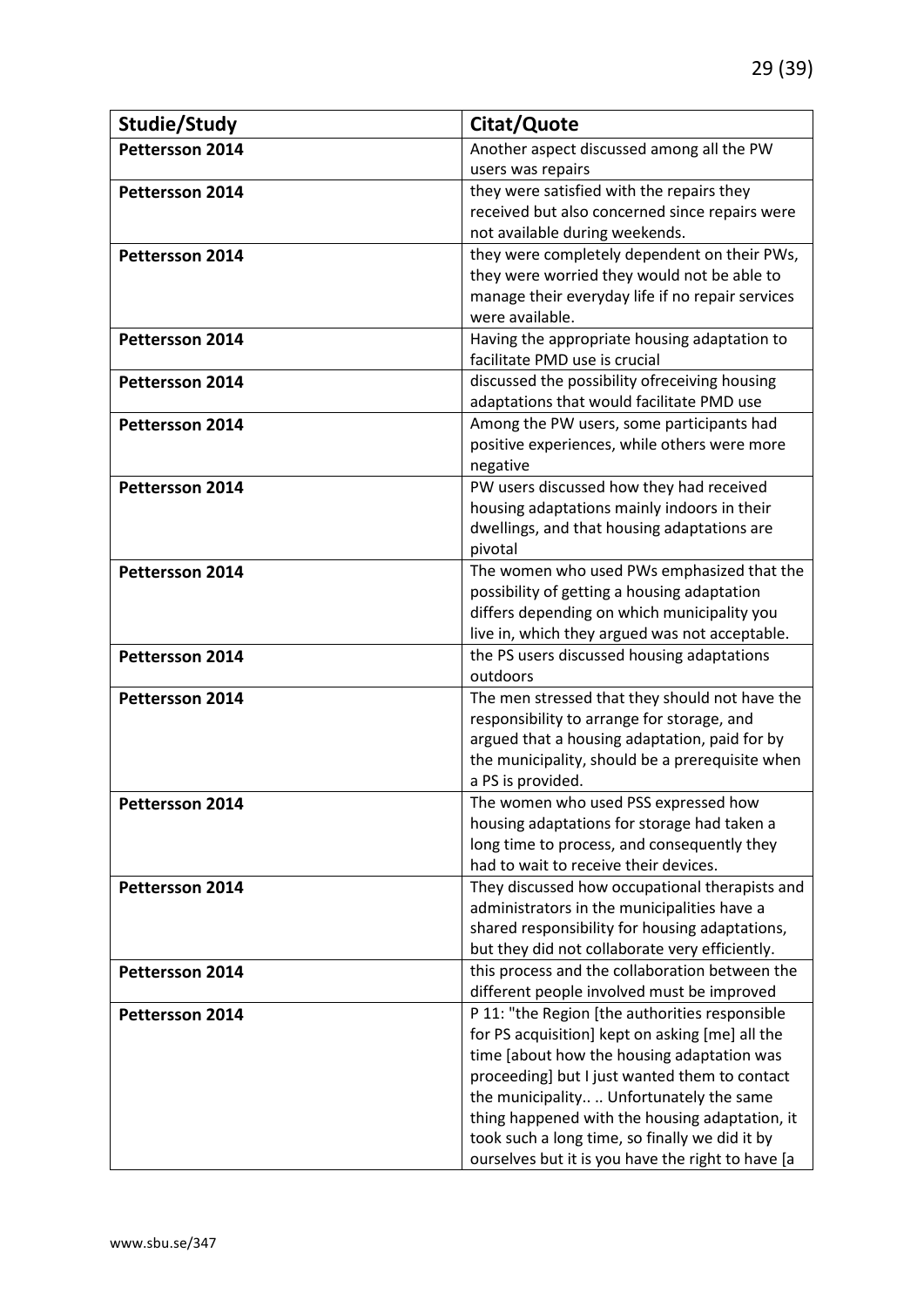| Studie/Study           | Citat/Quote                                                                                          |
|------------------------|------------------------------------------------------------------------------------------------------|
|                        | housing adaptation] but it [the decision process                                                     |
|                        | of housing adaptation] does not work                                                                 |
| Pettersson 2014        | 'There should have been collaboration between                                                        |
|                        | the municipality [and the Region] then it would                                                      |
|                        | have been easy".                                                                                     |
| Pettersson 2014        | P I I: "it would have been the same [authorities]                                                    |
|                        | who [were responsible for] both [the PS                                                              |
|                        | acquisition and the housing adaptation] ". P 10:                                                     |
|                        | "Yes, the PS and the storage". (Focus group:                                                         |
|                        | women PSS)                                                                                           |
| Pettersson 2014        | experiencing insufficient accessibility in public                                                    |
|                        | environments                                                                                         |
| <b>Pettersson 2014</b> | experiencing insufficient accessibility when                                                         |
|                        | transporting and travelling with the PMD                                                             |
| Pettersson 2014        | participants discussed accessibility problems                                                        |
|                        | related to the PMDs, and current policies and                                                        |
|                        | standards for accessibility in society<br>described challenges in relation to travelling             |
| Pettersson 2014        | with the PMD as well as transporting the                                                             |
|                        | device, e.g. driving the PMD.                                                                        |
| Pettersson 2014        | , the participants experienced accessibility                                                         |
|                        | problems in public buildings such as libraries                                                       |
|                        | and shops.                                                                                           |
| Pettersson 2014        | men who used PW complained that the toilets                                                          |
|                        | in public buildings were constructed for manual                                                      |
|                        | wheelchair users, and not accessible for those                                                       |
|                        | using PWs.                                                                                           |
| Pettersson 2014        | women expressed that they felt excluded since                                                        |
|                        | they do not have access to public                                                                    |
|                        | environments.                                                                                        |
| Pettersson 2014        | exclusion, expressed among PW users of both                                                          |
|                        | genders, was that they sometimes could not                                                           |
|                        | access their friends' dwellings due to stairs and                                                    |
|                        | lack of accessible toilets, and as a consequence<br>they found it difficult to maintain their social |
|                        | network.                                                                                             |
| Pettersson 2014        | gave examples of insufficient space for the                                                          |
|                        | PMD, for example, they described how lifts in                                                        |
|                        | public buildings were too narrow, and also had                                                       |
|                        | insufficient space outside.                                                                          |
| Pettersson 2014        | men also claimed that most of the accessible                                                         |
|                        | parking spaces often have sufficient space for                                                       |
|                        | manual wheelchairs but not for PMDs.                                                                 |
| Pettersson 2014        | that shopping centres and newly built shops                                                          |
|                        | were accessible for PMDs, while the women                                                            |
|                        | who used PSS expressed how they felt limited                                                         |
|                        | to boring shopping centres, arguing that all                                                         |
|                        | buildings should be accessible to PMD users.                                                         |
| <b>Pettersson 2014</b> | the participants emphasized the importance for                                                       |
|                        | occupational therapists, municipality                                                                |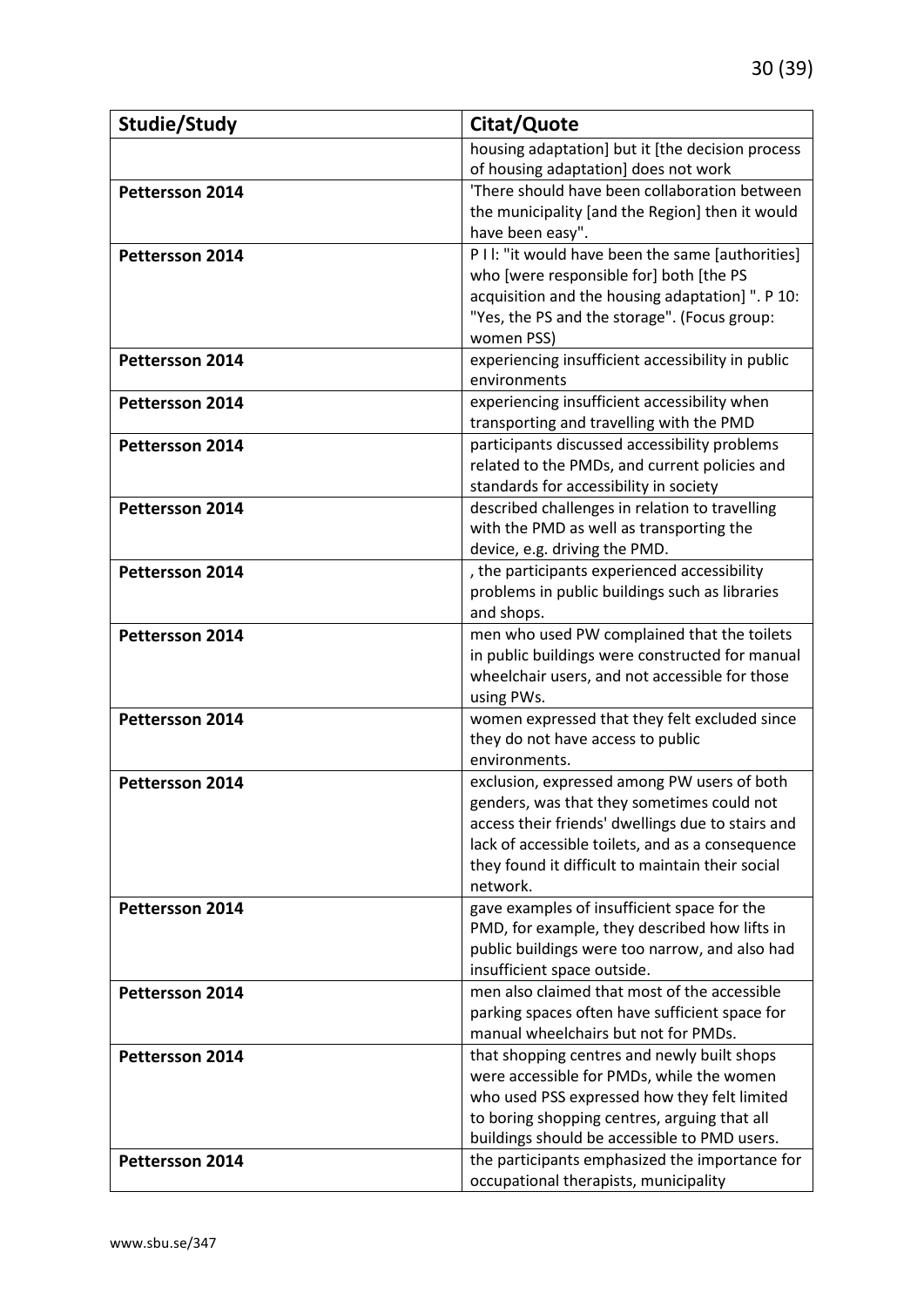| Studie/Study           | Citat/Quote                                                                               |
|------------------------|-------------------------------------------------------------------------------------------|
|                        | administrators, politicians and the general                                               |
|                        | public to gain knowledge about accessibility,                                             |
|                        | not only in relation to manual wheelchairs but                                            |
|                        | also in relation to PMDs.                                                                 |
| Pettersson 2014        | that was described was how ramps installed at                                             |
|                        | shops were not always accessible for PW users:                                            |
| Pettersson 2014        | P 1: "a metal ramp that they put over the stairs                                          |
|                        | and it feels extremely dangerous since you have                                           |
|                        | to go straight up".                                                                       |
| Pettersson 2014        | "P 4: ""Sometimes they have those tracks, but                                             |
|                        | it's impossible to drive the PW on them [the                                              |
|                        | two parallel tracks] because they should have                                             |
|                        | an entire metal ramp"".                                                                   |
| Pettersson 2014        | P 5: ""Yes, yes"".                                                                        |
| <b>Pettersson 2014</b> | P 4: ""Then it's no problem""."                                                           |
| Pettersson 2014        | P 2: "Well, parallel tracks, often they are very                                          |
|                        | happy that they [shop-owners] have those                                                  |
|                        | tracks because they feel they have done                                                   |
|                        | something to help [facilitate accessibility]".                                            |
|                        | (Focus group: women pws)                                                                  |
| Pettersson 2014        | the men who used PWS elucidated how they                                                  |
|                        | had informed politicians, media, and others                                               |
|                        | about their needs.                                                                        |
| Pettersson 2014        | who used PWS emphasized that occupational                                                 |
|                        | therapists and PW users have valuable                                                     |
|                        | knowledge about accessibility for PWs, and                                                |
|                        | should be involved whenever new buildings are                                             |
|                        | being planned, and to plan for accessibility in                                           |
|                        | society at large                                                                          |
| Pettersson 2014        | if the different actors could work together,                                              |
|                        | accessibility in public buildings and in society at                                       |
|                        | large could be improved.                                                                  |
| Pettersson 2014        | P 9: "The occupational therapists that have<br>knowledge should be contacted when toilets |
|                        | are being built since now they use the standard                                           |
|                        | for new toilets, but it's not enough for us".                                             |
| Pettersson 2014        | P 7: "There [at the local swimming pool] are                                              |
|                        | toilets but there are no accessible toilets so                                            |
|                        | now that they are rebuilding it [accessible                                               |
|                        | toilets]. I went to the municipality and told                                             |
|                        | them not to forget that PW users need space to                                            |
|                        | turn round. We need to have changes [in                                                   |
|                        | accessibility], but it comes about as a result of                                         |
|                        | discussion in society and so on"                                                          |
| Pettersson 2014        | P 9: "Even today they build toilets according to                                          |
|                        | a certain standard that does not work [for a                                              |
|                        | PW] so I told the occupational therapist and                                              |
|                        | then the politicians how an accessible toilet                                             |
|                        | should be [suitable for a PW]". (Focus group:                                             |
|                        | men PWs)                                                                                  |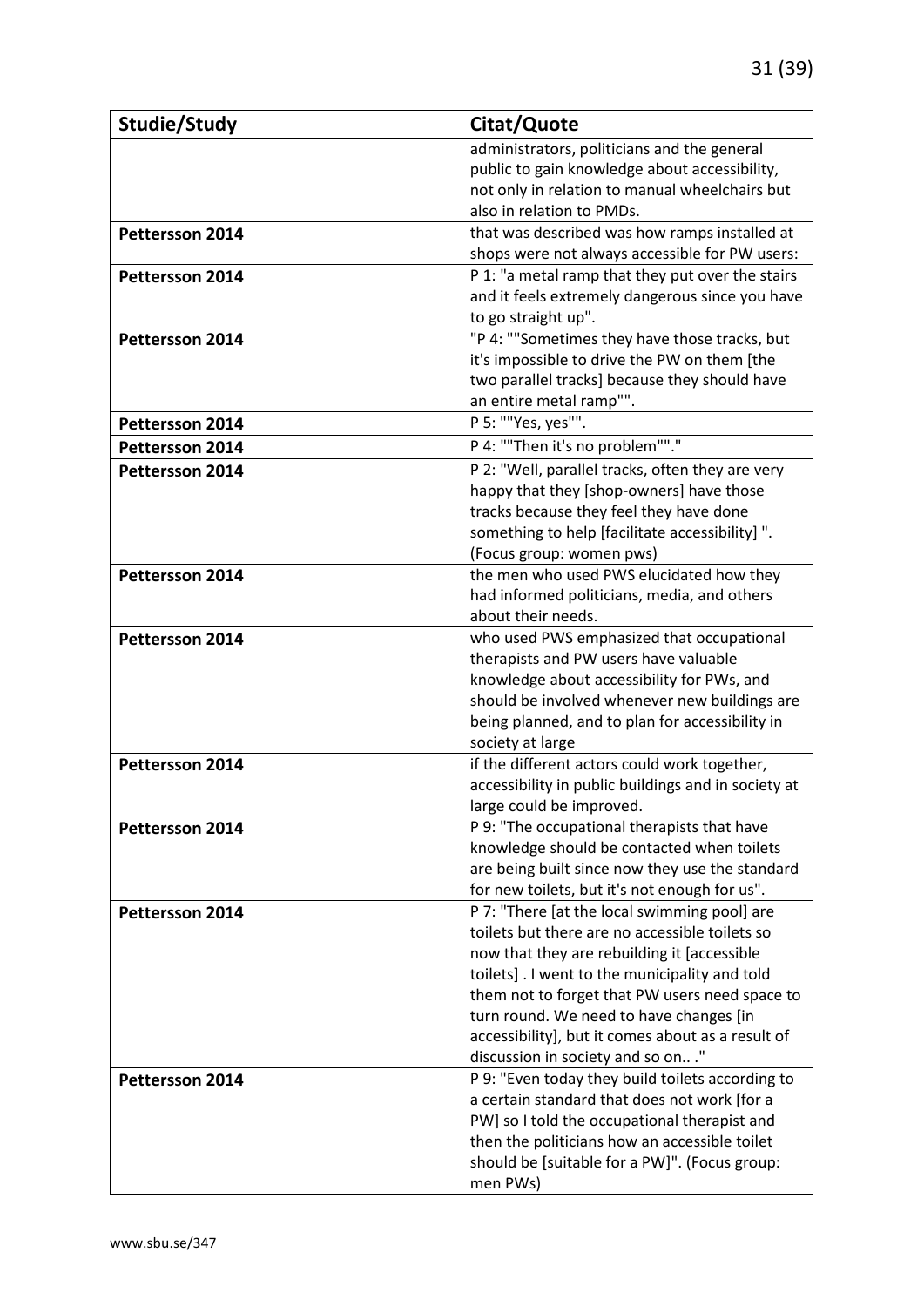| Studie/Study           | Citat/Quote                                                                                     |
|------------------------|-------------------------------------------------------------------------------------------------|
| Pettersson 2014        | the participants described difficulties when                                                    |
|                        | travelling with their PMD.                                                                      |
| Pettersson 2014        | they often needed assistance when they                                                          |
|                        | boarded or exited a bus or train with their PMD,                                                |
|                        | since they had to drive the PMD onto a ramp.                                                    |
| Pettersson 2014        | Sometimes a ramp was lacking, and                                                               |
|                        | occasionally the station platform was lower                                                     |
|                        | than the train, which made it difficult to board                                                |
|                        | the train independently with the PMD.                                                           |
| Pettersson 2014        | women who used PSS also described difficulties                                                  |
|                        | when using the STS, and that they needed more                                                   |
|                        | information to be able to use the STS with the                                                  |
|                        | PS.                                                                                             |
| Pettersson 2014        | men who used PMDs considered being able to                                                      |
|                        | transport their devices by car to be important.                                                 |
| <b>Pettersson 2014</b> | . Some had received a car modification, while                                                   |
|                        | others managed to transport their PMDs by                                                       |
|                        | means of ramps and a trailer to the car.                                                        |
| Pettersson 2014        | they sometimes did not manage to take the                                                       |
|                        | PMD in the car, for example when they went                                                      |
|                        | shopping with their wives, and therefore they                                                   |
|                        | often had to wait in the car                                                                    |
| Pettersson 2014        | men using PWs said that it was sometimes                                                        |
|                        | easier to use their device to drive directly to the                                             |
|                        | desired destination instead of taking it in the                                                 |
|                        | car, because it caused too many strenuous                                                       |
|                        | transfers.                                                                                      |
| Pettersson 2014        | participants discussed difficulties when they                                                   |
|                        | wanted to take their PMDs while travelling to                                                   |
|                        | new places and other countries                                                                  |
| Pettersson 2014        | men who used PSS discussed how they tried to                                                    |
|                        | use their device at places other than those they                                                |
|                        | already knew, and turned back if they                                                           |
|                        | encountered accessibility problems                                                              |
| <b>Pettersson 2014</b> | men who used PWS were more careful and                                                          |
|                        | checked the accessibility beforehand                                                            |
| <b>Pettersson 2014</b> | women described how they did not dare to take<br>the risk of not being able to use their device |
|                        |                                                                                                 |
| <b>Rice 2018</b>       | when arriving at a new place.<br>The time of day that the fall occurred emerged                 |
|                        | as a factor contributing to a fall                                                              |
| <b>Rice 2018</b>       | Although the majority of falls occures during                                                   |
|                        | day, falls at night seemed to center around                                                     |
|                        | toilieting                                                                                      |
| <b>Rice 2018</b>       | The Most frequently reported location was the                                                   |
|                        | street/sidewalk.                                                                                |
| <b>Rice 2018</b>       | Falls occurring in the bathroom were also                                                       |
|                        | commonly reported                                                                               |
| <b>Rice 2018</b>       | Multiple fall attributions were decribed single                                                 |
|                        | fall description. Fall attributions had both                                                    |
|                        |                                                                                                 |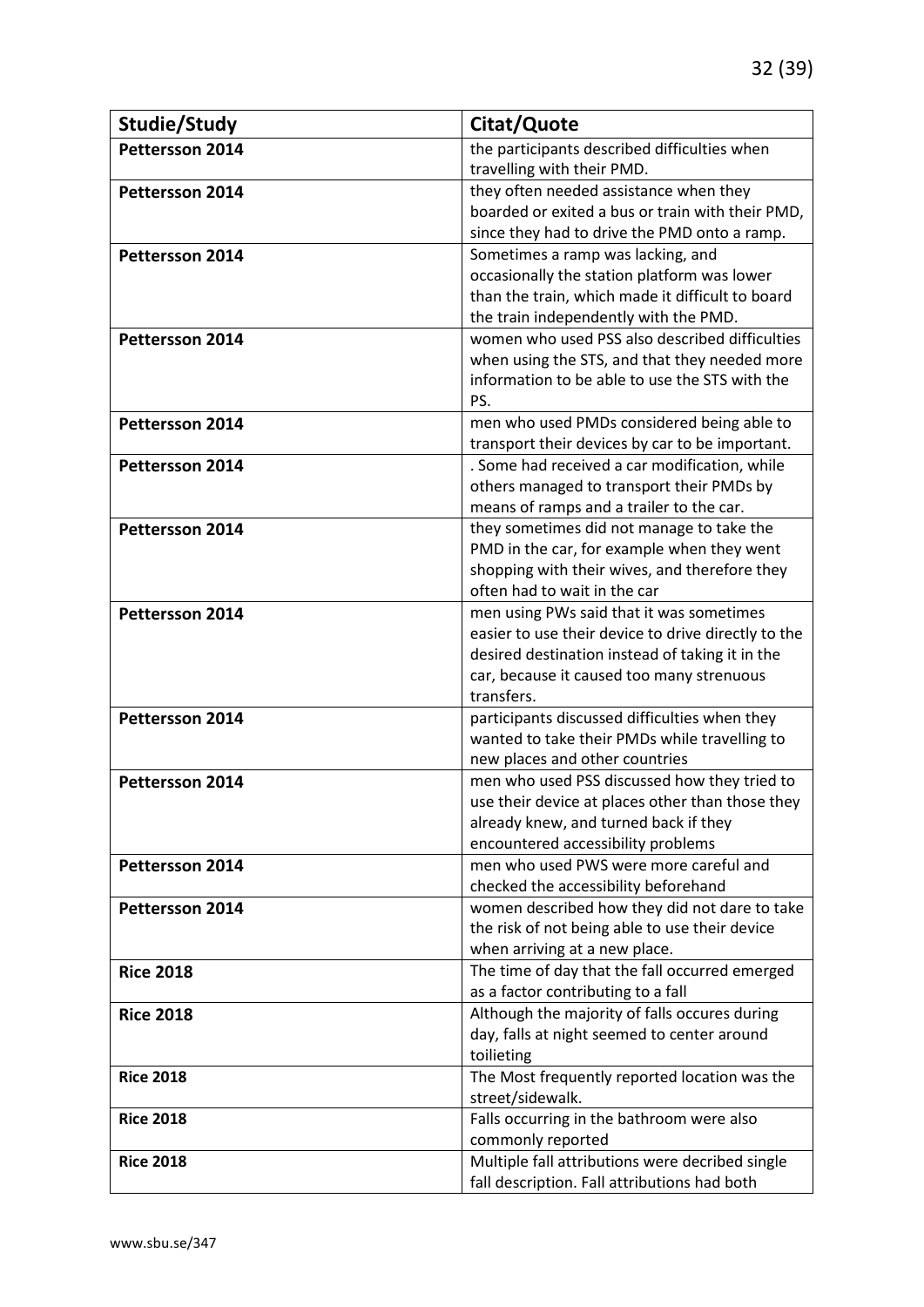| Studie/Study     | Citat/Quote                                                                                     |
|------------------|-------------------------------------------------------------------------------------------------|
|                  | intrinsic and extrinsic factors which attributes                                                |
|                  | to fall                                                                                         |
| <b>Rice 2018</b> | The influence of the environment and disability-                                                |
|                  | related impairments was also commonly                                                           |
|                  | associated with falls occurring while driving the                                               |
|                  | power wheelchair                                                                                |
| <b>Rice 2018</b> | Participants also frequently reported that falls                                                |
|                  | occurred during transfers. Several of the fall                                                  |
|                  | attributions associated with transfers involved                                                 |
|                  | environmental factors (extrinsic fall                                                           |
|                  | attributions), such as wet floors.                                                              |
| <b>Rice 2018</b> | Finally, falls during ambulation were noted.                                                    |
|                  | Inaccessible environments (fall attribution)<br>were cited as reasons why ambulation was        |
|                  |                                                                                                 |
| <b>Rice 2018</b> | necessar<br>The influence of disability-related impairments,                                    |
|                  | such as limited vision or spasticity, and                                                       |
|                  | environmental factors, such as a steep ramp or                                                  |
|                  | cracks in the sidewalk, emerged as an important                                                 |
|                  | factor                                                                                          |
| <b>Rice 2018</b> | the were worried of concerned that they might                                                   |
|                  | fall                                                                                            |
| <b>Rice 2018</b> | the stopped doing some things they used like to                                                 |
|                  | do                                                                                              |
| <b>Rice 2018</b> | participants reported they developed fear of                                                    |
|                  | falling                                                                                         |
| <b>Rice 2021</b> | Related to positive impressions, participants                                                   |
|                  | found anterior tilt to help them reach further,                                                 |
|                  | have additional options to change position,                                                     |
|                  | improve functional mobility, and felt that<br>anterior tilt helped to increase the use of their |
|                  | seat functions.                                                                                 |
| <b>Rice 2021</b> | Related to negative impressions of anterior tilt,                                               |
|                  | participants who did not use a chest strap on                                                   |
|                  | their own chair reported that they felt the                                                     |
|                  | safety equipment was restrictive.                                                               |
| <b>Rice 2021</b> | Participants reported that to get the most out                                                  |
|                  | of the functionality of anterior tilt, an accessible                                            |
|                  | environment was needed in which a wheelchair                                                    |
|                  | could get under surfaces, such as sinks or                                                      |
|                  | counters.                                                                                       |
| <b>Rice 2021</b> | Participants reported that anterior tilt was                                                    |
|                  | beneficial in many different settings:                                                          |
|                  | community, work/school and their own home.                                                      |
|                  | In the community, participants found anterior                                                   |
|                  | tilt helpful when retrieving items from shelves                                                 |
|                  | and accessing elevators.                                                                        |
| <b>Rice 2021</b> | Regarding specific challenges participants faced                                                |
|                  | when using anterior tilt, the restriction of                                                    |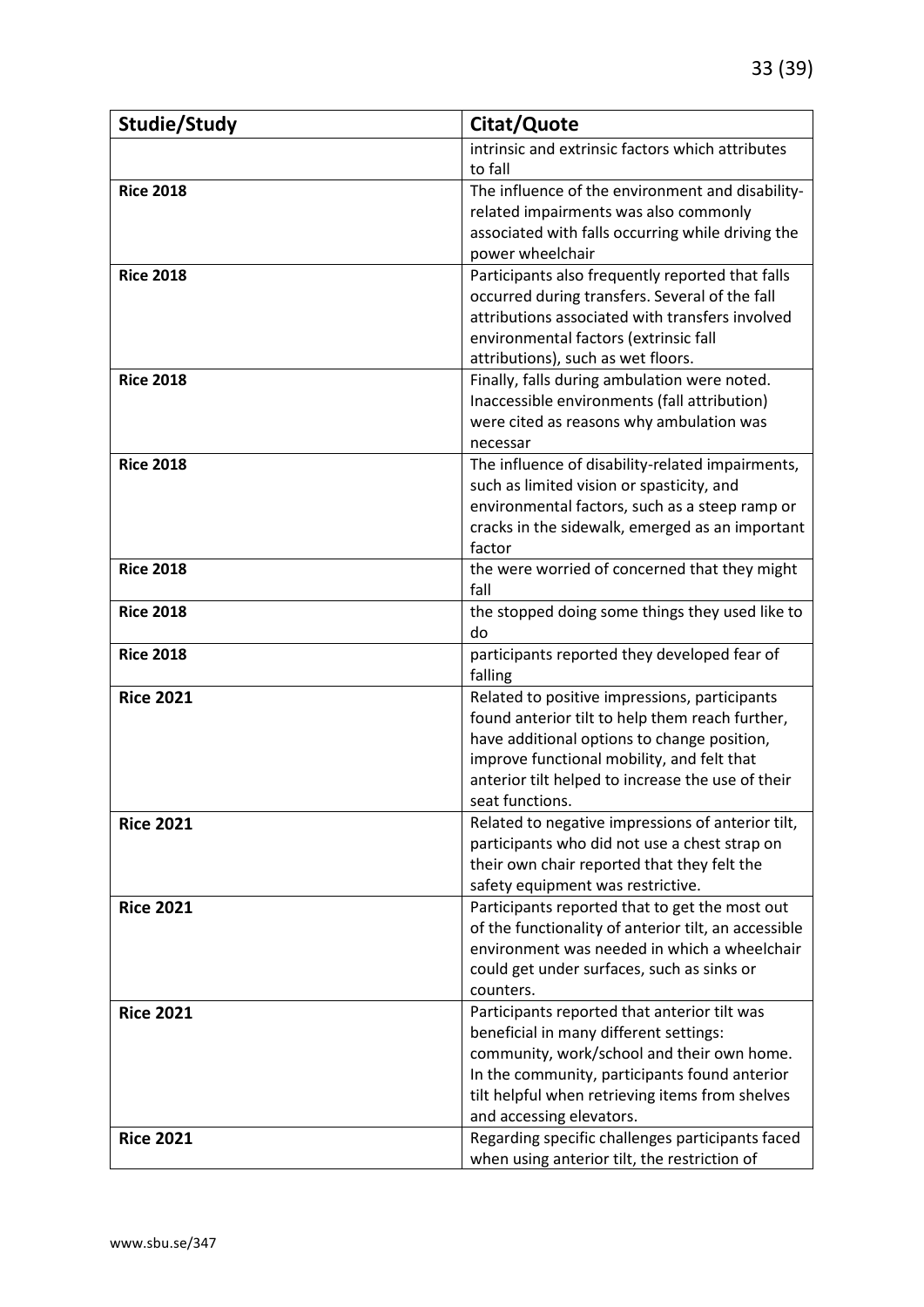| Studie/Study        | Citat/Quote                                                                                          |
|---------------------|------------------------------------------------------------------------------------------------------|
|                     | movement was noted, along with difficulties                                                          |
|                     | manipulating the safety equipment.                                                                   |
| <b>Rice 2021</b>    | Regarding the comfort of the chair with anterior                                                     |
|                     | tilt, many participants reported that there was                                                      |
|                     | no influence on their comfort level. However,                                                        |
|                     | the benefit of having another position to                                                            |
|                     | perform a pressure relief was noted                                                                  |
| <b>Rice 2021</b>    | Discomfort was also noted, primary related to                                                        |
|                     | the use of the knee blocks                                                                           |
| <b>Rice 2021</b>    | Participants were asked if they would request                                                        |
|                     | anterior tilt on their next chair. Four                                                              |
|                     | participants reported that they definitely would                                                     |
|                     | request anterior tilt on their next chair, four                                                      |
|                     | reported they would not request anterior tilt,                                                       |
|                     | one participant was unsure and one participant<br>did not provide a response.                        |
| <b>Rice 2021</b>    | Participants primarily focused on improvements                                                       |
|                     | needed to the safety equipment. Participants                                                         |
|                     | felt that it was necessary to make the knee                                                          |
|                     | blocks more compact. In addition, participants                                                       |
|                     | reported that the knee blocks needed to be                                                           |
|                     | easier to manipulate and changes should be                                                           |
|                     | made to prevent the knee blocks from rubbing                                                         |
|                     | during movement.                                                                                     |
| <b>Rice 2021</b>    | Participants also reported a need to change                                                          |
|                     | positions faster and have additional arm                                                             |
|                     | support to facilitate forward reaching.                                                              |
| Rushton 2017        | Seven of the ten participants believed that the                                                      |
|                     | IPW would facilitate participation in activities                                                     |
|                     | outside of the LTC facility such as shopping,                                                        |
|                     | visiting friends and family, and banking.                                                            |
| <b>Rushton 2017</b> | For five of the ten participants, use of an IPW                                                      |
|                     | would enable engagement in activities that they                                                      |
|                     | are not able to do in their current wheelchair.                                                      |
| Rushton 2017        | the participants would continue to engage in                                                         |
|                     | the same activities using an IPW but would be                                                        |
|                     | able to do so more easily, frequently and                                                            |
|                     | independently                                                                                        |
| Rushton 2017        | collision avoidance assistance offered by all                                                        |
|                     | three driving modes was considered by all                                                            |
|                     | participants to be instrumental in facilitating                                                      |
| Rushton 2017        | participation in activities<br>participants reported that the IPW would be                           |
|                     |                                                                                                      |
|                     | beneficial in navigating specific static (e.g.,<br>entering/exiting an elevator, parking at a dining |
|                     | room table, ramps) and dynamic (e.g., other                                                          |
|                     | wheelchair users and staff in the LTC facility and                                                   |
|                     | people on sidewalks and in stores)                                                                   |
|                     | environmental challenges.                                                                            |
|                     |                                                                                                      |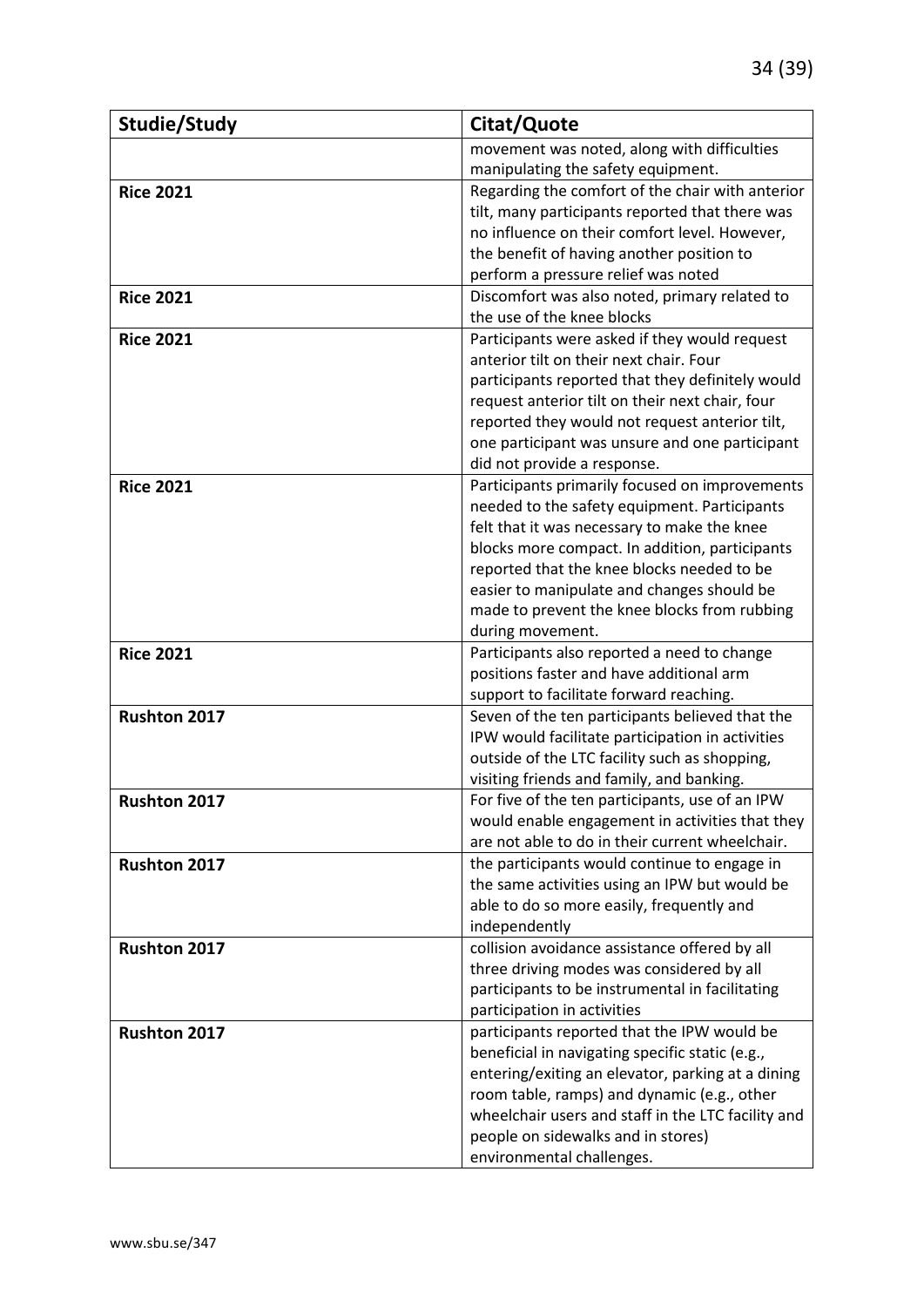| Studie/Study        | Citat/Quote                                                                                     |
|---------------------|-------------------------------------------------------------------------------------------------|
| <b>Rushton 2017</b> | automatic driving mode was also felt to be                                                      |
|                     | advantageous in relation to participation in                                                    |
|                     | activities, in particular for those residents who                                               |
|                     | have difficulty remembering/finding their way                                                   |
|                     | around the facility.                                                                            |
| Rushton 2017        | "Some residents can't even find their own                                                       |
|                     | rooms, especially at night". According to this                                                  |
|                     | participant, an IPW would be of assistance.                                                     |
| Rushton 2017        | John spoke about using the features at various                                                  |
|                     | times, such as at the end of the day or at the                                                  |
|                     | end of an activity when fatigued or,                                                            |
|                     | alternatively, to get to an activity in order to                                                |
|                     | save energy for the activity itself.                                                            |
| Rushton 2017        | John when he said, "  I would be assured that I                                                 |
|                     | can come back by myself [with an IPW] because                                                   |
|                     | sometimes it's not easy to get someone to help                                                  |
|                     | you get back to the room with a manual<br>wheelchair".                                          |
| Rushton 2017        | Nine of the ten participants described how the                                                  |
|                     | collision avoidance assistance of the three IPW                                                 |
|                     | modes would improve safety.                                                                     |
| Rushton 2017        | Steve stated, "It [use of the IPW] would be                                                     |
|                     | great. I wouldn't hit things. I wouldn't be hit. I                                              |
|                     | could go places and do things".                                                                 |
| Rushton 2017        | Betty captured the improved safety for staff                                                    |
|                     | when she said, "I wouldn't be endangering                                                       |
|                     | them anymore".                                                                                  |
| Rushton 2017        | John expressed how being able to move quickly                                                   |
|                     | is one of his biggest challenges and, thus, an                                                  |
|                     | IPW would be essential in avoiding collisions                                                   |
|                     | when he said, "I wouldn't have to worry so                                                      |
|                     | much about hitting any objects  sometimes                                                       |
|                     | things appear in short notice".                                                                 |
| Rushton 2017        | The IPW would also be good for avoiding                                                         |
|                     | collisions in crowds as illustrated by Freda when                                               |
|                     | she said, " it [the IPW] would help with the                                                    |
|                     | traffic jams in the hallways and especially in the                                              |
|                     | dining room! You know, at mealtimes  I have                                                     |
|                     | to just wait and you have to look really hard to<br>see an opening to get in so that you're not |
|                     | going to bump into other people  "                                                              |
| Rushton 2017        | The collision avoidance was also considered to                                                  |
|                     | be important in improving safety outside of the                                                 |
|                     | LTC facility such as on busy sidewalks and                                                      |
|                     | stores.                                                                                         |
| <b>Rushton 2017</b> | All but one participant described positive                                                      |
|                     | feelings associated with the use of the IPW and                                                 |
|                     | its potential impact on their day-to-day lives.                                                 |
| Rushton 2017        | Jack, whose responses indicated an indifference                                                 |
|                     | to the IPW use, was very independent and                                                        |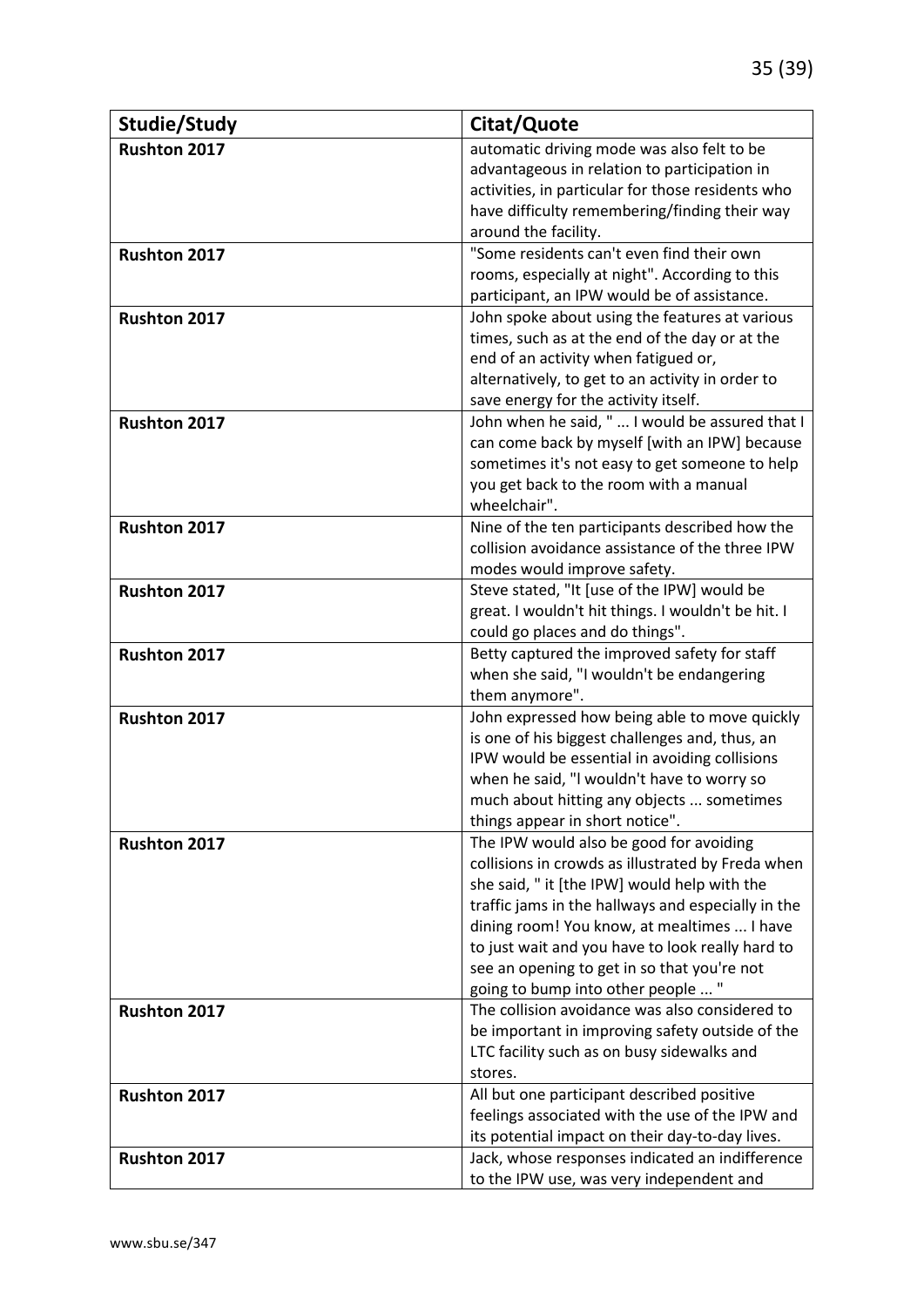| Studie/Study        | Citat/Quote                                                                                  |
|---------------------|----------------------------------------------------------------------------------------------|
|                     | content with his functional ability in his current                                           |
|                     | power wheelchair.                                                                            |
| Rushton 2017        | positive feelings from the other participants                                                |
|                     | included happiness, amazement, pride,                                                        |
|                     | confidence, power and decreased anxiety.                                                     |
| Rushton 2017        | Freda said, "I think it would make you a lot                                                 |
|                     | happier to have the extra freedom                                                            |
| <b>Rushton 2017</b> | I was just a little amazed at myself that I could                                            |
|                     | do that  I've never driven, tried to drive                                                   |
|                     | anything  "                                                                                  |
| Rushton 2017        | John articulated, "I feel proud in the wheelchair                                            |
|                     | [IPW], to move alone without needing anything                                                |
|                     | . I was showing off to the people around me"                                                 |
| Rushton 2017        | "It [IPW] would allow me to go anywhere with a                                               |
|                     | lot of confidence"                                                                           |
| <b>Rushton 2017</b> | Betty conveyed, "I would feel powerful being                                                 |
|                     | seen in the IPW".                                                                            |
| <b>Rushton 2017</b> | Linda expressed, "When it [the IPW] was driving                                              |
|                     | for me, that was a chance to relax it made my                                                |
|                     | anxiety go away"                                                                             |
| Rushton 2017        | the majority of participants felt positively                                                 |
|                     | toward the IPW.                                                                              |
| Rushton 2017        | Participants varied regarding the extent to                                                  |
|                     | which they felt the IPW would impact others.                                                 |
| Rushton 2017        | Three participants commented that they felt                                                  |
|                     | that the IPW would not impact others at all<br>five others described how it would decrease   |
| Rushton 2017        |                                                                                              |
| Rushton 2017        | required assistance, worry and frustration<br>terms of decreased assistance provision, three |
|                     | participants commented that the staff in their                                               |
|                     | LTC facility were very busy and that use of an                                               |
|                     | IPW would be helpful in that staff would no                                                  |
|                     | longer need to assist them with getting to and                                               |
|                     | from their activities and destinations such as art                                           |
|                     | class, the pool and the cafeteria                                                            |
| Rushton 2017        | Florence described how if she were to use an                                                 |
|                     | IPW her family and friends would worry less                                                  |
|                     | when she said, "I think they [participant's                                                  |
|                     | family] would be happy that I have it [the IPW]                                              |
|                     | they wouldn't worry about me  they worry                                                     |
|                     | about me now                                                                                 |
| <b>Rushton 2017</b> | Linda discussed how people become impatient                                                  |
|                     | and annoyed when they have to wait for a                                                     |
|                     | power wheelchair user to move around when                                                    |
|                     | she commented, "They would get all upset                                                     |
|                     | when there's nothing to be upset about  there                                                |
|                     | are some people that are extremely impatient".                                               |
|                     | She felt that these situations could be                                                      |
|                     | eliminated with use of an IPW.                                                               |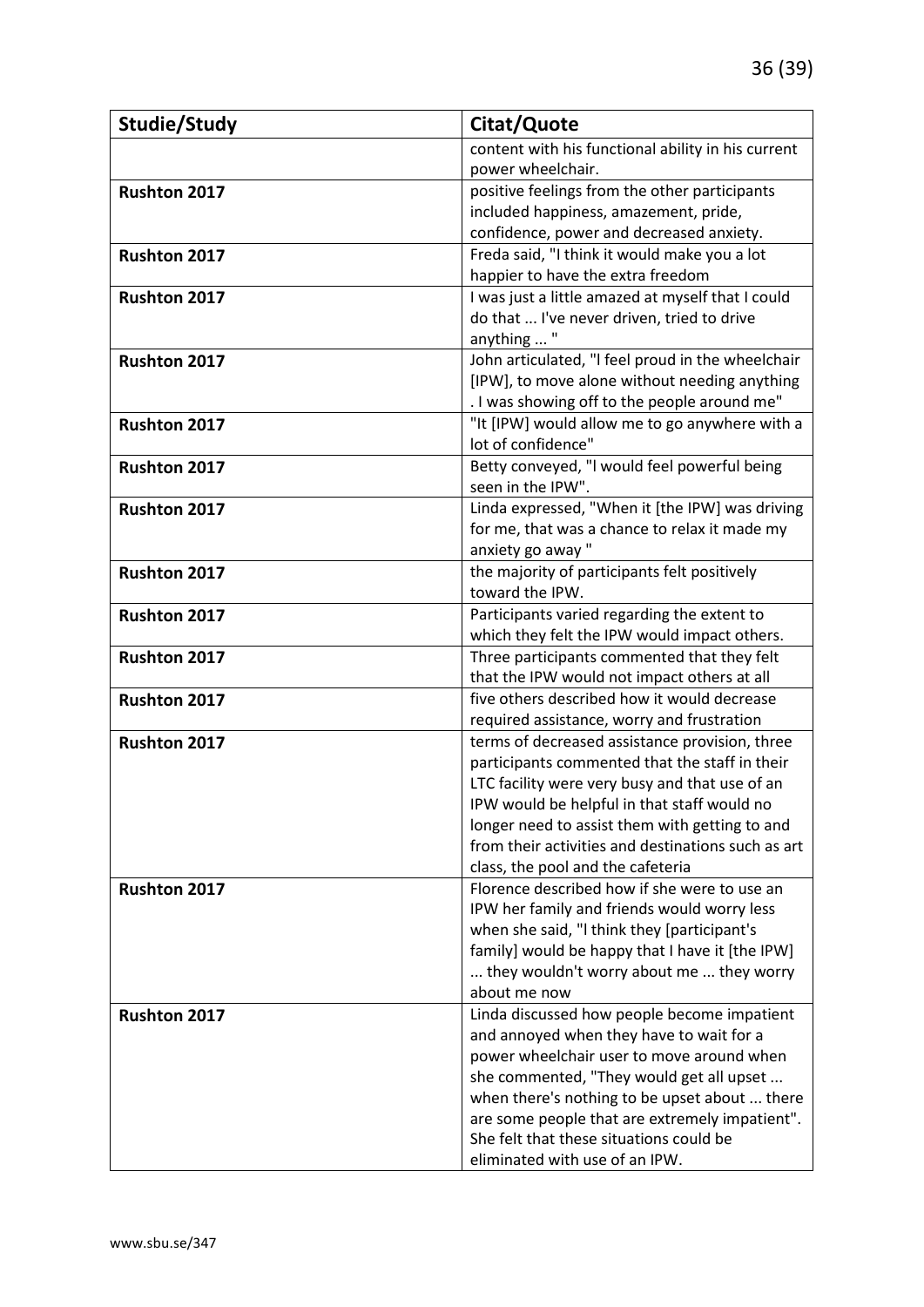| Studie/Study        | Citat/Quote                                                    |
|---------------------|----------------------------------------------------------------|
| <b>Rushton 2017</b> | Participants also voiced concerns related to                   |
|                     | using the IPW in LTC facilities, although less so              |
|                     | relative to the positive discussions described                 |
|                     | above. These concerns were of both a                           |
|                     | technological and personal nature.                             |
| Rushton 2017        | Although all participants could see the benefit                |
|                     | of the collision avoidance feature, concerns                   |
|                     | regarding drawbacks were also voiced                           |
| <b>Rushton 2017</b> | Steve felt that this feature would not be of                   |
|                     | benefit in all situations. In particular, he                   |
|                     | explained that the use of collision avoidance in               |
|                     | crowded, busy areas of the LTC facility, such as               |
|                     | the dining room, would be problematic because                  |
|                     | it [the IPW] stopped everywhere  it would be                   |
|                     | a rat race  oh, it would be terrible, we're all                |
|                     | going somewhere, and you wanna get there,                      |
|                     | and we wouldn't get to go!"                                    |
| <b>Rushton 2017</b> | Harold voiced his angst about the IPW not                      |
|                     | allowing the user to get close enough to objects               |
|                     | to perform functional tasks, such as eating at a               |
|                     | table, when he stated, "What if I wanted to put                |
|                     | something on the table?" and "If I wanted to                   |
|                     | get close to something, maybe the wheelchair                   |
| <b>Rushton 2017</b> | would stop me".<br>Susan expressed her concern over the use of |
|                     | the automatic driving mode outside of the LTC                  |
|                     | facility when she said, . too dangerous, it should             |
|                     | be used in the building".                                      |
| Rushton 2017        | Linda was concerned about the IPW                              |
|                     | malfunctioning,                                                |
| Rushton 2017        | three participants expressed the importance of                 |
|                     | the user having the opportunity to choose and                  |
|                     | override modes as desired.                                     |
| Rushton 2017        | there were a variety of concerns related to the                |
|                     | IPW controlling the user's mobility                            |
| <b>Rushton 2017</b> | Three participants did not feel comfortable with               |
|                     | giving up control,                                             |
| Rushton 2017        | by Steve who said, "I wanted to be in charge"                  |
| Rushton 2017        | Rose who stated, "I like steering on my own".                  |
| Rushton 2017        | Harold was concerned about the IPW reacting                    |
|                     | to the environment unexpectedly or in a way                    |
|                     | that may be incongruent with how he might                      |
|                     | respond as indicated by these comments, "It                    |
|                     | [the IPW] may do more than I'd expect it to it                 |
|                     | might come as a surprise  the wheelchair                       |
|                     | would be more cautious than I would be, or                     |
|                     | would need to be ".                                            |
| Rushton 2017        | Harold also expressed feelings of inferiority                  |
|                     | related to the intelligence of the wheelchair in               |
|                     | comparison to his own impaired cognition, as                   |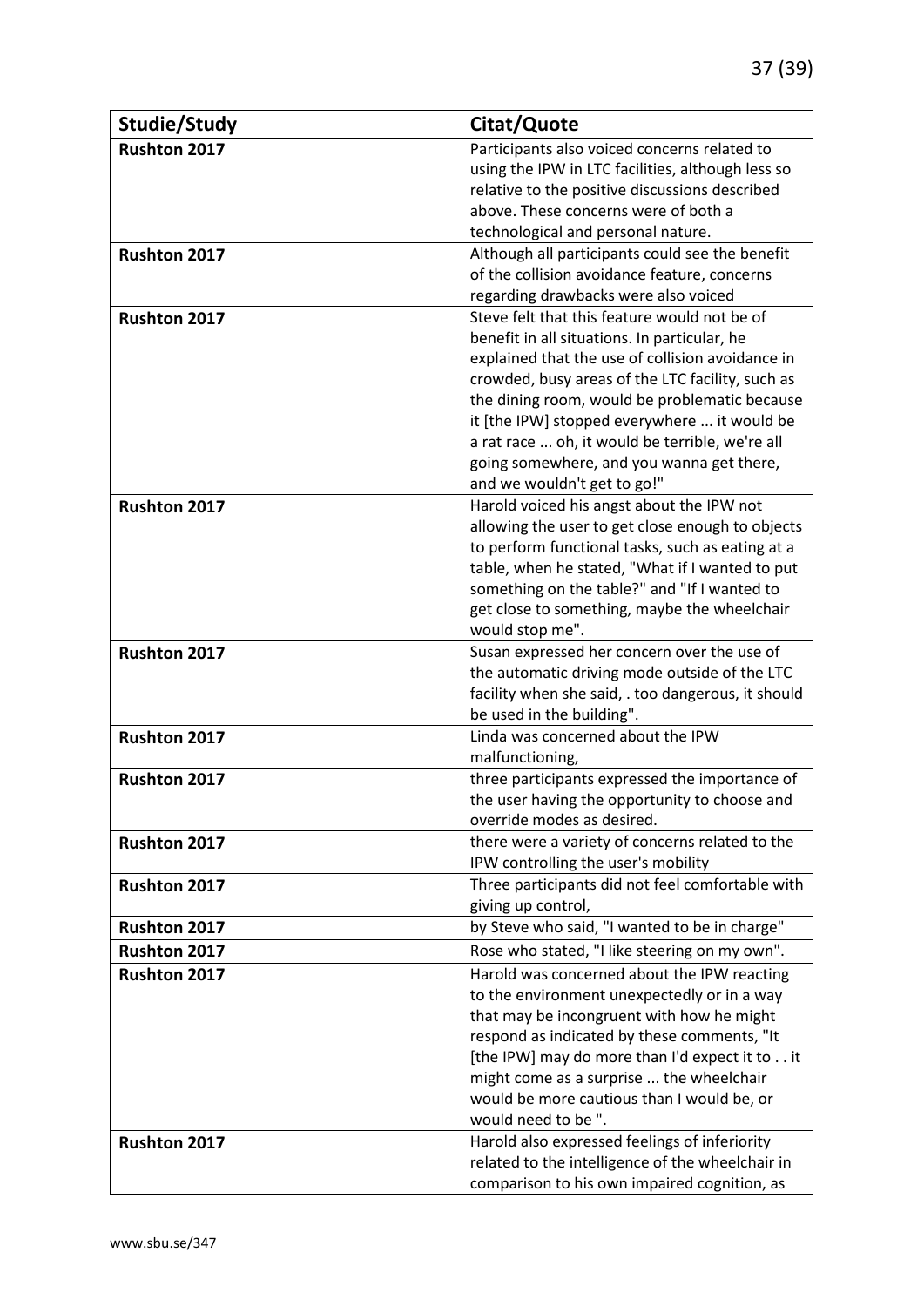| Studie/Study        | Citat/Quote                                                                                       |
|---------------------|---------------------------------------------------------------------------------------------------|
|                     | indicated in this statement, "In some respects,                                                   |
|                     | you would think that the wheelchair is smarter                                                    |
|                     | than I am".                                                                                       |
| <b>Rushton 2017</b> | two participants did not want to be reminded of                                                   |
|                     | their own personal deficits in relation to the                                                    |
|                     | IPW's intelligence and control,                                                                   |
| Rushton 2017        | Freda, "I know that it's slowing down and I                                                       |
|                     | know I'm turning . I don't have to have it tell me                                                |
|                     | I'm doing that. I don't like that. I don't want to                                                |
|                     | be told by this voice that I almost hit<br>somebody".                                             |
| Rushton 2017        | Freda was also concerned that the IPW would                                                       |
|                     | be an "attention grabber" and that it would                                                       |
|                     | make her feel self-conscious,                                                                     |
| <b>Titus 2018</b>   | when asked to describe how power tilt was                                                         |
|                     | used in daily life in their own life or in the lives                                              |
|                     | of their clients, participants' descriptions                                                      |
|                     | revolved around reasons for tilt use                                                              |
| <b>Titus 2018</b>   | I find if I tilt back too long, I start slouching so I'll                                         |
|                     | consciously tilt more vertically so I am sitting up                                               |
|                     | straighter because I value good posture" (PI);                                                    |
| <b>Titus 2018</b>   | Just plain comfort. Just being uncomfortable so                                                   |
|                     | you change to be more comfortable" (P2);                                                          |
| <b>Titus 2018</b>   | "Oh the other way I use tilt is, I wash my hair in                                                |
|                     | the sink so I'll tilt all the way back to the sink"                                               |
|                     | (hair was washed by the caregiver) (PI).                                                          |
| <b>Titus 2018</b>   | When I'm getting out of bed, it has to be a<br>certain, it can't have tilt to put me in the chair |
|                     | but when they [caregivers] set me back into the                                                   |
|                     | chair it has to have a large amount of tilt so my                                                 |
|                     | butt slides all the way back into the chair (P3).                                                 |
| <b>Titus 2018</b>   | The participant described instructing caregivers                                                  |
|                     | to use tilt to ensure she was properly                                                            |
|                     | positioned on the seat as part of the morning                                                     |
|                     | transfer;                                                                                         |
| <b>Titus 2018</b>   | Participant descriptions were of pain                                                             |
|                     | contributing to feelings of discomfort but no                                                     |
|                     | descriptions were found indicating that                                                           |
|                     | discomfort caused pain                                                                            |
| <b>Titus 2018</b>   | "I wasn't comfortable so I put it [tilt] back and                                                 |
|                     | re-positioned myself" (P5).                                                                       |
| <b>Titus 2018</b>   | . "I try to tilt back a bit so I don't slide out" (P5).                                           |
| <b>Titus 2018</b>   | So you don't use it (tilt) necessarily for pressure<br>per se? (researcher). No I don't think so  |
|                     | because the way I am sitting now doesn't seem                                                     |
|                     | like it's a lot of tilt. But without the tilt I would                                             |
|                     | be uncomfortable so it's not like I need                                                          |
|                     | (participant paused) I think I'm talking out both                                                 |
|                     | sides of my mouth. No, I do use it so my butt                                                     |
|                     | isn't sore (from pressure). I didn't realize (P3).                                                |